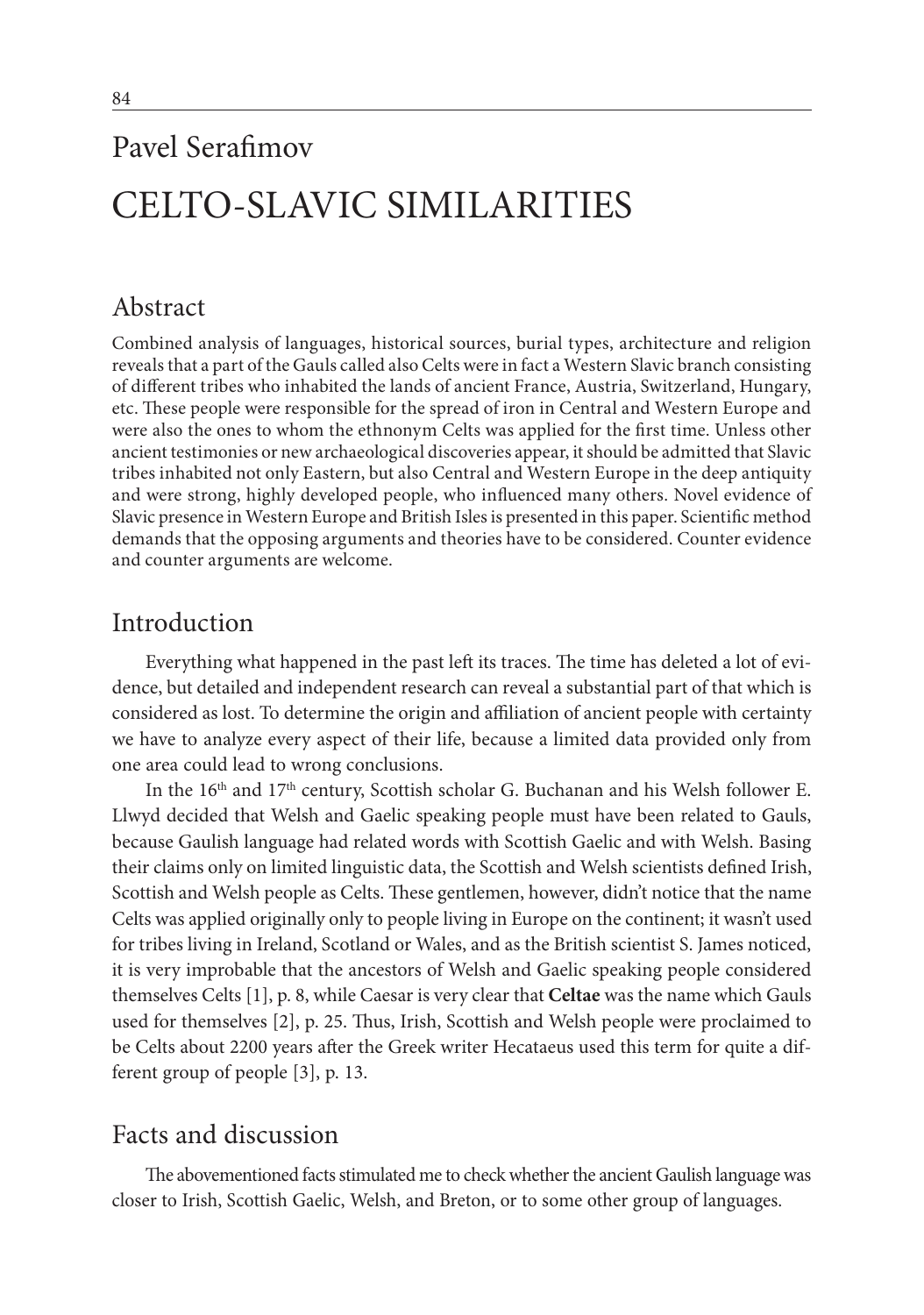For my study I have used the works of G. Dottin [4], V. Kaligin, A. Korolev, J. Whatmouth, G. Lewis, H. Pedersen, A. McBain, M. Fasmer [5], and P. Cuadrado [6]. Very useful information about peculiarities of the Gaulish grammar I found in the works of J. Mascitelli [7] and Chr. Gwin [8].

I decided to concentrate on Northern Gauls, the confederation of Belgae, to which Atlantic Veneti belonged according to Strabo [9]. The reason of that choice was the fact that Caesar considered them to be real Celts, unspoiled by the Roman influence [2], 1-1 p. 25.

After making comparison between Gaulish, Slavic, Germanic, Modern Celtic and Latin language, see the tables in the Appendix, I noticed that although Gaulish showed certain closeness to Irish, Scottish Gaelic and Welsh, the best match for the Gaulish words and grammar were the Slavic languages as Slovene, Czech, and Bulgarian. That didn't concern only the amount of the similar words, but also their etymology.

Table 1 offers an interesting peculiarity: Gaulish words having Slavic and not Sc. Gaelic or Welsh counterparts.

|                | Gaulish                                   | <b>Slavic</b>                             | Sc. Gaelic                         | Welsh                           |
|----------------|-------------------------------------------|-------------------------------------------|------------------------------------|---------------------------------|
| $\mathbf{1}$   | <b>ACAMNO</b> rock                        | KAMEN stone C.Sl.                         | CREAG rock                         | CRAIG rock<br><b>MAEN</b> stone |
| $\overline{2}$ | ASNO clear                                | JASNO clear Blg.<br>JASEN clear Sl        | <b>GLAN</b> clear                  | DISGLAIR clear                  |
| $\overline{3}$ | ASO <i>mouth</i>                          | USTA mouth Blg. Sl.<br>Russ.              | BEUL mouth                         | <b>GENAU</b> mouth              |
| $\overline{4}$ | AUS ear                                   | USHO ear Blg.                             | CLUAS ear                          | CLUST ear                       |
| 5              | <b>BANALON</b> plant<br>with sharp leaves | <b>BONELA</b> fork<br>Blg. dialect        | GEUR sharp<br>GABHAL fork          | FFWRC fork<br>LLIM sharp        |
| 6              | <b>BALO</b> sickness                      | BOL pain Sl.<br><b>BOLAN</b> sick Sl.     | <b>GALAR</b> sickness              | $CLAF$ sick                     |
| 7              | <b>BARRO</b> summit,<br>top               | VRĂH summit Blg.<br>BRDO hill Sl.         | CEAH head, top<br>SAR upper, super | PEN summit                      |
| 8              | <b>BRIVA</b> bridge                       | BRV bridge Sl.<br>BRIVNĂ bridge Old Blg.  | DROCHAID bridge                    | PONT bridge                     |
| 9              | <b>BUSU</b> mouth                         | PUSA mouth Cz.                            | <b>BEUL</b> mouth                  | GENNAU mouth                    |
| 10             | CAVA howl                                 | SOVA howl Sl. Blg. Russ.                  | DONNAL howl                        | <b>UDIAD</b> howl               |
| 11             | CEIO to lament                            | KAJA SE I lament Blg.                     | <b>GUIL</b> lament                 | <b>GALARU</b> lament            |
| 12             | CLANI wish                                | ŽELANIE wish Blg.<br>ŽELJA wish Sl.       | SANNTAICH wish                     | DYMUNIAD wish                   |
| 13             | CRAMO onion                               | KROMID onion Bulg.                        | <b>UINEAN</b> onion                | WNYININ onion                   |
| 14             | CUDA skin                                 | KOŽA skin Blg. Sl. Russ.<br>KUŽE skin Cz. | <b>CRAICION</b> skin               | <b>CROEN</b> skin               |

**Table 1.** Gaulish words having Slavic and not Sc. Gaelic or Welsh counterparts.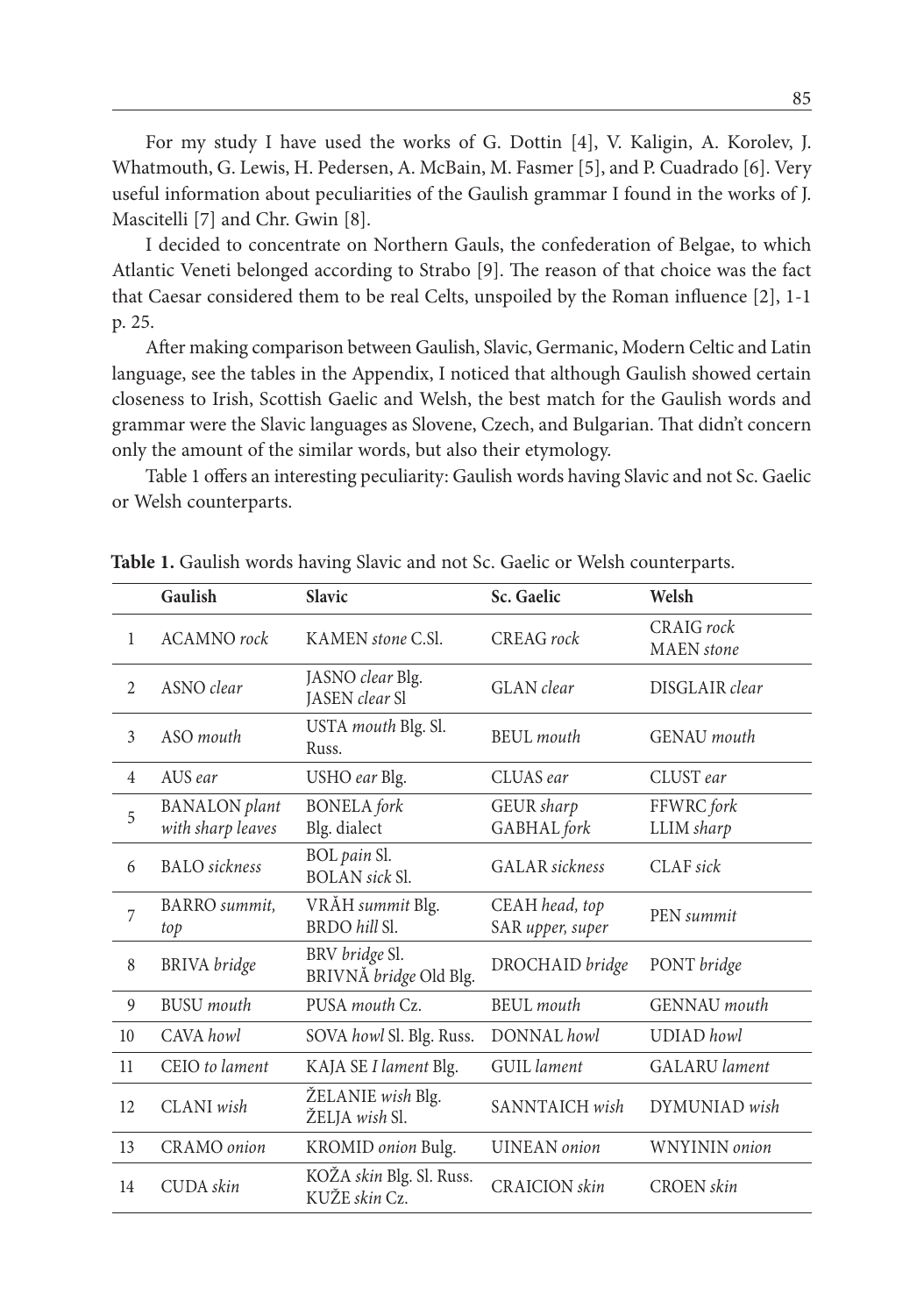|    | Gaulish                         | Slavic                                              | Sc. Gaelic                          | Welsh                        |
|----|---------------------------------|-----------------------------------------------------|-------------------------------------|------------------------------|
| 15 | DALIO part                      | DJAL part Blg.<br>DEL part Sl.                      | ROIN part                           | RHAN part                    |
| 16 | DERC to hold                    | DARŽA to hold Blg.<br>DRŽATI to hold Sl.            | <b>GRAMAICH</b> hold                | $DAL$ to hold                |
| 17 | DORDO murmur                    | DĂRDORJA I murmur<br>Blg.                           | <b>GOBAIR</b> babble                | <b>GRWGNACH</b><br>murmur    |
| 18 | DUXTIR daughter                 | DĂŠTERJA daughter<br>Blg.                           | <b>INGHEAN</b> daughter             | MERCH daughter               |
| 19 | GORCA bushes,<br>forest         | GORIĈA little forest Blg.<br>GORICA vineyard Sl.    | COILLE forest                       | PERTH bush<br>COEDWIG forest |
| 20 | <b>IALO</b> earth               | ILA mud O. Blg.                                     | TIR earth                           | DAEAR earth                  |
| 21 | LUBI love!                      | LJUBI love ! Blg. Sl.<br>Russ.                      | SEIRC love<br><b>GRADAICH</b> love! | SERCHU love!                 |
| 21 | KUT hook, corner                | KĂT hook, corner                                    | OISIN corner                        | <b>BACH</b> hook             |
| 23 | MENEKKI a lot                   | MNOGO a lot Blg. Sl.<br>Russ.                       | <b>IOMADH</b> much                  | YN FAWR a lot                |
| 24 | MUCUNO swamp                    | MOKRIŠTE swamp Blg<br>MOĈVIRJE swamp Sl.            | LAITH swamp                         | CORS swamp                   |
| 25 | <b>OSTIMOS</b> last             | OSTATĂK last part Blg.<br><b>OSTANEK</b> remain Sl. | <b>DEIREANNACH</b><br>last          | OLAF last                    |
| 26 | SEDLON saddle                   | SEDLO saddle C.Sl.                                  | DIALLAID saddle                     | CYFRWY saddle                |
| 27 | VARRO neck                      | VRAT neck Blg. Sl.                                  | MUINEAL neck                        | MWNWGL neck                  |
| 28 | VECO rage                       | BES rage Blg<br>BES rage Sl.                        | FRIONAS rage<br>CORRUICH rage       | CYNDDAREDD rage              |
| 39 | VESSU good,<br>cheerful         | VESEL happy, cheerful<br>Blg. Sl.                   | SONA happy                          | LON cheerful                 |
| 30 | VID see                         | VIDJA to see Blg.<br>VIDETI to see Sl.              | SEALL see, look                     | GWELD see                    |
|    | Å read as in English word EARTH |                                                     | Blg.                                | Bulgarian                    |

**Table 1.** Continued

Ž read as in English word TREA**S**URE C. Sl. common Slavic Š read as in English word **SH**ARP Cz. Czech Ĉ read as in English word BEA**TS** O. Blg. Old Bulgarian Č read as in English word **CH**ERRY Russ. Russian

Slovene

If the Gaulish didn't belong to the Slavic group of languages, such table as Table 1 would be impossible. There wouldn't exist words common for Gauls, Slovenians, Czechs, Bulgarians and Russians and alien to the speakers of Irish, Scottish, Welsh and Breton languages.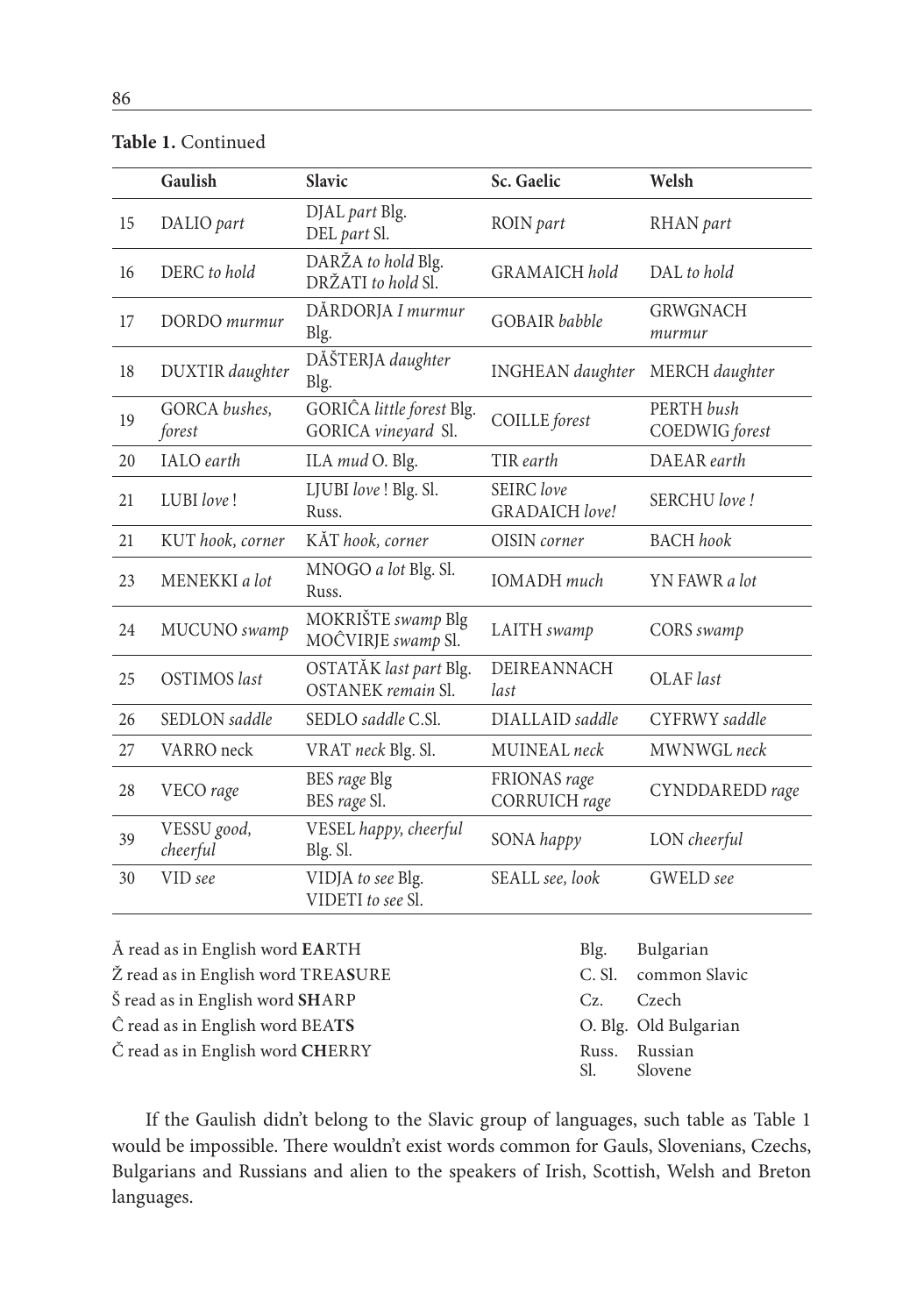|                | Gaulish               | Welsh            | <b>Slavic</b>                 |
|----------------|-----------------------|------------------|-------------------------------|
| 1              | BETO to be            | BYDIO to be      | BITI to be Sl. Cz. O. Blg.    |
| $\mathfrak{D}$ | BRIGA hill, hill fort | BRIG hill        | BREG hill Sl. Blg.            |
| 3              | CIALLOS whole         | HOLLOL whole     | CJAL whole Blg. CEL whole Sl. |
| 4              | DEX right             | DEHAU right      | DESEN right Blg Sl            |
| 5              | IOIN young            | IEUANC young     | IUNĂ young O.Ch.Sl.           |
| 6              | MARVOS dead           | MARW dead        | MĂRTĂV dead Blg.              |
| 7              | NEMO sky              | NEF sky          | NEBE sky Sl. Cz. Blg.         |
| 8              | PEMPE five            | PUMP five        | PENTĂ five O.Blg.             |
| 9              | VIRO man              | GWR man          | FERTĂ man O.Blg.              |
| 10             | VRITU hot             | <b>GWRES</b> hot | VROĈ, VREL hot Sl.            |

**Table 2.** Some words common to Gaulish and Welsh

Of course, there are plenty of words common to Gaulish and Welsh for example, but they aren't alien to Slavic languages as Bulgarian, Slovenian, and Czech. Some of these words are presented in Table 2.

Let's have a short look at some Gaulish grammar peculiarities. As mentioned at the beginning, Gaulish didn't have the mutation of the initial consonant, something typical for Irish, Scottish Gaelic and Welsh. An interesting detail is the fact that some Gaulish suffixes and endings are present also in Slavic languages.

- PASTER**NAC**ES means *sharpener* in Gaulish, the suffix -**NAC**(ES) corresponds to Slavic -NAK, -**NIK**, which we see in RABOT**NIK** – *worker,* SVEŠTEN**NIK**-*priest*, ČET**NIK***soldier* (Bulg.)
- Gaulish suffix -**BO** present in the word CLEDI**BO** *sword* we see not only in Old Slavic word KLADI**VO** *hammer*, but also in the Modern Bulgarian SEČI**VO** *tool*, GORI**VO** *fuel.* (**B** and **V** can change places in Slavic: **B**OI *warriors* is equal to **V**OI *warriors* – Old Bulgarian)
- The Superlative in Gaulish is SAMO, SAMA (in the names Beli**sama**, Rigo**samo**) and SAMY, SAMAJA are Slavic superlatives (Russ.) for respectively male and female gender.
- Gaulish female names often end on **A**: SEQUAN**A**, BELISAM**A**, STAN**A** similar to Slavic female names: BEL**A**, MI**LA**, STAN**A**.
- Male names end often on O: BORV**O**, SEGOM**O**, similar to Slavic BORK**O**, BAN**O**, DIM**O**.
- Particle MAR with meaning *great*, occurred often in Gaulish male names, e.g. VIRIDO**MAR(US)** [3], p. 41. There are more than 220 Bulgarian personal names with particle MAR, MER, MIR [10], p. 111-112.
- Gaulish nouns often end on **O**: DERV**O** *tree* ISARN**O** *iron* similar to Slavic DEREV**O** *tree*, ŽELEZ**O** *iron* Russ. Blg. Sl.
- Tribal names end often on **CI**: BELOVA**CI**, VOL**CI**, CADUR**CI** resembling Slavic local names on -CI, as e.g. TREVNEN**ĈI**, GABROV**ĈI** (citizens of cities Trajvna and Gabrovo in Bulgaria)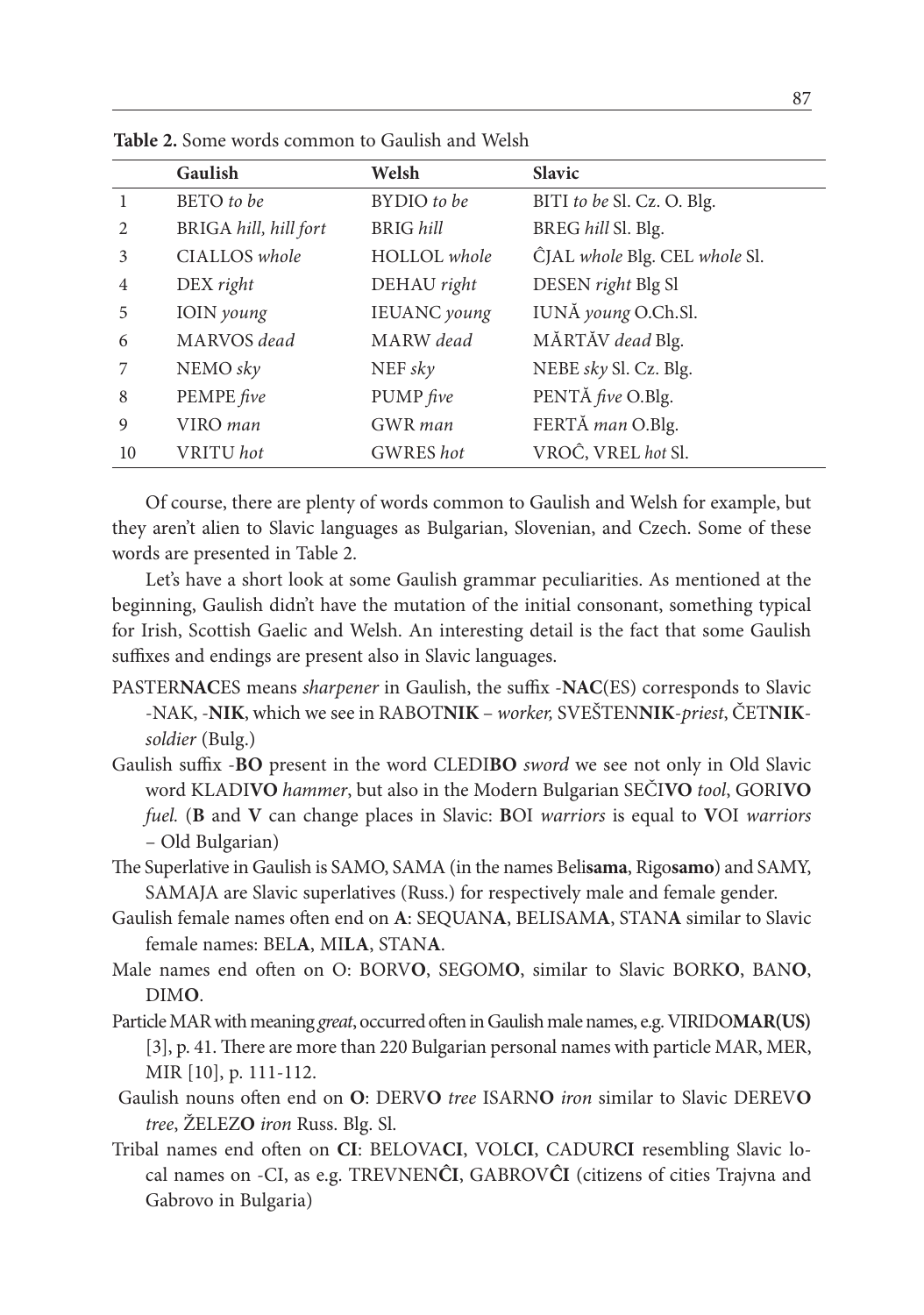The conjugation of Gaulish verb *to be* is amazingly close to that of Old Slavic and quite different from the Welsh and Gaelic language as can be seen in Table 3 and 4.

With the deepening of the research I noticed more and more that the Gauls were quite distant from the forefathers of Welsh and Gaelic speaking people in many ways.

Ancient Irish, Scottish and Welsh people didn't regard Gauls as a related tribe, but as enemies and foreigners. In Scottish Gaelic GAL means *foreigner*, and in Old Welsh GAL was a word for *enemy* [11] (Section G)

The most characteristic peculiarity of Irish, Scottish, Welsh and Bretons language is the mutation of the initial consonant. According to the linguist C. Babbayev that very important distinguishing feature was unknown to Gaulish language [12]. On the other hand, a lot of Gaulish grammar peculiarities were alien to Irish and Scottish Gaelic, Welsh and Bretons but occurred in Slavic languages as Bulgarian and Slovenian

Judging by the phonetic similarity, some people consider the language name Gaelic to be related to the language name Gaulish, but the truth is that these definitions represent completely different things. Gaelic is derived from the name of the legendary Goidel Glass the patriarch of Irish people. (In the antiquity, Irish and Scottish people were one community). Even today the Welshmen call their Irish neighbours Gwyddel [13]

Unfortunately, these rather important details remained unnoticed by Llwyd and Buchanan, and also by the other scientists of their time. The closeness of some Gaulish, Welsh and Gaelic words and the language names Gaulish and Gaelic mislead a lot people.

In my opinion, the ethnonym **Gaul** is related to Old Church Slavonic word **GOL**EMĂ (read Ă as in English word **EA**RLY), which had the meaning *big, great, mighty.* Another related Modern Bulgarian words are **GOL**EMEJA SE *to be proud, to exalt myself, to boast,* and **GOL**EMEĈ *important person, high and mighty.*

The other name of the Gauls, i.e. Celts can also be explained in Slavic languages. In my opinion, CELT is derived from Gaulish word CLUTO *famous*, which is connected with other Gaulish words CLOUSIA *hearing* and CLEBOS *glorification.* In a same way Slavic (Bulgarian, Slovenian) word SLAVA *glory* is connected with (Old Bulg., Slovenian) verb SLUTI *to hear* and SLAVITI *to glorify*. That is very old construction because it exists also in Sanskrit: SHRAVA *glory* is connected with SRUTI *to hear* and SHLAVATI *to glorify*. CELT and SLAV have exactly the same meaning GLORIOUS ONE, *somebody about whom a lot is heard*. Slovenian verb **KLIC**ATI *to call* also shows connection with the ethnonym Celt.

It is necessary to explain what caused the resemblance between Gaulish and the languages defined as Modern Celtic. For a long time the ancient Gauls to whom Atlantic Veneti belonged, were a dominant group in the Central and Western Europe (that includes also parts of Britain as we know from Caesar [2], p. 119). They began to spread their influence at least since the Late Bronze Age. In the work of Šavli, Bor and Tomažič is noticed well that Adriatic Veneti were the bearers of the Urnfield culture from which the Hallstat culture emerged [14], p. 67. According to Strabo, those Veneti were relatives of the Gaulish, Atlantic Veneti [9], 4.4-1. Here I would like also to mention that the British scientist M.J. Green defines the Urnfield culture as proto-Celtic and calls Hallstat a subsequent one [15], p. 10. I have to add only that Hallstat culture covered very a large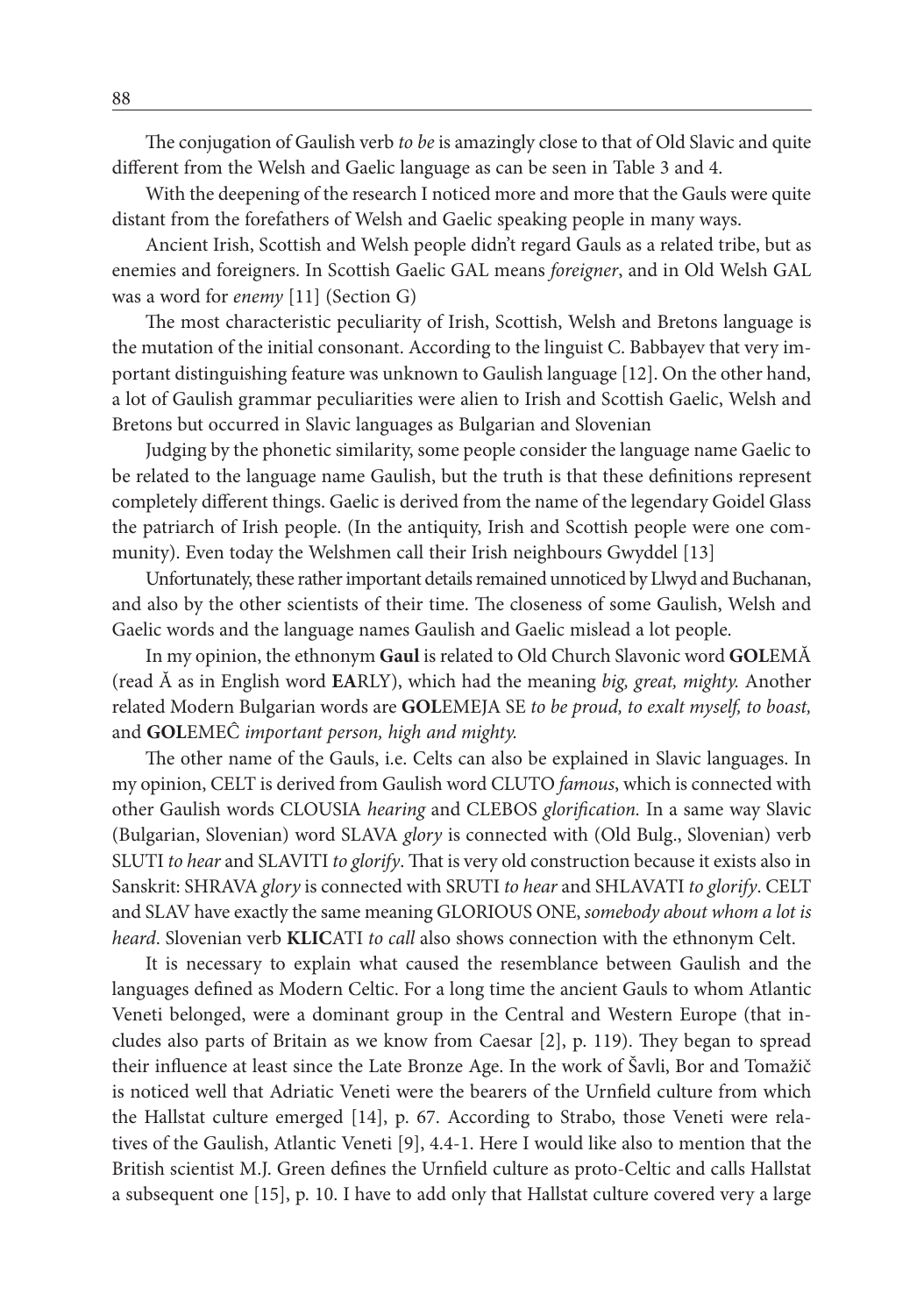| Pers.  | Engl        | Welsh            | Sc.<br>Gael | Irl<br>Gael | Ger         | Fr             | Latin | Gaulish     | OCh Sl Blg |     | Serb  | Slo       | Czech            |
|--------|-------------|------------------|-------------|-------------|-------------|----------------|-------|-------------|------------|-----|-------|-----------|------------------|
| 1. s.  | I am        | dw i             | ta me       | ta me       | ich<br>bin  | je suis        | sum   | eimi (esmi) | esmь       | sam | jesam | sem       | jsem             |
| 2. s.  | thou<br>art | wyt ti           | ta tu       | ta tu       | du<br>bist  | tu es          | es    | esi         | esi        | si  | jesi  | si        | jsi              |
| 3. s.  | he is       | mae e            | ta se       | ta se       | er ist      | il est         | est   | esti        | estъ       | est | jest  | jč        | je               |
| 1. pl. | we are      | dyn ni           | ta<br>muibh | ta<br>muibh | wir<br>sind | nous<br>sommes | sumus | immus       | esmъ       | sme | jesmo | smo       | <sub>1</sub> sme |
| 2. pl. |             | you are dach chi | ta sibh     | ta sibh     | ihr<br>seid | vous etes      | estis | este        | este       | ste | jeste | ste       | jste             |
| 3. pl. | they<br>are | maen<br>nhw      | ta siad     | ta siad     | sie<br>sind | ils sont       | sunt  | sont        | sotъ       | sa  | jesu  | <b>SO</b> | jsou             |

**Table 3**. Conjugation of the auxiliary verb **to be**.

**Table 4**. Conjugation of the auxiliary verb **to be** – negative voice

| Pers.  | Engl            | Welsh            | Ger              | Fr                    | Latin        | Gaulish | <b>OChSl</b> | <b>Bulg</b> | Serb  | <b>Slo</b> | Czech  |
|--------|-----------------|------------------|------------------|-----------------------|--------------|---------|--------------|-------------|-------|------------|--------|
| 1. s.  | í am not        | dw i ddim        | ich bin<br>nicht | je ne suis pas        | non sum      | nimi    | něsmь        | ne sam      | nisam | nisem      | nejsem |
| 2. s.  | thou art<br>not | dwyt ti<br>ddimt | du bist          | tu n'es pas           | non es       | nesi    | něsi         | ne si       | nisi  | nisi       | nejsi  |
| 3. s.  | he is not       | dyw e ddim       | er ist           | il n'est pas          | non est      | nest    | něstъ        | ne est      | nije  | ni         | není   |
| 1. pl. | we are<br>not   | dan ni<br>ddim   | wir sind         | nous ne<br>sommes pas | non<br>sumus | nimmus  | něsmъ        | ne sme      | nismo | nismo      | nejsme |
| 2. pl. | you are<br>not  | dach chi<br>ddim | ihr seid         | vous n'etes<br>pas    | non estis    | neste   | něste        | ne ste      | niste | niste      | nejste |
| 3. pl. | they are<br>not | dyn nhu<br>ddim  | sie sind         | ils ne sont pas       | non sunt     | nesent  | něsotъ       | ne sa       | nisu  | niso       | nejsou |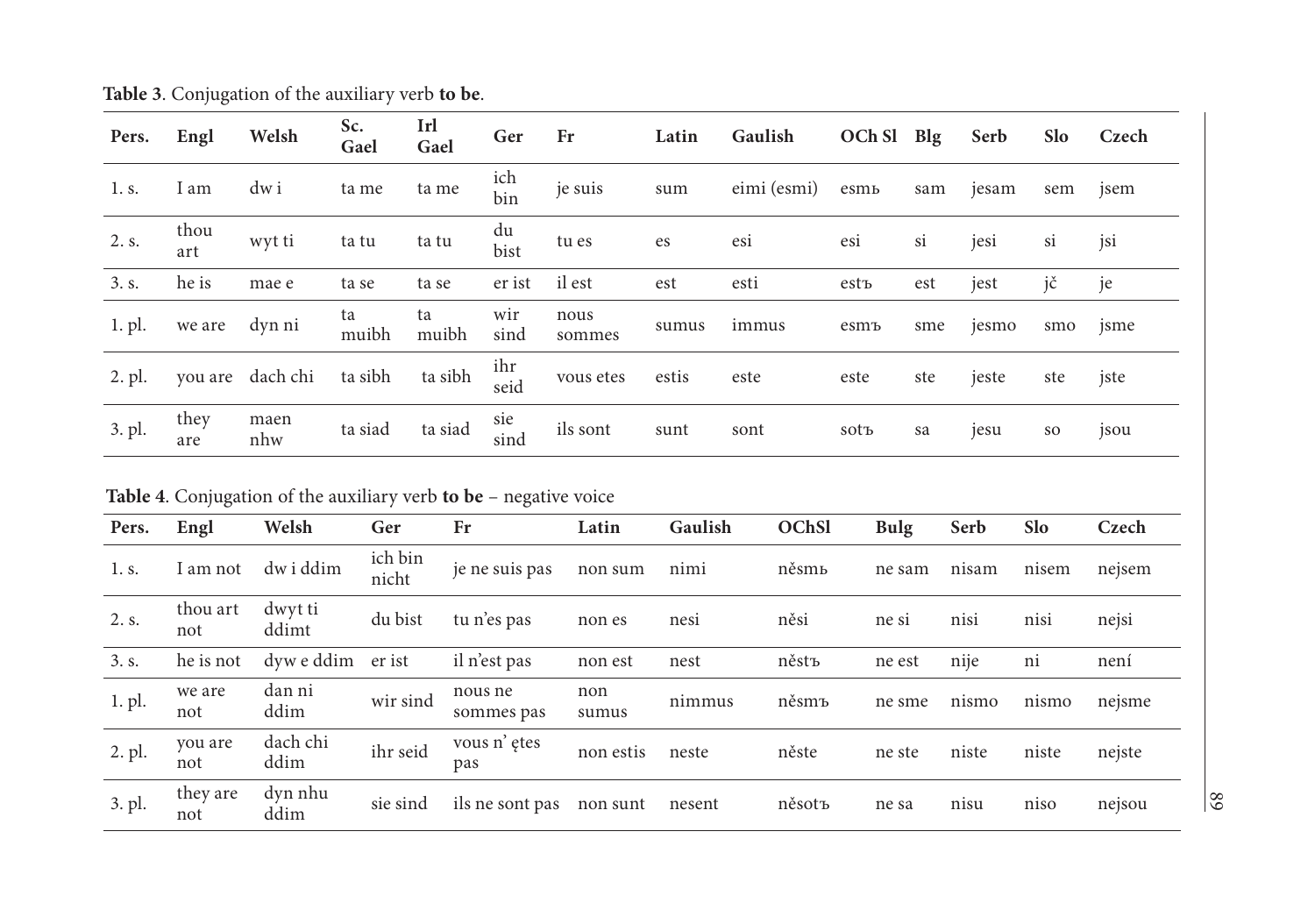area, from the Balkans, which were also populated by Venetic tribes [15], p. 77, up to the Atlantic coast of ancient France.

It is quite natural that the stronger Gauls would impose a lot of words to the conquered people along with the knowledge of metallurgy, agriculture, religion and crafts.

For many centuries Atlantic Veneti and other tribes related to them cohabited with the large part of the forefathers of Irish, Scottish, Welsh and Bretons.

Here is presented a comparative table of some basic words Sc. & Irl. Gaelic, Welsh, Slavic, and English. It is easy to be seen that Slavic languages show much greater closeness to Sc. Irl. Gaelic and Welsh than the today neighbouring English language.

|                | Sc. Gaelic                    | Welsh                                       | Slavic                                                      |
|----------------|-------------------------------|---------------------------------------------|-------------------------------------------------------------|
| $\mathbf{1}$   | ARAIM to plough               | AREDIG to plough                            | ORA I plough, ORAČ ploughman Blg.                           |
| 2              | <b>ABHAIN</b> river           | <b>AFON</b> river                           | BANJA bath C.Sl.                                            |
| $\overline{3}$ | <b>BAL</b> white spotted      | <b>BAL</b> white spotted                    | BJAL, BEL white C.Sl.                                       |
| $\overline{4}$ | <b>BATH</b> drowned           | PANTIOG sunken                              | PADAM I fall Blg.<br>PADEC fall Sl.                         |
| 5              | <b>BEAN</b> woman             | <b>BENYW</b> female                         | ŽENA woman C.Sl                                             |
| 6              | <b>BIODAG</b> bodkin          | <b>BIDOGYN</b> bodkin                       | <b>BODIL</b> prickle Blg.<br><b>BODALO</b> dagger Sl        |
| 7              | <b>BOCAN</b> goblin           | <b>BWCAN</b> goblin                         | PUGAT to scare Russ.                                        |
| 8              | <b>BON</b> bottom, stick      | <b>BON</b> bottom                           | DĂNO bottom, PĂN stub Blg.                                  |
| 9              | BRAC arm                      | <b>BRACH</b> arm                            | RĂKA arm, hand Blg.                                         |
| 10             | <b>BRAEN</b> putrid           | <b>BRAEN</b> putrid                         | GRANIV purtid Blg.                                          |
| 11             | <b>BRAS</b> quick             | <b>BRYS</b> quick                           | BĂRZ quick Blg.                                             |
| 12             | <b>BRAT</b> mantle            | <b>BRETHYN</b> cloth                        | VRETIŠTE cloth O.Blg.                                       |
| 13             | <b>BRATH</b> judgement        | <b>BRAWD</b> judgement                      | BRATVJA to speak O.Blg.                                     |
| 14             | BRATHAIR brother              | BRAWD brother                               | BRAT brother Blg. Russ. Sl.<br><b>BRATR</b> brother Czech   |
| 15             | <b>BRIG</b> high place        | <b>BRIG</b> top                             | BREG top, high place Blg. Sl.                               |
| 16             | <b>BROC</b> badger            | <b>BROCH</b> badger                         | BORSUK badger Blg.                                          |
| 17             | <b>BROUGHLEADH</b><br>turmoil | <b>BROCH</b> tumult<br><b>BRUYDR</b> battle | BURJA storm Blg. Sl. Russ.<br>BORBA fighting Blg. Sl. Russ. |
| 18             | <b>BRUICH</b> to boil         | <b>BERWI</b> to boil                        | VARJA to boil Blg.                                          |
| 19.            | <b>BRUTH</b> fervour          | <b>BRWD</b> fervent                         | VARĂ heat O. Blg.                                           |
| 20             | <b>BUAIDH</b> victory         | <b>BUDD</b> victory                         | POBEDA victory Blg. Sl. Russ.                               |
| 21             | <b>BUTH</b> hut               | <b>BWTH</b> hut                             | <b>BUDKA</b> hut Blg.                                       |
| 22             | CABAN hollow cavity           | OGOF cave                                   | OKOP trench, KOPAJA I dig Blg                               |
| 23             | CABAR deer horn               | CEIBR deer horn                             | KABĂR hobnail Blg.<br>KOPIE spear C.Sl.                     |

**Table 5**. Comparison of basic Sc. & Irl. Gaelic, Welsh, Slavic, and *English* words.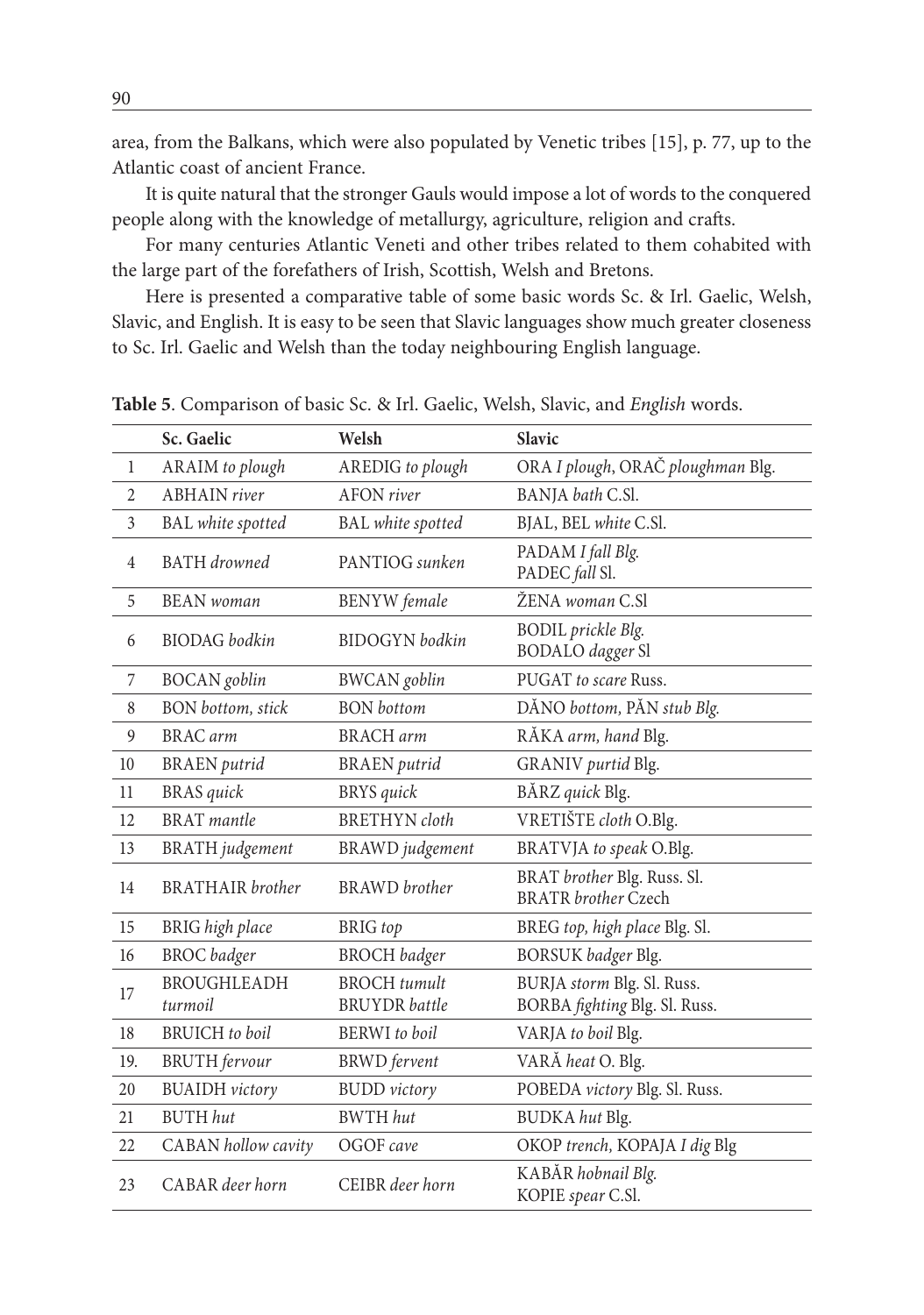**Table 5**. Continued

|    | Sc. Gaelic             | Welsh               | Slavic                                                |
|----|------------------------|---------------------|-------------------------------------------------------|
| 24 | CAIRE fault            | CARD fault O.W.     | KORJA to blame Blg.<br>KARA punishment Russ.          |
| 25 | CAIRN heap of stones   | CARN heap of stones | <b>GORA</b> mountain                                  |
| 26 | CALAD hard             | CALED hard          | KALEN hard Blg.<br>ČIL hard Sl.                       |
| 27 | CALMAN dove            | COLOMEN dove        | GĂLĂB dove                                            |
| 28 | CAOL slender           | CUL slender         | GOL nacked, KOL stick Blg.                            |
| 29 | CAPUL mare             | CABAILL mare        | KOBILA mare                                           |
| 30 | CEAD first             | CYNTA first         | KONĂ begin O.Blg.<br>NAČETI to begin O.Blg.           |
| 31 | CEAN head, chief       | PEN head, chief     | KAN chief O.Blg.<br>PAN master, sir Polish, Czech     |
| 32 | CEUD hundred           | CANT hundred        | STO hundred C.Sl.                                     |
| 33 | CIR comb               | CRIBIN comb         | GREBEN comb Blg.                                      |
| 34 | CLAD church yard       | CLADFA cemetery     | KLADBIŠTE cemetery Russ.                              |
| 35 | CLAIDEAMH sword        | CLEDDYF sword       | KALAČ sword, KOLJA I slay<br>KLANE slaughter Blg.     |
| 36 | CLIU glory             | CLOD glory          | SLAVA glory,<br>KLICATI to call Sl.                   |
| 37 | CLOG bell              | CLOCH bell          | KOLOKOL bell Russ.                                    |
| 38 | CLUAS ear              | CLUST ear           | SLUŠAM I listen, SLUH hearing Blg.                    |
| 39 | CLUIN to hear          | CLYWED to hear      | SLUTI to hear C. Sl.                                  |
| 40 | COIR forest            | CELLI forest        | GORA forest Blg.                                      |
| 41 | <b>COIRCE</b> oats     | CEIRCH oats         | GRAH pea, ZĂRNO corn Blg.                             |
| 42 | CORE vessel            | PAIR vessel         | KORITO vessel Blg.                                    |
| 43 | COR excess             | GOROR border        | KRAI end, Blg. Russ. Sl. GRANIĈA<br>border Blg. Russ. |
| 44 | <b>CRITH</b> shake     | CRYD shake          | TREPTJA I vibrate Blg.                                |
| 45 | CRO blood              | CRAU blood          | KRĂV blood Blg.<br>KRI blood Sl.                      |
| 46 | CROGAN pot             | CROCHAN pot         | GĂRNE pot Blg.<br>KRĂČAG pot O. Blg.                  |
| 47 | CROM bent              | CRWM bent           | GÅRBAV humped<br>CHROM cripple Czech                  |
| 48 | CRUACH pile            | CRUG pile           | KRADA pile O. Bulg.                                   |
| 49 | CUMACHD power          | CYFOETH power       | KAMĂK, KAMEN stone                                    |
| 50 | CUPUN bowl             | CWPAN bowl          | KOPANJA bowl Blg.                                     |
| 51 | <b>CUTAICH</b> shorten | CWT tail            | KĂS short, GĂZ butt Blg.                              |
| 52 | DAID father Irl.       | TAD father          | TATE father Blg.<br>TATA father Czech                 |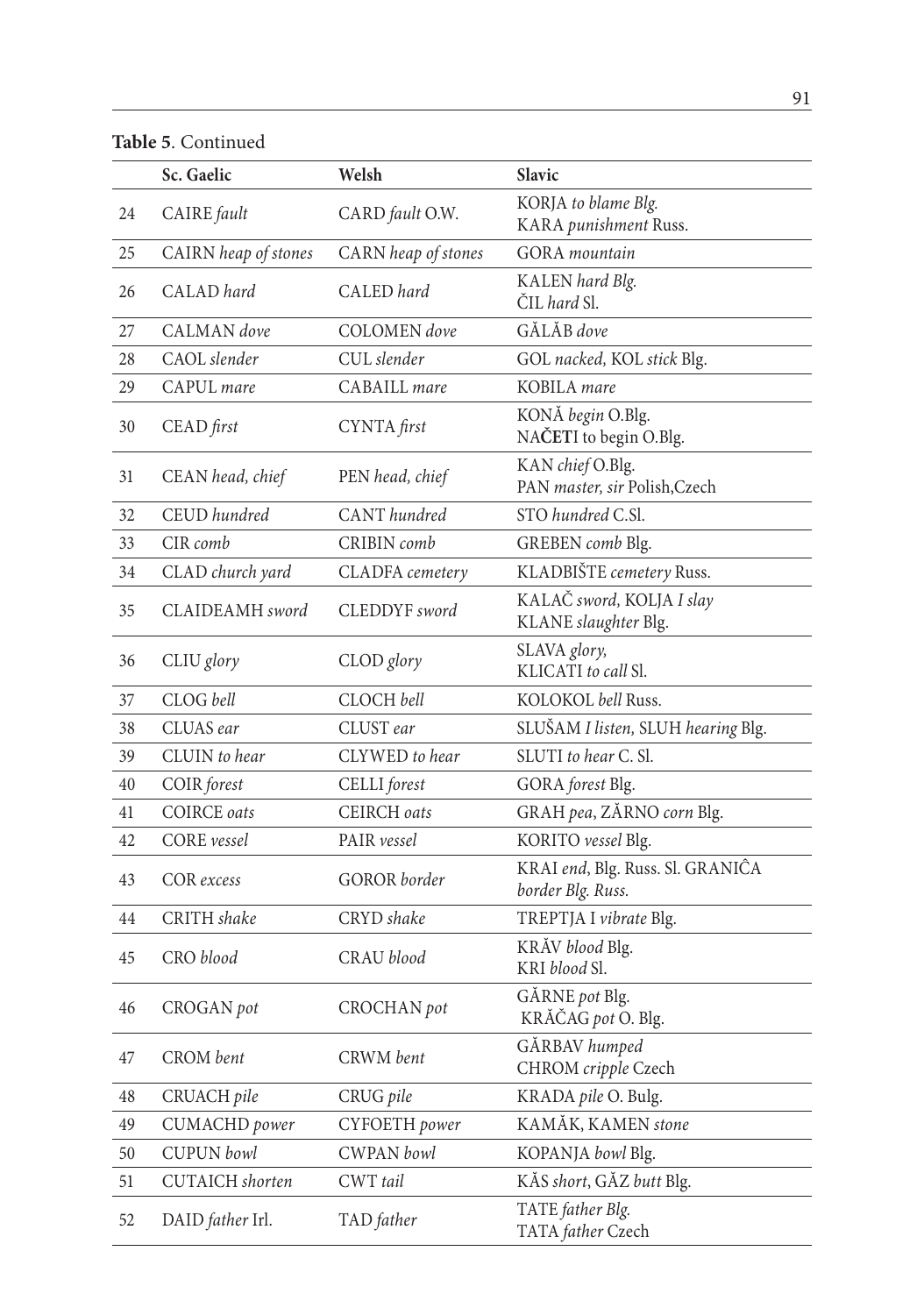|    | Sc. Gaelic              | Welsh                | <b>Slavic</b>                                 |
|----|-------------------------|----------------------|-----------------------------------------------|
| 53 | DAIL dale               | DOL dale             | DOL dale C. Sl.                               |
| 54 | DAIMH relative          | DAW son-in law       | ZET, ZEMAT son-in law                         |
| 55 | DEALBH form             | DELW form            | DJALAM I carve, cut Blg.                      |
| 56 | DEAS right              | DEHEU right          | DESEN right Blg. Sl.                          |
| 57 | DEICH ten               | DEG ten              | DESET ten C. Sl.                              |
| 58 | DEOCH drink             | DIOD drink           | PITIE drink                                   |
| 59 | DIU god                 | DYW god              | DEVA virgin, pure                             |
| 60 | DIALLAIT cloth          | DILLAT cloth         | ODEALO blanket Blg.                           |
| 61 | DRAOI augur             | DERWYD augur         | ZREĈ augur Blg.                               |
| 62 | DUILE leaf              | DALLEN leaf          | DLAN hand palm Blg.                           |
| 63 | EIDIR between           | <b>ITHR</b> between  | VĂTRE inside Blg.                             |
| 64 | FEASGAR evening         | <b>UCHER</b> evening | VEČER evening Blg. Sl. Russ.                  |
| 65 | FEORAG squirrel         | GWIWER squirrel      | VEVERIĈA squirrel O.Blg.                      |
| 66 | FLATH chief             | <b>GWLAD</b> region  | VLADETEL chief Blg.<br>VLADAR ruler Sl.       |
| 67 | FLUICH wet              | GWLYB wet            | VLAŽEN wet, GLENĂ- moist, wet O.Blg           |
| 68 | GABH take               | GAFAEL take          | GEPJA I take Blg. Dial.<br>KUPUVAM I buy Blg. |
| 69 | GAIR call               | GAIR speech          | GOVOR speech Blg. Sl. Russ.                   |
| 70 | <b>GAR</b> warm         | <b>GWRES</b> hot     | GOREŠT hot, ŽAR heat Blg.                     |
| 71 | GARADH - garden         | GARD -garden         | GRADINA garden Blg.<br>GRAD fortress Sl.      |
| 72 | GARBH rough             | GARW rough           | GRUB rough Blg.                               |
| 73 | <b>GEAG</b> branch      | CAINC branch         | SANKĂ branch O.Blg.<br>GEGA staff Blg.        |
| 74 | <b>GEAL</b> leech       | GEL leech            | GĂLTAM I swallow Blg.                         |
| 75 | <b>GEAMHRADH</b> winter | GAEM winter O.W.     | ZIMA winter C.Sl.                             |
| 76 | GEAR short              | <b>BIR</b> short     | KRATĂK short<br>BRITVA razor O.Blg.           |
| 77 | GEAR sharp              | CHWERW bitter        | GORČIV bitter Blg.                            |
| 78 | GIN beget               | <b>GENI</b> birth    | ŽENA woman C.Sl.                              |
| 79 | GLAO call               | GALW call            | GLAS voice C.Sl.,<br>GLAGOLATI to speak O.Blg |
| 80 | GLEID keep              | GWELD watch          | GLEDAM watch Blg                              |
| 81 | <b>GLUIN</b> knee       | GLUN knee            | KOLENO knee C.Sl.                             |
| 82 | <b>GNATH</b> known      | GNAWD known          | ZNATI to know C.Sl.                           |
| 83 | GOBHA smith             | GOF smith            | KOVAČ smith Blg.<br>KOVINA metal Sl.          |

**Table 5**. Continued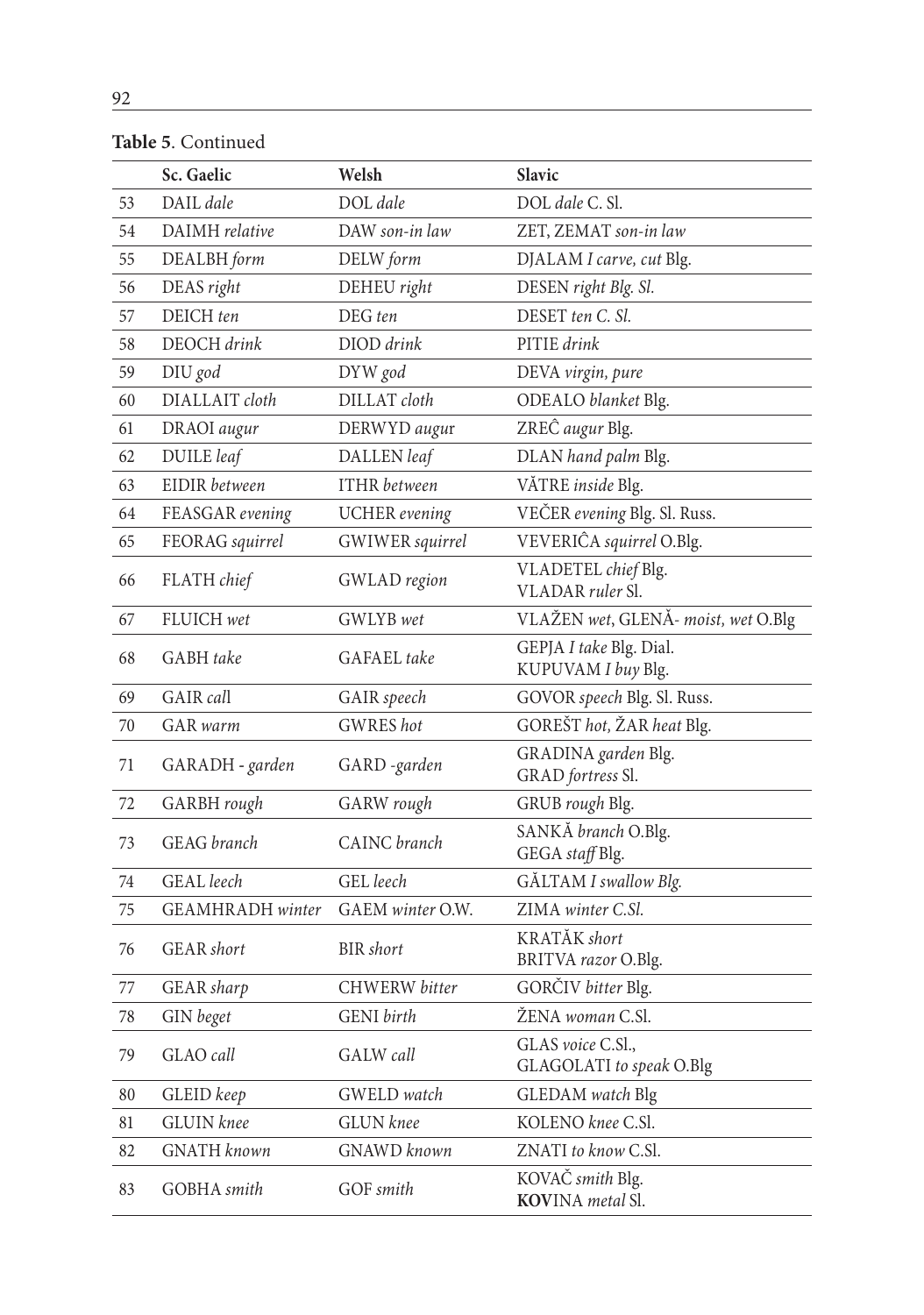**Table 5**. Continued

|     | Sc. Gaelic           | Welsh               | Slavic                                              |
|-----|----------------------|---------------------|-----------------------------------------------------|
| 84  | GOBHAIM forge        | GOFANNU forge       | KOVA I forge Blg.<br>KOV metal Czech                |
| 85  | GOBHAL fork          | GAFAL fork          | GABĂR hobnail Blg.                                  |
| 86  | <b>GOILE</b> stomach | CYLLA stomach       | ŽELUDOK stomach Russ.                               |
| 87  | <b>GORM</b> blue     | <b>GWRM</b> blue    | GOLUBOI blue Russ.                                  |
| 88  | <b>GREIMH</b> power  | GRYM force          | GRAMADEN enormous Blg.                              |
| 89  | <b>GRIAN</b> sun     | <b>GWRES</b> hot    | GREJA to warm Blg.<br>GOREŠT hot Blg                |
| 90  | GROSCAIM I grill     | GWRESOGI to heat    | GOREŠTJA to heat Blg.<br>GOREČ hot Sl.              |
| 91  | IC cure              | ÍACHAU heal         | JAK strong Blg. Sl.                                 |
| 92  | LAN full             | LLAN full           | PĂLEN full Blg.                                     |
| 93  | LUCHD people         | LLWYTH people       | LJUDE people Blg.<br>LJUDJE people Sl.              |
| 94  | LUACH value          | ELWA profit         | LIHVA money interest Blg.<br>LOV catch Blg. Sl.     |
| 95  | MADAG mattock        | MATOG mattock       | MOTIKA mattock Blg.<br>MOTĂIGA mattock Russ.        |
| 96  | MAOTH soft           | MEDDAL soft         | MEK soft Blg.<br>MEČITI to soften Sl.               |
| 97  | MARBH dead           | MARW dead           | MĂRTAV dead Blg.                                    |
| 98  | MEAG whey            | MAID whey           | MATAN whey Blg.                                     |
| 99  | MEAL possess         | MEDDU posses        | IMATI to have O.Blg.<br>IMETJE possession Sl.       |
| 100 | MEOL hill            | MOELL hill          | MOLĂ hill O.Blg.                                    |
| 101 | MIL honey            | MEL honey           | MED honey Blg. Cz. Sl. Russ.                        |
| 102 | MION small           | MAN small           | MANIK small one Blg. Dial.<br>MAJHEN small Sl.      |
| 103 | MOLAIM I praise      | MOLI to praise      | MOLJA SE to pray Blg.                               |
| 104 | MUIDHE churn         | <b>BUDDAI</b> churn | BUTAM I push Blg.<br>MÅTJA to make turbid Blg.      |
| 105 | MUIR sea             | MOR sea             | MORE sea C. Sl.                                     |
| 106 | NEAMH heaven         | NEF heaven          | NEBE heaven C. Sl.                                  |
| 107 | NEART force          | NERTH force         | NEREZ male animal Blg.<br>NESTINAR male dancer Blg. |
| 108 | NAOMH holly          | NEFOL heavenly      | NEBESEN heavenly Blg.                               |
| 109 | PLAOSG husk          | PLISG husk          | PALASKA box, bag Blg.                               |
| 110 | RADH saying          | ARAITH speech       | REČ speech Blg. Russ.<br>REČI to speak Sl.          |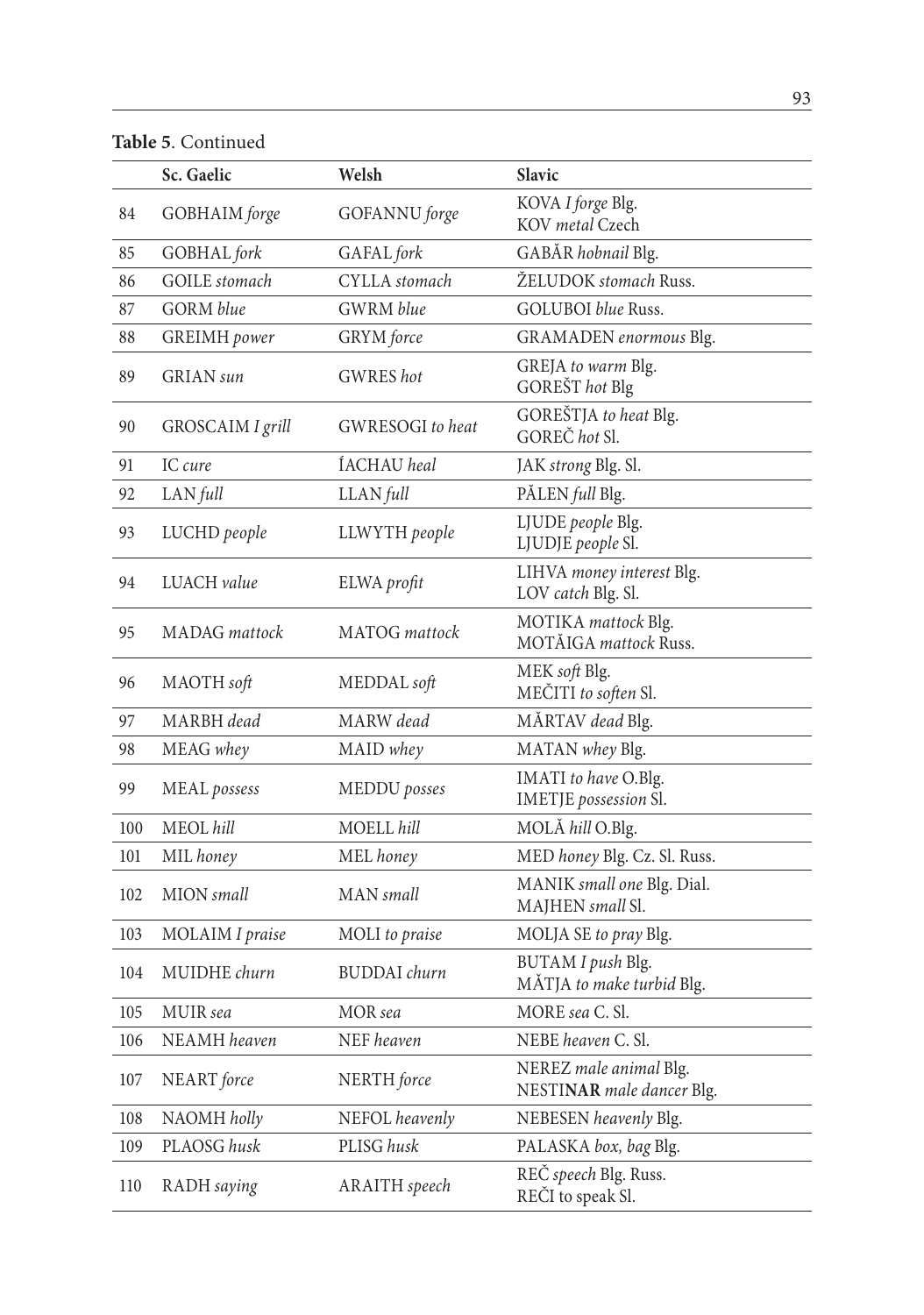|     | Sc. Gaelic       | Welsh            | <b>Slavic</b>                                |
|-----|------------------|------------------|----------------------------------------------|
| 111 | RO too           | RHY too          | PRE too Blg.                                 |
| 112 | ROINE rough hair | RHAWN heavy hair | RUNO fleece Blg. Sl. Russ.                   |
| 113 | SABHAIL to save  | SEIFIO to save   | SPASJAVAM I save Blg.<br>SPASITI to save Sl. |
| 114 | SALACH dirty     | HALOG dirty      | ZÅL bad Blg.                                 |
| 115 | SUAN dream       | HUN dream        | SĂN dream Blg.<br>SANJA dream Sl.            |
| 116 | SUG juice        | SUC juice        | SOK juice Blg. Sl. Russ.                     |
| 117 | TABHAIR to give  | DODI to give     | DATI to give O.Blg. Sl.                      |
| 118 | TEAD string      | TANT string      | TETIVA string<br>TENTIVA string O.Blg.       |
| 119 | TROM heavy       | TRWM heavy       | TROMAV heavy, slow Blg.                      |
| 120 | TOLL hole        | TWLL hole        | DULO hole Blg.                               |
|     |                  |                  |                                              |

**Table 5**. Continued

Abbreviations etc. as in Table 1.

Of course, the opposite possibility, that the forefathers of Irish, Scottish, Welsh and Breton people have influenced Slavic Gauls shouldn't be rejected without consideration. In his work, F.F. Megušar [16] claims that the forefathers of Welsh, Irish, Scottish and Cornish people gave certain toponyms and hydronyms in Slovenia. (Megušar includes also Gauls, but as will be shown, they aren't kin of Scottish, Irish, Welsh and Cornish people).

In my opinion, F.F. Megušar [16] makes a lot of mistakes. He connects the place name **Bogatin** with Sc. Gaelic word BOGHA *bow*, while **Bogatin** is much closer to Slavic (Old Bulgarian) word **BOGATINA** *rich person* and let's not forget that BOGAT *rich* is common Slavic word.

The place name **Altemaver** Megušar connects with Cornish words ALTENN *razor* and MAWR *big,* while German **ALTE MAUER** *old wall* is much closer and it is well known that Germanic people had influence in Slovenia in the past.

Another one wrong example is the place name **Gabrovo**, which Megušar connects with Sc Gaelic **GOBHAR** *goat,* Welsh **GABAR** *goat* (the right is **GAFR**). In my opinion, Gabrovo is derived from the Slovene word GABER *white beech*, name widely known among Slavic people. And there is something else, in Bulgaria there is also city **Gabrovo**, founded in the Middle Ages. I'm not aware of presence of any Irish, Scottish, Welsh or Cornish people in this region. Megušar makes also mistakes of other kind. There isn't given any reference for a historical source confirming the presence of Irish, Scottish, Welsh and Cornish people in Slovenia, cf. [17]. As far as I know there isn't also any confirmation from the archaeology for the presence of the abovementioned people in Slovenian lands: Ogham stones, inscriptions in Gaelic or Welsh.

The work of Megušar can't convince me that Irish, Scottish, Welsh, and Cornish people have been in Slovenia and have left traces in the place names. I still think that the Slavic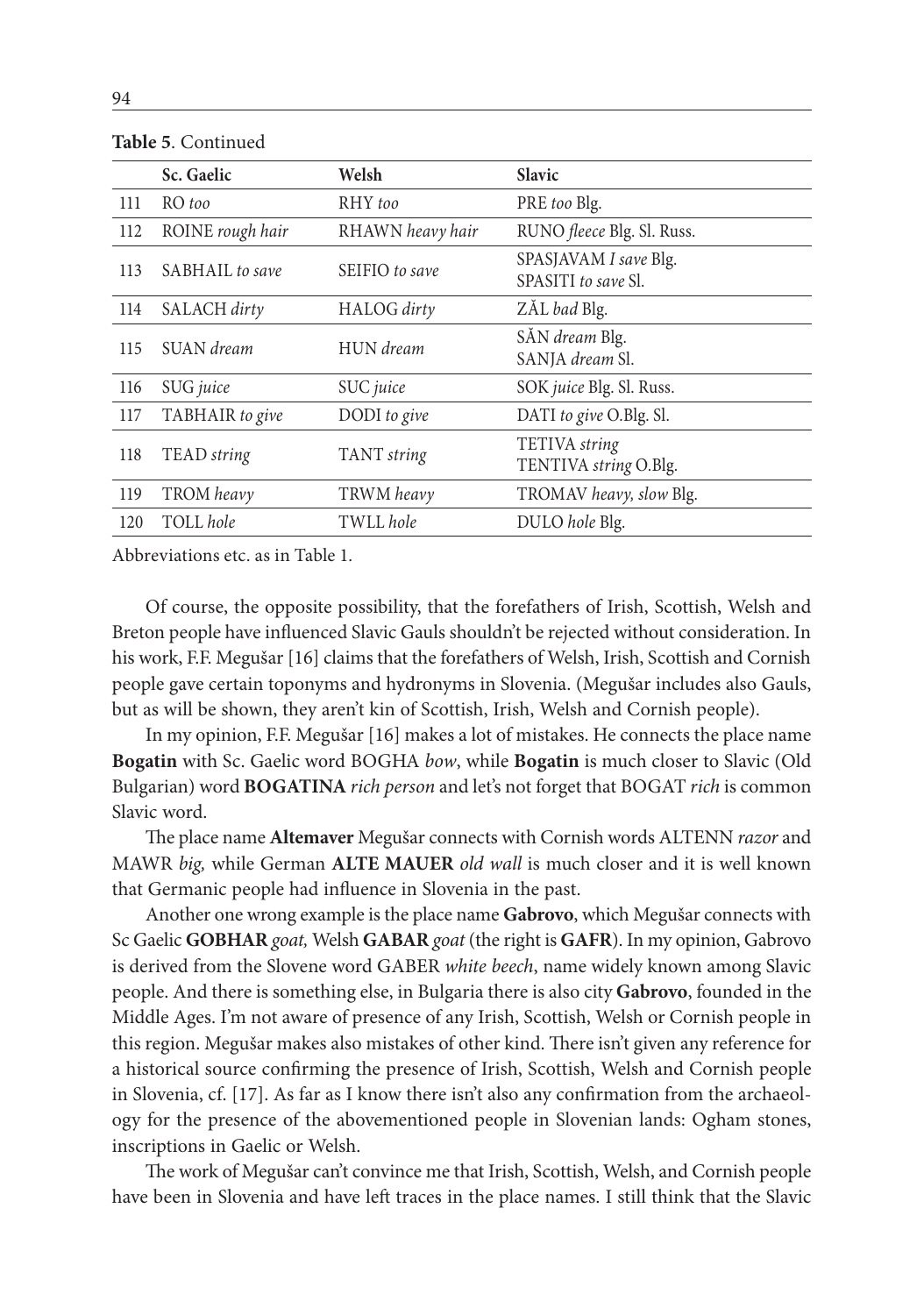Gauls were the dominant group in Western and Central Europe in the antiquity. For that reason let's look at some facts.

Literacy is very good indication of level of development. First Irish inscription dates from 4<sup>th</sup> century AD and first Welsh inscription was from  $7<sup>th</sup> - 8<sup>th</sup>$  century AD [15], p. 10. That is many centuries after Adriatic Veneti made inscriptions on stone in a late  $6<sup>th</sup>$  century BC [14], p. 188. The Gaulish Lepontic inscriptions are also from the same period. In literacy, Gauls and their cousins the Adriatic Veneti preceded the Irish and Welsh people by about 1000 years. That is quite a long period of time.

The knowledge of iron forging, which gave strong impulse in development of whole Europe began in the Balkans populated by Veneti [14], p. 31, and not in Ireland or Wales. In Ireland, the iron was used for the first time around 600 BC [15], p. 10. In that area Gaulish Veneti were again ahead of Irish and Welsh people by about 600 years. Regarding these facts it isn't very hard to determine who was the stronger and influential one.

But even the strongest one would meet decline after a certain period of time. Because of the wars with Rome, the number of people to whom Gaulish was mother language was seriously diminished and since the  $1<sup>st</sup>$  century BC, Gaulish began to lose its position in favour of the Latin [1], p. 151. Many Gauls were incorporated in the Roman military and even administrative system as we know from Svetonius [17] [Life of Caesar, 76, 3] and as a result, these Gauls repudiated their native speech. Between the  $1<sup>st</sup>$  century BC and the 5th century AD, the language of the Romans significantly influenced Gaulish. After that period the Latinised Gaulish came in further disadvantage, because of the rise of another dominant power, that of the Germanic Franks. The position of Gaulish as main language of Old Gaul was lost forever [1], p. 151.

There is something else which also has to be explained. That is the position of the French people as the heirs of the ancient Gauls. I realize that my claim for the Slavic origin of the Gauls brings confusion concerning the fact that French people aren't defined as Slavic relatives. Here I would like to make clear that not all the citizens of Gaul were of the same origin. Caesar identified the ethnic diversity of the Celtic country [2], p. 25.

Gaulish Veneti were one of the strongest tribes under which suzerainty lived other people, who were the autochthones of ancient France. In my opinion, Veneti came in the Late Bronze Age.

As I already mentioned, numerously the original speakers of Gaulish were diminished seriously during the wars with Caesar and eventually lost their dominion. Later the former vassal tribes and the Germanic Franks assimilated them.

Despite the elimination of Gaulish Veneti as ruling class their language didn't disappear quickly. For centuries ancient Slavic speech was preserved in isolated areas. Some words survived even till modern times. The French words *alezan, belette, bicher, bourasque, élan, mome, serpe* and many other have clear Slavic (Bulg. Czech and Slovene) counterparts: *lisana, belka, obich, burja, elen, moma, serp…*which respectively mean: *fox, marten, love, storm, deer, girl, sickle.*

There is also a substantial amount of Gaulish words, which have Slavic and not French counterparts. This would not be possible without Slavic presence in ancient France.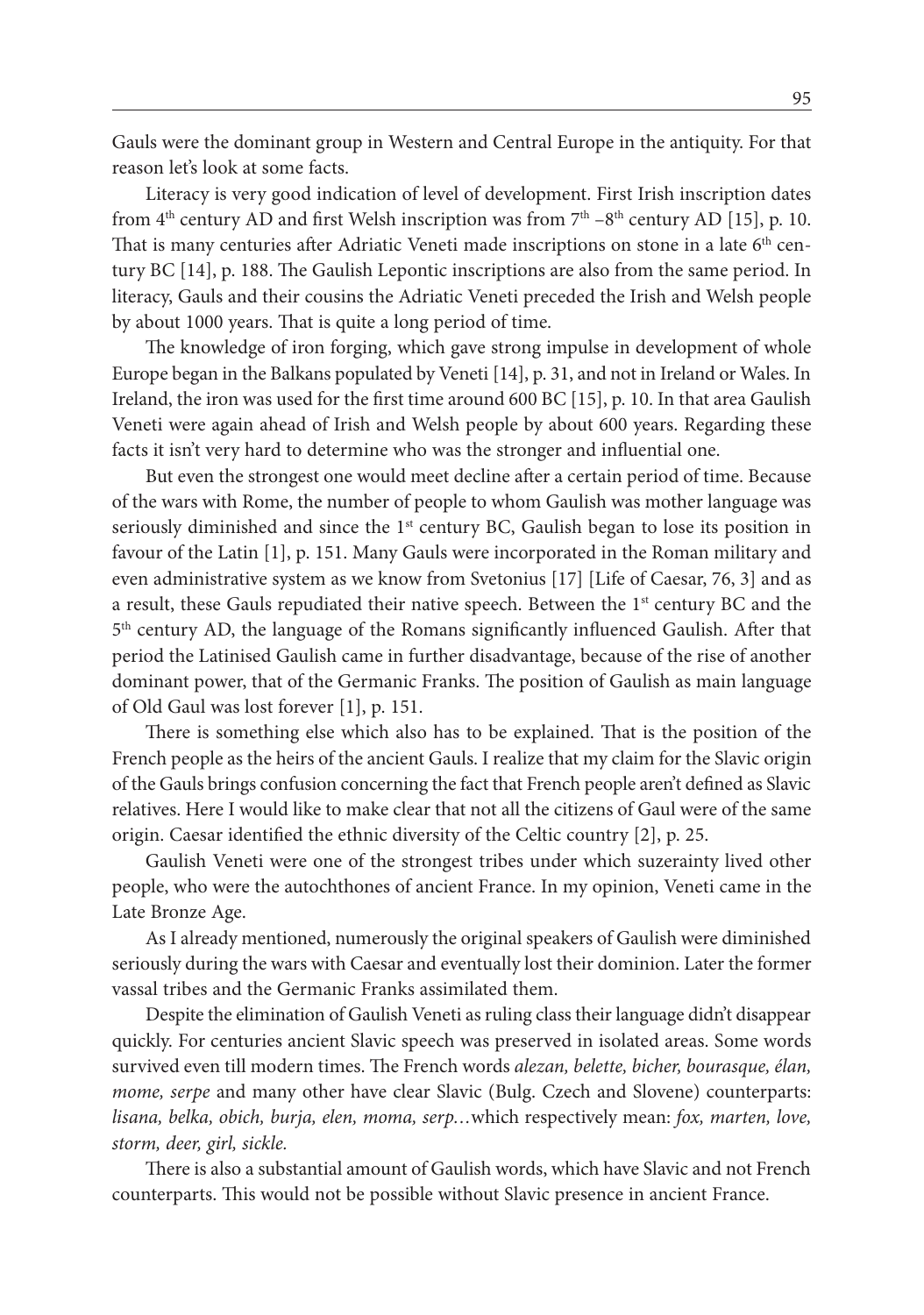|              | Gaulish                | Slavic                                  | French                 |
|--------------|------------------------|-----------------------------------------|------------------------|
| $\mathbf{1}$ | <b>ADIAT</b> breath    | DAH breath Blg.                         | RESPIRER to breath     |
| 2            | <b>ACAMNO</b> rock     | KAMEN stone C.Sl.                       | ROCHE rock             |
| 3            | <b>ACU</b> strong      | JAC strong Blg. Sln.                    | FERME strong           |
| 4            | AEDU fire              | AD hell, JAD fury Blg.                  | FLAMME flame, fire     |
| 6            | <b>AGRANIO</b> high    | GOREN high, upper Blg                   | ELEVE high             |
| 7            | <b>ARAT</b> worker     | RATAY worker Blg.                       | SERVANTE worker        |
| 8            | ARDUS high             | RID high place Blg.                     | HAUT, ELEVE high       |
| 9            | ARO servant            | ORAČ ploughman Sl. Blg.                 | LABOREUR servant       |
| 10           | AUSI ears              | USI ears Blg.                           | OREILLE ear            |
| 11           | <b>BANNA</b> point     | <b>BONELA</b> fork Blg.                 | PIC, POINTE point      |
| 12           | <b>BALLO</b> sickness  | <b>BOLAN</b> sick Sl.                   | MALADIE sickness       |
| 11           | <b>BARRO</b> top       | VRH top Sl.                             | SOMMET top, summit     |
| 12           | <b>BARAN</b> furious   | BUREN stormy Blg.                       | COLERE furious         |
| 13           | <b>BOLO</b> robust     | VOL steer Blg, Sl.<br>BOLJE more Sl.    | FORT robust, strong    |
| 14           | <b>BLAUI</b> hair      | VLASI hair Blg.                         | CHEVEAUX hair          |
| 15           | <b>BRATO</b> mantle    | VRETIŠTE dress O.Blg.                   | MANTEAU mantle         |
| 16           | <b>BRENO</b> master    | <b>BARIN</b> master Russ.               | ROI, METRE master      |
| 17           | <b>BRIGA</b> hill fort | BREG high place Sl. Blg.                | HAUT, MONT high        |
| 18           | <b>BRUIOS</b> quick    | BĂRZ quick Blg.                         | RAPIDE quick, rapid    |
| 19           | <b>BRIUA</b> bridge    | BRV bridge Sl.                          | PONTE bridge           |
| 20           | <b>BUTA</b> hut        | BUDKA hut Blg.                          | HUTTE hut              |
| 21           | CANKI branch           | SANKĂ branch O.Blg.                     | <b>BRANCHE</b> branch  |
| 22           | CAPIA hoe              | KOPAČ hoe, digger Blg.                  | POICHE hoe             |
| 23           | CATER fort             | KATĂ camp O.Blg.                        | FORTIFICATION fort     |
| 24           | CATUS soldier          | ČETNIK soldier Blg.<br>ČETA platoon Sl. | SOLDAT soldier         |
| 25           | CAUNA cave             | KONOBĂ cauldron O.Blg.                  | CAVE cave              |
| 26           | CAUO protect           | ČUVAM protect Blg. Dial.                | PROTECTER protect      |
| 27           | CEN chief              | KAN chief O.Blg.                        | CHEF chief             |
| 28           | CEIO lament            | KAJA SE I lament Blg.                   | <b>LAMENTER</b> lament |
| 29           | CETERNA group          | ČETA group Blg.<br>ČETA platoon Sl.     | TROUPE group, troop    |
| 30           | CLANI wish             | ŽELANIE wish Blg.<br>ŽELJA wish Sl.     | DESIRE wish            |
| 31           | CLEBOS glory           | SLAVA glory C.Sl.                       | GLOIRE glory           |
| 32           | CLEIO feeble           | KELJAV feeble Blg.                      | GAUCHE feeble          |

**Table 6.** Selection of Gaulish, Slavic, and French words.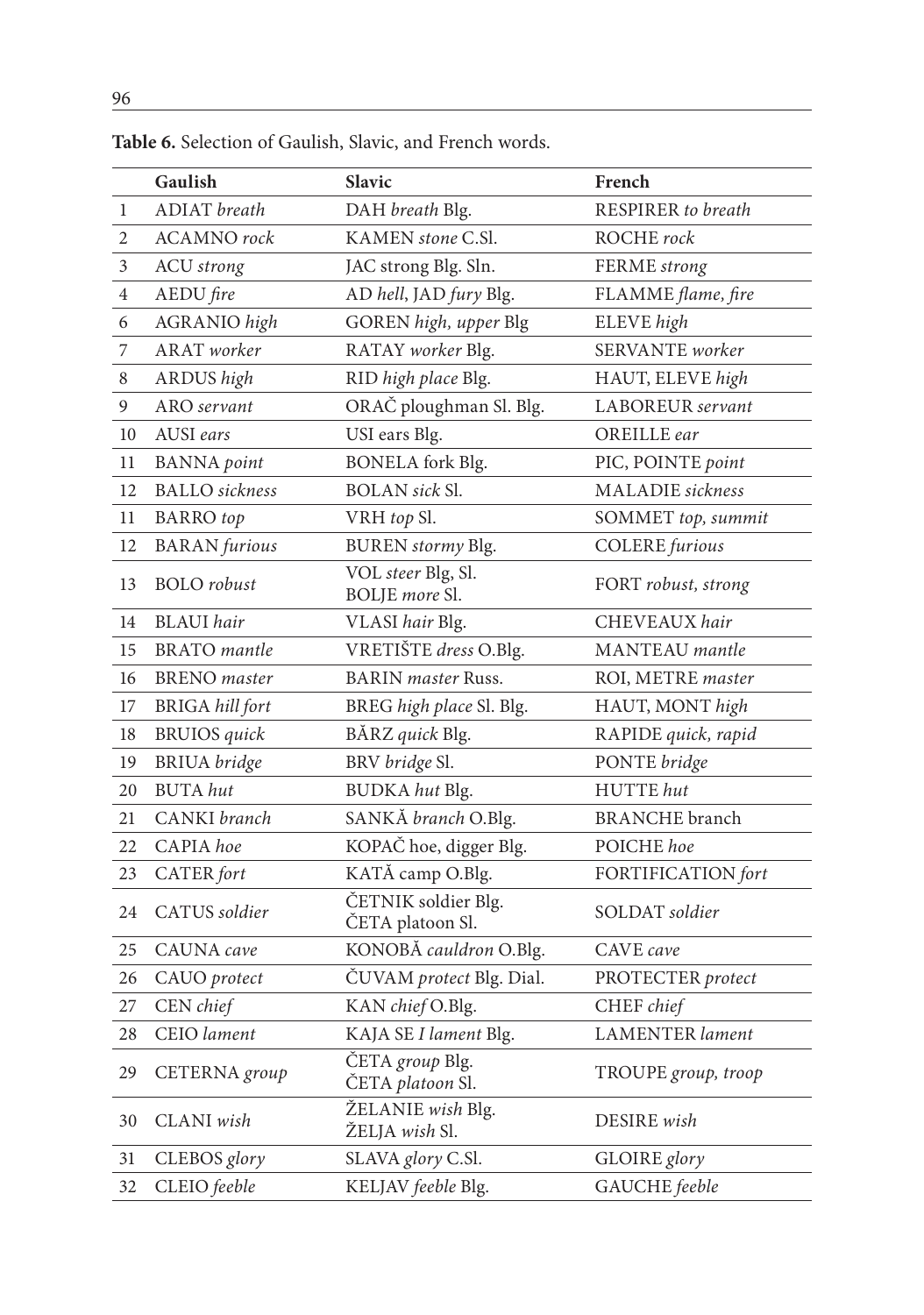**Table 6.** Continued

|    | Gaulish                | <b>Slavic</b>                                 | French                   |
|----|------------------------|-----------------------------------------------|--------------------------|
| 33 | COUNOS leader          | KĂNEZĂ leader O.Blg.                          | CHEF, GUIDE leader       |
| 34 | CALET hard             | KALEN hard Blg.<br>ČIL strong Sl.             | FERME hard               |
| 35 | COMBORO assembly       | SĂBOR assembly Blg.<br>ZBOR assembly Sl.      | <b>ASSEMBLE</b> assembly |
| 36 | CORIO group            | HORA people, group Blg.                       | GROUPE group             |
| 37 | <b>CORRO</b> summit    | KRAI end, top Blg.                            | <b>SOMMET</b> summit     |
| 38 | CREMO onion            | KROMID onion Blg.                             | OIGNON onion             |
| 39 | CRIP strong            | KPEPĂK strong Blg.<br>KREPAK strong Sl.       | FORTE strong             |
| 40 | CRODIO hard            | KORAV hard Blg.                               | DUR hard                 |
| 41 | CUDA skin              | CUŽE skin Czech                               | CUIR skin                |
| 42 | CUT corner, hook       | KĂT corner, hook Blg.                         | CACHER corner, hook      |
| 43 | CUZDO anus             | GĂZ anus Blg.                                 | ANUS anus                |
| 44 | DALIO part             | DJAL part Blg.<br>DEL part Sl.                | PARTIE part              |
| 45 | DANU rapide            | DVAN rabbit O.Blg.                            | RAPIDE rapide            |
| 45 | DERCO I hold           | DERŽU I hold Russ.                            | TENIR to hold            |
| 47 | DERCO eye              | DZARKEL eye Blg. dial.                        | OEIL eye                 |
| 48 | DERVO tree             | DEREVO tree Russ.                             | <b>BOIS</b> tree         |
| 49 | DORDO murmur           | DARDORJA I murmur Blg.                        | <b>MURMURE</b> murmur    |
| 50 | DRUNGOS army unit      | DRUNGA army unit O.Blg.<br>DRUŽINA family Sl. | TROUPE army unit         |
| 51 | DUMNO dark             | DIM smoke Blg, Sl.<br>TĂMNO dark Blg.         | OBSCURE dark             |
| 52 | ES from                | IZ from Russ. O.Blg. Sl.                      | DE from                  |
| 53 | EBUROS yew             | BOR fir tree Blg. Sl.                         | IF yew                   |
| 54 | GABI take!             | GEPI take ! Blg. dial.                        | PRENDRE take!            |
| 55 | GANO hit               | GNATI to hit O.Blg.                           | BLESSURE hit, trauma     |
| 56 | <b>GNAUIO</b> I know   | ZNAJA I know Blg.                             | JE SAI I know            |
| 57 | <b>GOBANO</b> shirt    | KABA coat Cz.                                 | <b>CHEMISE</b> shirt     |
| 58 | <b>GOBANTION</b> smith | KOVAČ smith Blg. Sl.                          | <b>FORGEUR</b> smith     |
| 59 | GORCA bush             | GORICA small forest Blg.                      | <b>BUISON</b> bush       |
| 59 | GORTO enclosure        | GOROD town Russ.                              | <b>ENCLOSE</b> enclosure |
| 60 | GORU pus               | GUR pus, dirt Blg.                            | PUS pus                  |
| 61 | GRITU warm             | GRETI to warm O.Blg. Sl.                      | CHALEUR warmth           |
| 62 | <b>IACCOS</b> healthy  | JAK strong Blg. Sl.                           | SAIN helathy             |
| 63 | IARO chicken           | JARKA chicken Blg.                            | POULETTE chicken         |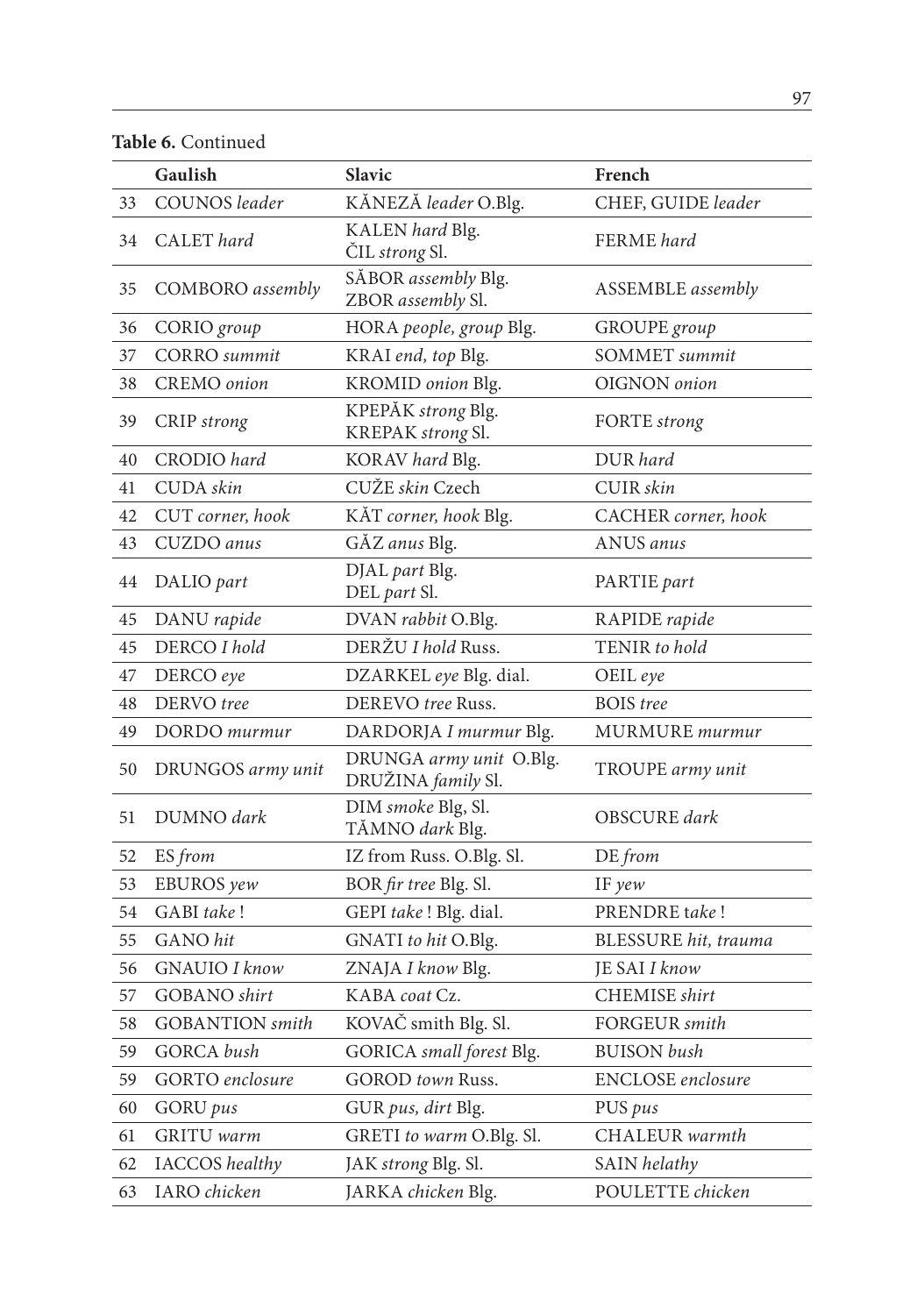|    | Gaulish              | <b>Slavic</b>                              | French                  |
|----|----------------------|--------------------------------------------|-------------------------|
| 64 | <b>IEKTIS</b> tongue | JEZIK tongue Sl.                           | LANGUE tongue           |
| 65 | IESIN clear, bright  | JASAN clear, bright Sl.                    | <b>BRILLIANT</b> bright |
| 66 | IEVA sort grain      | OVES oats Blg.                             | GRAIN grain             |
| 67 | ITAO I go            | IDJA I go Blg. dial.                       | ALLER go                |
| 68 | LATE marsh           | BLATO marsh Blg. Sl.                       | MARECAGE marsh          |
| 69 | LITU feast           | LIKUVATI to feast O.Blg.                   | FETE feast              |
| 70 | LUTO furious         | LJUT furious Blg. Sl.                      | <b>COLERE</b> furious   |
| 71 | MAROS great          | MERĂ great O.Ch. Sl.                       | GRAND great             |
| 72 | MEDIO between        | MEŽDU between Blg.                         | <b>ENTRE</b> between    |
| 73 | MELLO hill           | MOLĂ hill O.Blg.                           | <b>COLLINE</b> hill     |
| 74 | MLATI tender         | MLAD young Blg.Sl                          | TENDRE tender           |
| 74 | MOGETI mighty        | MOGAŠT mighty Blg.                         | PUISANT mighty          |
| 75 | MAGALO noble         | MAGOTĂ noble O. Blg.                       | GENTLEHOMME noble       |
| 76 | NERTOS strength      | NEREZ male animal Blg.                     | FORCE strength          |
| 77 | NEMOS sky            | NEBE sky Blg. Sl.                          | CIEL sky                |
| 78 | OSTIMOS last         | OSTATAK last part Blg.                     | DERIER last             |
| 79 | PODO travel          | PĂT travel Blg.<br>POTOVANJE travel Sln.   | ALLER travel            |
| 80 | RADIO speak          | REČTI to speak O.Blg.                      | PARLER to speak         |
| 81 | RESTU run            | RISKATI to run O.Blg.                      | COURIR to run           |
| 82 | RITU ford            | BROD ford O.C.Sl.                          | GUE ford                |
| 83 | SAGRO strong         | SEGOR bull O.Blg.                          | FORT strong             |
| 84 | SATA sort grain      | ŽITO wheat Blg. Sl. Cz.                    | GRAIN grain             |
| 85 | SEGNO tread          | SUKNO tread Blg.                           | <b>CORDE</b> tread      |
| 85 | SELOS progeny        | ČELJAD progeny Blg.                        | DESCENDANT progeny      |
| 87 | SLANO health         | CELENIE healing Blg                        | <b>SANTE</b> health     |
| 88 | STABO stake          | STOBOR fence from stakes Blg.              | COLONNE pillar, stake   |
| 89 | STANIO I groan       | STENA I groan Blg.                         | GEMIR groan             |
| 90 | TALO forehead        | ČELO forehead O.C.Sl.                      | FRONT forehead          |
| 91 | TALAMUN surface      | TILO surface O.C.Sl.<br>TLA floosr Slovene | <b>SURFACE</b> surface  |
| 92 | TATOS father         | TATE father Blg.<br>TATA father Cz.        | PER father              |
| 93 | VALOS master         | BĂLIA master O.Blg.<br>VLADAR master Sl.   | SOUVERAIN master        |
| 94 | VECO rage            | BES rage Blg. Sl.                          | FEROCITE rage           |
| 95 | VESSU happy          | VESEL happy Blg. Sl.                       | JOYEAU happy            |

**Table 6.** Continued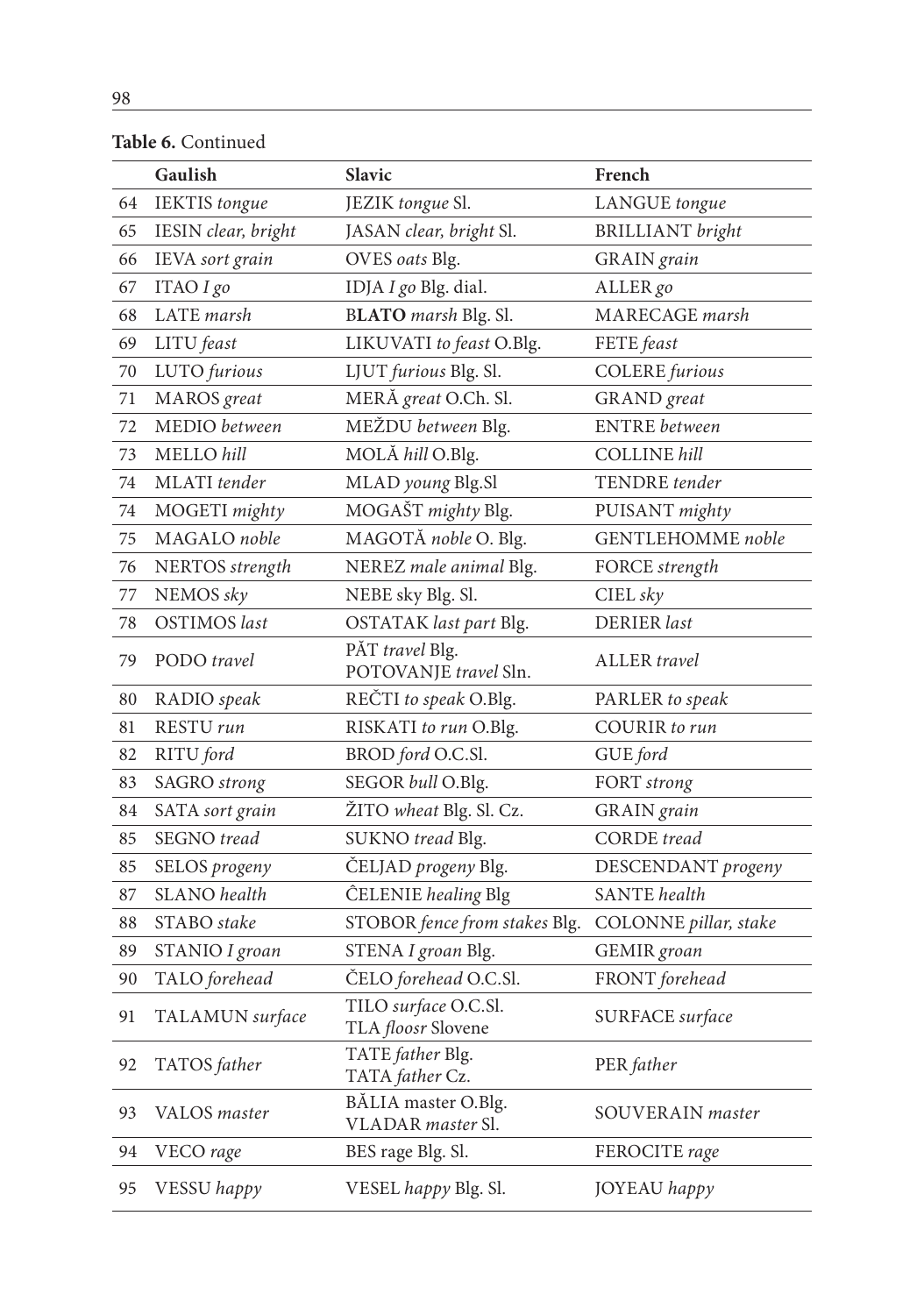Gaulish Slavic **French** 96 VIDU *know* VEDI *to know* O. Blg. SAVOIR *to know* <sup>97</sup> VLATOS *prince* VLADAR *ruler* Slovene VLADETEL *ruler* Blg. PRINCE *prince, ruler* 98 VORETO *to go* VARVJA *I go* Blg. MARCHER *to go*

**Table 6.** Continued

Abbreviations etc. as in Table 1.

Most of the words are from the website of P. Cuadrado [6], the rest, No. 10, 16, 17, 19, 20, 33, 35, 38, 47, 50, 51, 52, 58, 63, 68, 69, 71, 76, 80, 85, 90, 91 are from the website of L. Finsen [4], No. 48 and 54 are extracted from the Gaulish –English dictionary [5].

Of course there are a lot of words in French language, which are of Gaulish origin, that is quite normal, but these words aren't alien at all to the Slavic languages, on the contrary, some of them are closer to Slavic than to French, as we can see from Table 7.

|                | Gaulish               | <b>Slavic</b>                                      | French                    |
|----------------|-----------------------|----------------------------------------------------|---------------------------|
| $\mathbf{1}$   | ATER father           | ATA father Sl.                                     | PERE father               |
| 2              | <b>BATTU</b> fight    | BITI to strike O Blg. Sl                           | <b>BATAILLER</b> to fight |
| 3              | <b>BITU</b> life      | BITIE existence Blg.<br><b>BITIJE</b> existence Sl | VIE life                  |
| $\overline{4}$ | CABALOS working horse | KOBILA mare Blg. Sl Cz.                            | CHEVAL horse              |
| 5              | CAPTO captive         | KAPAN trap Blg                                     | CAPTIVE captive           |
| 6              | <b>IOUIN</b> young    | IUNU young O. Blg.                                 | JEUNE young               |
| 7              | LUGUS light           | LUČ light Sl.                                      | LUMIERE light             |
| 8              | MARVOS dead           | MĂRTĂV dead                                        | MORT dead                 |
| 9              | MORE sea              | MORE sea Blg. Cz.                                  | MER sea                   |
| 10             | PIMP five             | PENT five O. Blg.                                  | $CINC$ five               |
| 11             | SEDLON saddle         | SEDLO saddle Blg. Sl.                              | SELLE saddle              |
| 12             | <b>TARVOS</b> steer   | TURĂ steer O.Blg.                                  | TAUREAU steer             |
| 13             | TO your               | TVOJ your Blg. Sl.                                 | TON your                  |
| 14             | TRI three             | TRI three Blg, Sl. Cz.                             | TROI tree                 |
| 15             | <b>VER</b> above      | VĂRHU above Blg.                                   | SUR above                 |

**Table 7.** Comparison of Gaulish, Slavic, and French words.

Abbreviations etc. as in Table 1.

So in a certain degree French people can be considered as Gaulish heirs, because of the assimilation of the remains of the Gaulish tribes, but not purely as Gaulish ethnos. As such can be considered the Slavic people: Slovenians, Czechs, Bulgarians, because they were ethnically related to the Gauls. The facts presented till this point and my claim might sound strange because a lot of important information about Gauls and Slavs in general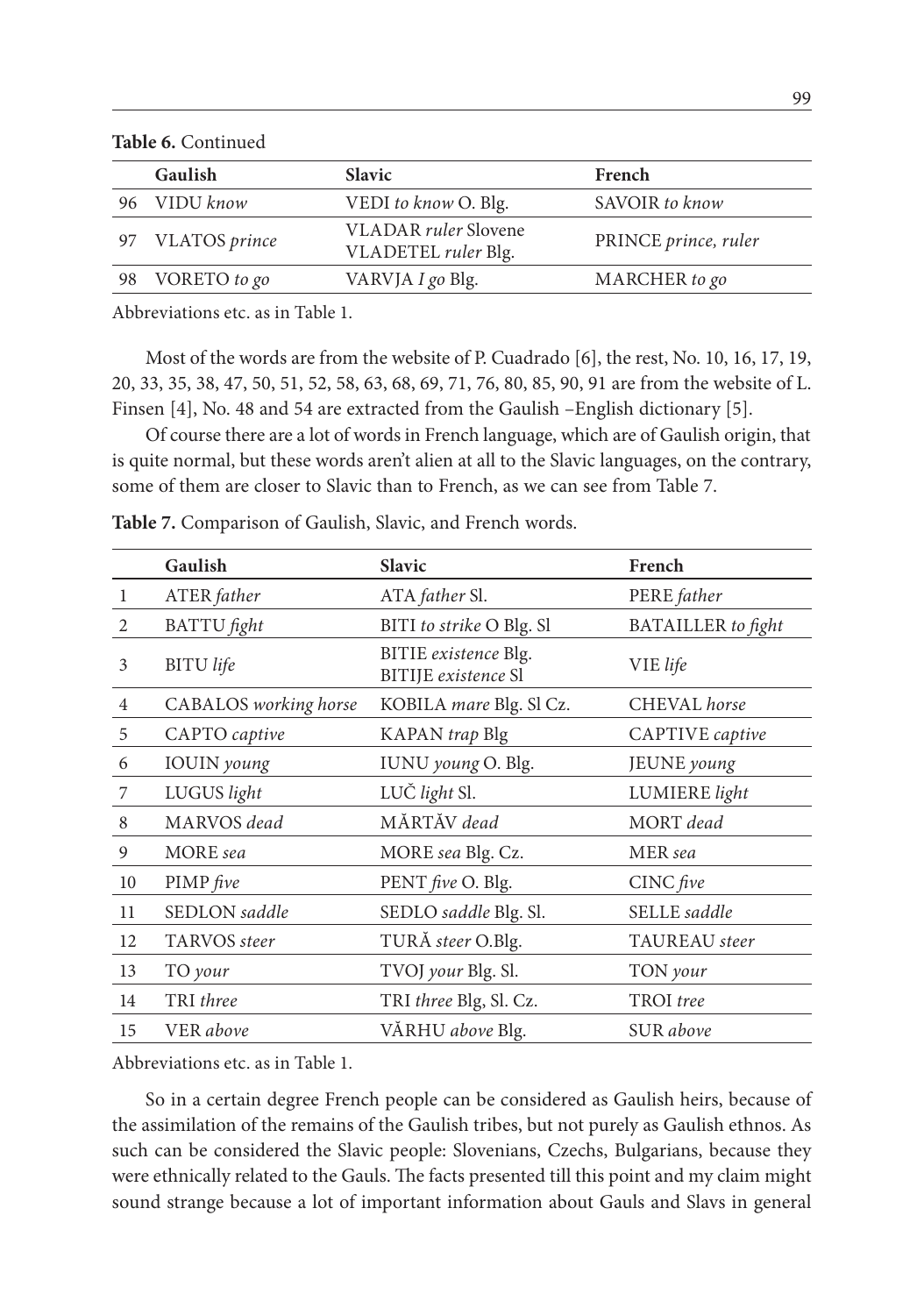hasn't been presented to the broad public. Only in the last few years there appeared books proving that a part of the inhabitants of ancient France was of Slavic origin.

Analysing ethnonyms, toponyms, hydronyms, and deciphering old inscriptions, A. Ambrozic reached the conclusion that ancient Gaul was populated in a considerable degree by Slavic tribes, among which the Atlantic Veneti [18]. Their language was a separate branch of the Slavic linguistic group. From the data I managed to derive from many sources I can say that this now extinct ancient Slavic language had strongest affiliation with Slovene, Czech and Bulgarian.

Linguistic evidence is important, but it would be wrong to conclude only from it that indeed part of the Gauls (mainly the ruling class) were of Slavic origin.

Burial types are very useful for establishing the relation between two groups. In Northern France, where the Atlantic Veneti lived, a peculiar type of burial was attested. The deceased noble was laid in the grave together with his sacrificed horse. In Southern Britain (Danebury, London) also occupied by tribes related to Veneti, the same type of burial was attested [19], p. 87.

Slavic Bulgarians, who escaped the Roman influence in the steppe of Black Sea practised this burial ritual from deep antiquity till the 9<sup>th</sup>- 10<sup>th</sup> century AD [20], p. 87. That particular custom originated in South-Eastern Europe in middle-second millennium BC [21], p. 235.

Old Bulgarians practised also the cremation, [22], p. 5, typical also for Adriatic and Atlantic Veneti. Perhaps the method of burial depended on the rank or the reason of death of the deceased person.

One more peculiar burial type was the building of underground wooden chamber, which was covered with earth. In that manner the high chiefs of Hallstat culture were sent to the other world [19], p. 69. That burial type originated in the steppes of Black Sea – middle of second millennium BC and from the end of second millennium BC began to spread in different directions: to Central and Western Europe, Central Asia and Anatolia [23], p. 108.

Religious believes can also help us to identify certain ethnic groups in the antiquity. Before the coming of the Christianity different people worshiped more or less different deities. Gauls to whom Atlantic Veneti belonged worshiped a three-headed god. Depictions can be seen on their coins [24], p. 181 and on stone sculptures [15], p. 215. It is undoubtedly the same one as **Trimuziatin** of Adriatic Veneti [14], p. 297, which closest equivalent in my opinion was Slavic god Triglav (with meaning *three-headed*). Neither Welsh nor Gaelic speaking people had such a deity.

**Belenos** was another important Gaulish god. His name means the *bright, white one*  [15], p. 30 and his closest equivalent is Slavic Belobog. The name of this deity can't be explained in Irish, Scottish, or Welsh language. In these languages *white* is respectively FEN, BAN, GWYN.

There are many more Celtic gods, which names are easy to be explained from Slavic languages as Bulgarian, Slovene, Russian etc.

**ALAUN**US was a sun-god [25], his name corresponds to Slavic (Blg. Russ.) word ALEN

*red*.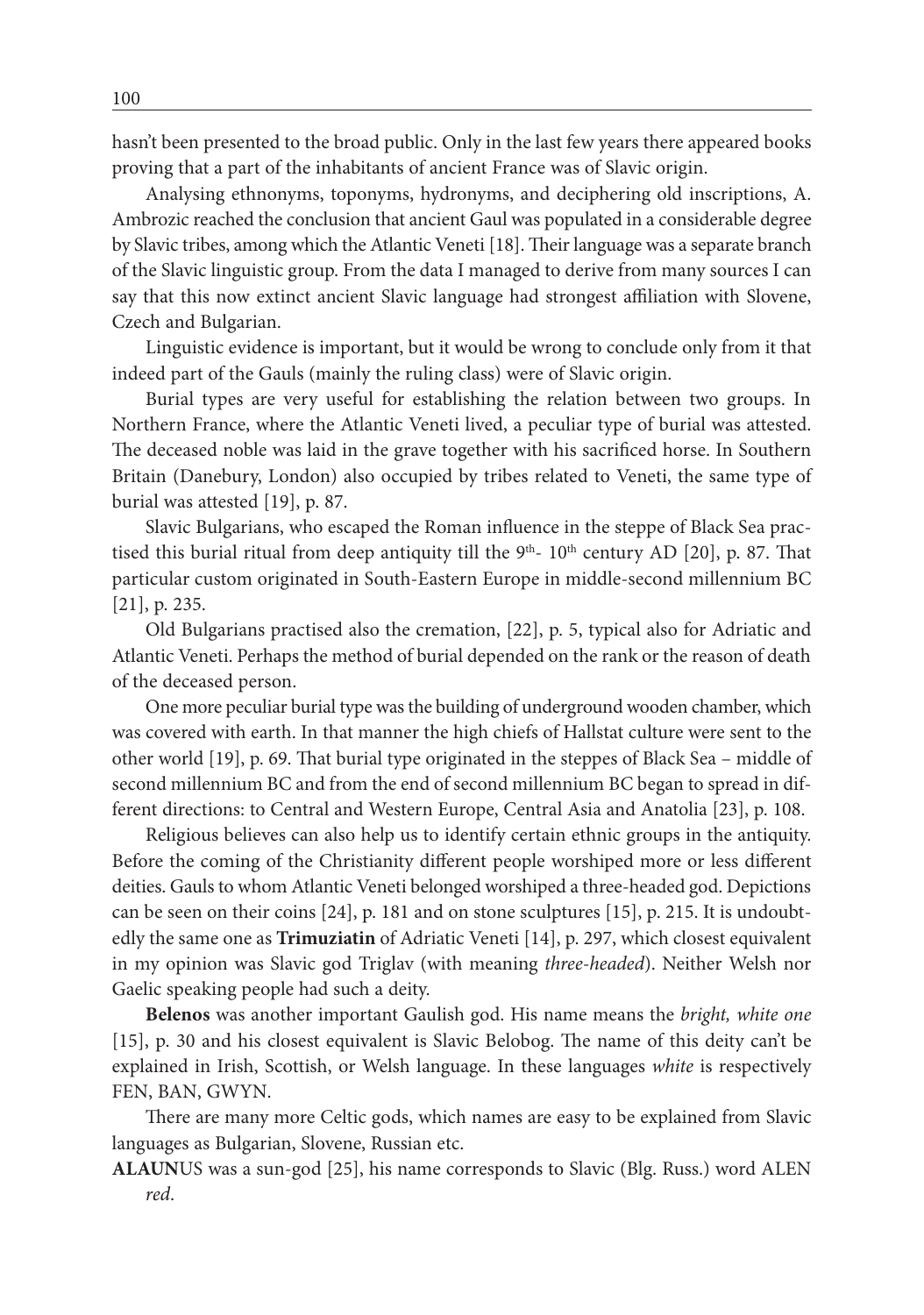- **ALISA**NOS was god of the alder trees [26]; his name corresponds to Bulgarian word **ELSHA** *alder tree*.
- **VETER**OS was wind-god revered in Britain [27]; his name corresponds to Common Slavic word **VETER** *wind*.
- **IALO**NUS was a earth-god [15], p. 124; his name is connected with Old Church Slavonic word **ILĂ** *earth, mud*.
- **VASIO** was another agriculture-god [15], p. 218; his name is connected with Old Church Slavonic word VĂSĂ *earth, village, mansion*. VAS is Modern Slovenian word for *village*.
- **BEISIRISA** means *the bright one*, [15], p. 127; his name corresponds to Slavic (Blg. Sl. Serbo-Croat) word BISER *pearl* (shiny object)
- **LOUCETIUS** means *The bright one* [15], p. 142, and his name corresponds best to Slovene word LUČ *light*. Old Church Slavonic verb LUČITI *to light, to shine* is also related to the name of LUCETICUS.
- **LATOBIUS** means *the bright one* [15], p. 130; his name corresponds to Bulgarian words LJATO *summer* and LĂŠTJA *to shine*.
- **VOROC**IOS was e healer-god [15], p. 144; his name corresponds to Slovene, Bulg. Russ. word VRAČ *healer*.
- **PRIT**ONA was goddess of bridges [15], p. 176, her name corresponds to Common Slavic word BROD *bridge, ford*.
- **SEQUANA** was a river-goddess [15], p. 188, her name is connected with Old Church Slavonic verb SIKATI *to water*.
- **LATIS** was goddess of the marshes and pools [15], p. 130, her name I connect to Common Slavic word B**LATO** *marsh*.
- **GLAN**IS was god of the healing springs [15], p. 105, his name is connected with Old Bulgarian word GLENĂ *moist, wet* and Slovene GLEN *mud.* Here I have to mention that a lot of springs have mud with healing qualities.
- **VERBEJA** was goddess of the willows [15], p. 219, her name is connected with Bulgarian word VĂRBA *willow*, Slovenian VRBA willow, Russian VERBA willow.
- **VERNOSTONOS** was revered in Britain [15], p. 219, his name means *The one who makes the alder trees groan*. His name corresponds to Bulgarian words BOR, BORINA *fir tree* and STON *groan*.
- **RUDIAN** was e war-god, which name means *The bloody one* [15], p. 181. RUDIAN corresponds to Old Russian word **RUDA** *blood*.
- **SMERT**RIUS, or MARS SMERTRIUS was another war-god [15], p. 193, which name I connect with Common Slavic word **SMERT** *death*. M. J. Green [15] connects his name with the *abundance, provision*, but it seems to me that it is more logical to connect a war-god with death, not with abundance and provision.
- **SUCELL**US was a smith-god, his name means *Good striker* [15], p. 200. The particle SU corresponds to Gaulish word SU good and Bulgarian HUBAV *good*, CELL (US) corresponds to Bulgarian verb KLEPAM *I strike*, Slovene verb KLEPATI to hit, to strike, and Bulgarian and Slovenian word KLEPALO *hammer*.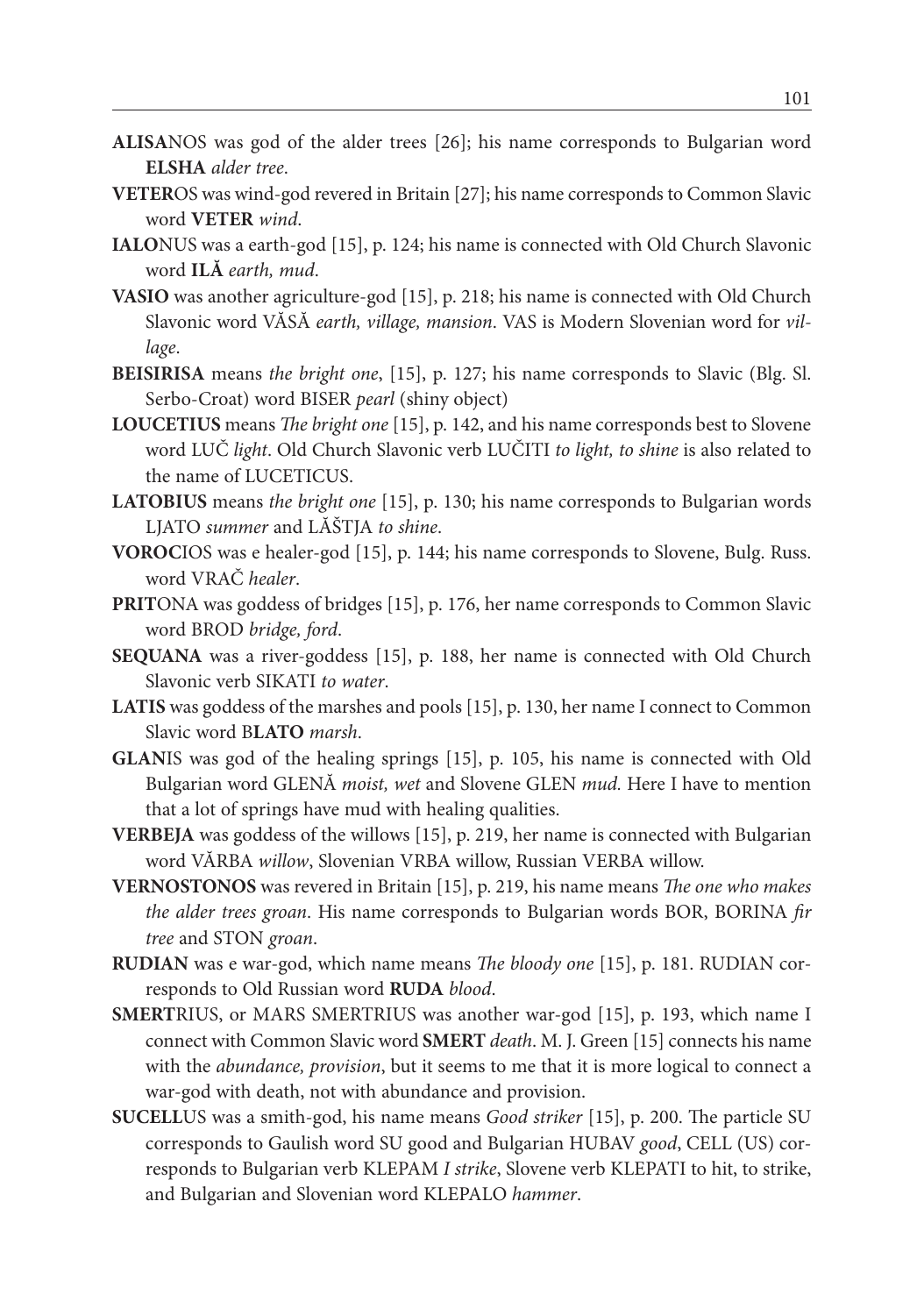- **RIGISAMUS** was a Gaulish god, which name means *The highest king* [15], p. 144 **REGA**(S) was Old Slavic title used by Eastern Slavs (Table Titles and occupations) **SAMY** means *most, best* (male gender) in Russian.
- **BELISAMA** means *the most bright one* [28]. The name consist of two parts: BEL *white* (Common Slavic) and SAMAJA *most, best* (female gender, Russian)

I would like also to bring attention to the druidism. Today druids are connected only with Irish, Scottish and Welsh culture, but the place of origin of the druidism was Eastern Europe. Hyppolytus testified that the teaching of Thracian priest Zalmoxis was the base for the peculiar religion [3], p. 90. Zalmoxis was from the tribe Getae, who in the late antiquity were identified as Slavs by T. Simokatta [29], p. 57. That will explain why the word DRUID has good etymology in Slavic languages.

The original Gaulish word was **DRUI**, connected with the Gaulish word DERCO *eye*. DRUI (D) had the meaning *seer, augur, knowing***.** Same connection EYE – TO SEE (*To know* means actually *to have seen*) we have in the Slavic. **DZĂRK**EL means *eye* in Bulgarian dialect, the verb DZRJA is dialect form of ZRJA *I see, I observe.* ZRKLO means *eye* in Slovene, which is connected Slovene verb ZRETI *to see, to observe.* DRUI corresponds also to Bulgarian word **ŽR**EĈ *seer, augur* (**EĈ** is diminutive suffix in the Slavic languages, the root in **ŽR**EĈ is **ŽR)** Another Bulgarian word for seer, fortuneteller is **GLED**AČ, connected to the verb **GLED**AM *I see*.

It is known that Celts, specifically Galatians had holy forests. Galatian toponym DRUNEMETON means exactly that – *holy forest*. DRU corresponds to common Slavic DRVO *tree*, NEMETON corresponds to common Slavic NEBE *sky, heaven*. Here I have to admit that Welsh DERW *oak*, and NEF *sky* also offer good etymology, but I'm not aware of presence of holy forests among Welsh or Gaelic speaking people in later times, while Slavs revered with eager such places until the Germanic people enforced the Christianity upon them. In the begin of  $11<sup>th</sup>$  century AD in the vicinity of Leipzig, bishop Wigbert von Merseburg ordered to be destroyed a forest which was considered as holy one by the local Slavic population [30], p. 143.

Let's look at something else. Gauls (Celts) are connected with the spread of iron in Central Europe. The Gaulish word for it was ISARNO. It can't be explained with the help of Irish, Scottish, Bretons, and Welsh, but Slavic languages such as Bulgarian, Slovenian and Czech offer very good etymology. Bulgarian related words are ZARJA *shine*, ZARAN *dawn,* OZAREN *bright, shiny*. Related Slovenian words are ŽAR *glow*, ZORA *dawn*. Most probably the original form of ISARNO was OZARNO (bright, shiny, light)

Not only the word for iron has Slavic etymology, but also the first forging of iron in Europe began in the lands of the Thracians [31], p. 57, identified as Slavs by Simokatta [29], p. 57.

Not only the iron came from the east in Central and Western Europe, but also the breed of horses, which the Halstatt chiefs introduced. Those were larger, stronger horses, used for riding, not only for drawing of the chariots [24], p. 25.

The tradition of the cavalry came also from the East, it didn't originate in the region above the Alps [32], p. 46.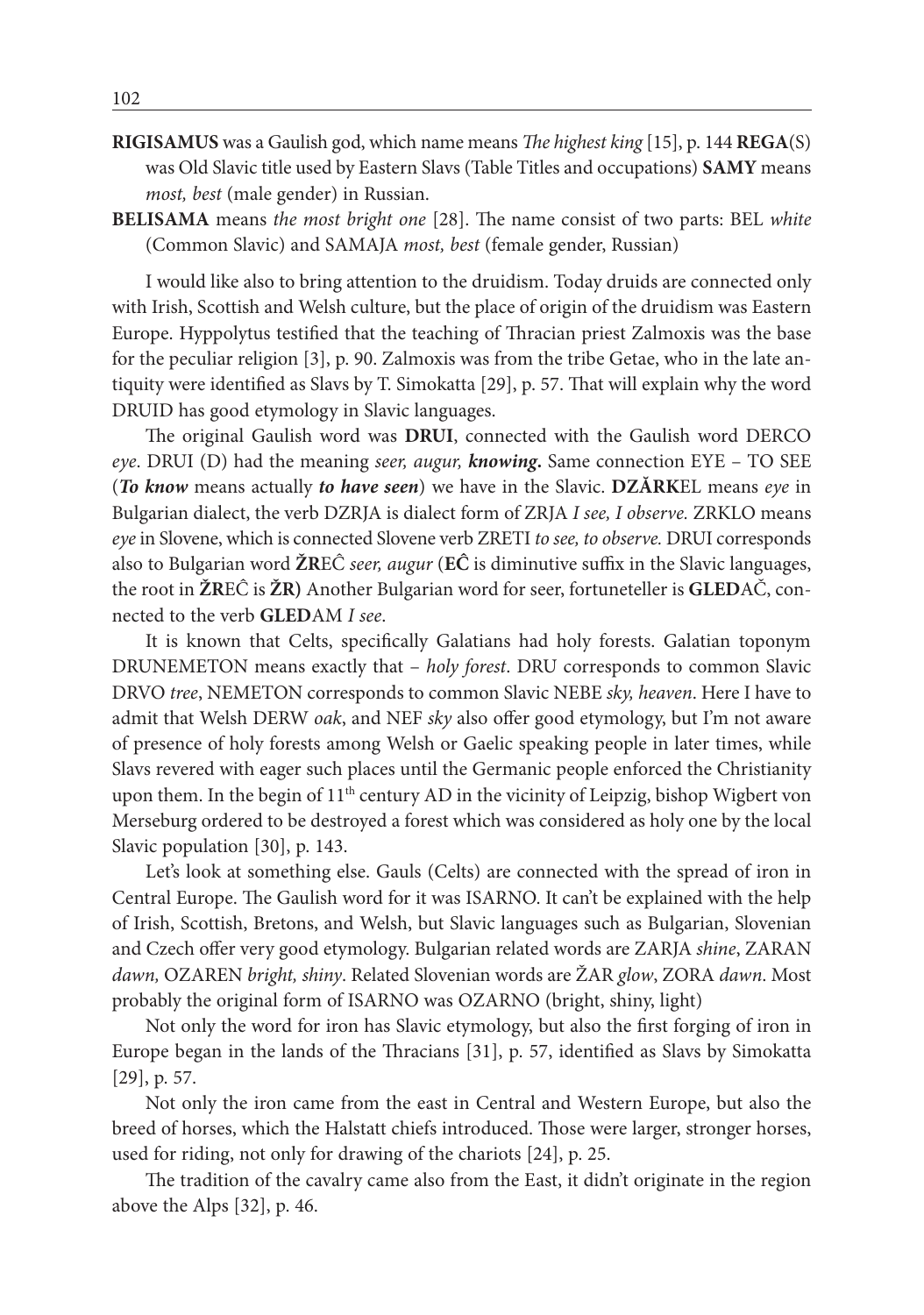The material culture of the Gauls also provides us with important data. The Gauls were warlike people. Strabo even called them war mad [9], 4.4-2. The weapons, which they introduced in Central and Western Europe, were very peculiar. They are identical to the swords of the Urnfield culture shown in the book of Šavli, Bor and Tomažič [14], p. 75, and originated in South-Eastern Europe – middle of the second millennium BC [33], p. 80.

They were used for the first time made of iron in 14-13<sup>th</sup> century BC by Thracian and Pelasgian tribes known as the Sea People. In the second millennium BC this kind of weaponry was spread from the Balkans to Egypt [34], p. 157, fig. 156.

In the end I would like to bring your attention to few very important peculiarities. Gauls had very distinctive fortifications called MURUS GALLICUS *Gaulish wall*. They were built of wood, stones and stamped earth and offered good protection; they were extremely resistant to destruction by the Roman siege-machines. That kind of fortification wasn't invented in ancient France, but was brought in by those Veneti, bearers of the Lusatian culture who came from Germany and Poland during the Urnfield migrations as mentioned in the book of Šavli, Bor and Tomažič [14], p. 55. Virtually there isn't any difference between MURUS GALLICUS [35], p. 47 and the fortifications of the Lusatian culture [36], p. 25. That kind of fortification was used by Slavic people from Moravia to Ukraine till at least 12th century AD [37], p. 358, 388.

Not only the fortifications, but also the type of the Celtic house built with large wooden logs [38], p. 64 was exactly the same as those of the some Slavic people [37], p. 333. In modern times such houses are still in use in Ukraine and Southern Russia.

Interesting peculiarity is the fact that the construction of Slavic temple in Arkona was surpassingly similar to that of the Celtic temples [30], p. 151.

Even the type of roads, which ancient Slavs from Slovenia built over marshes [39], p. 47, was practically the same as those of the Gauls [38], p. 10.

### Acknowledgement

I would like to express my gratitude to Prof. Dr. Anton Perdih, who helped me to forge into an article the information, which I gathered till now.

### References

- 1. S James, *Exploring the World of Celts*, Thames and Hudson, London 1993
- 2. G J Caesar, *Oorlog in Galie*, vertaald door V. Hunink, Athaeneum-Polak & Van Genep, Amsterdam 1997
- 3. P Berresford Ellis, *Celtic Empire,* Costable, London, 1990
- 4. L Finsen, *Gaulish-Norwegian dictionary*, http://home.ringnet.no/lars.finsen/krltgalisk. htm (from G. Dottin, *La langue Gaulois*. *Grammaire, texte et glossaire.* C Klincksieck, Paris 1918)
- 5. V Kaligin, A Korolev, J Whatmouth, G Lewis, H Pedersen, A McBain, M Fasmer, *Gaulish– English dictionary*, http://indoeuro.bizland.com/tree/celt/gaulish.html
- 6. P Cuadrado, *Gaulish-French dictionary,* http://melegrano.net/celti/vocfrance100.htm
- 7. J Mascitelli, *Gaulish Verbal System,* http://home.zonnet.nl/postbus/tobehtml
- 8. Chr Gwin, *Gaulish Verb,* http://zonnet.nl/postbus/gaulish.html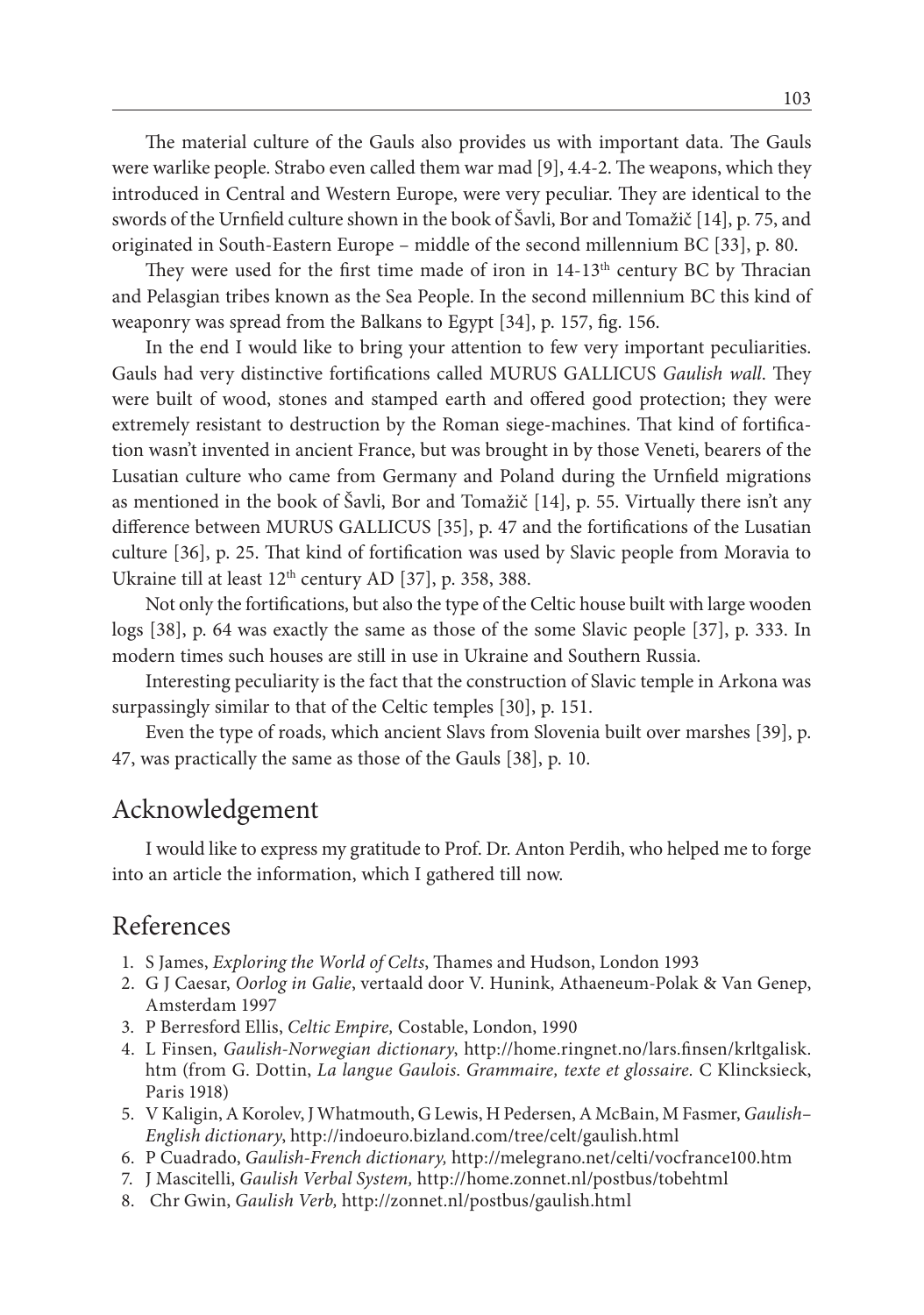- 9. Strabo, *Geography*, book IV, Harvard University Press, London 1999
- 10. N Ivanova, P Radeva, *Imenata na Bulgarite,* Abagar, Veliko Turnovo 2005 (Н Иванова, П Радева, *Имената на Българите*, Абагар, Велико Търново 2005)
- 11. A McBain, Celtic Etymological Dictionary: www.ceantar.org/dict/MB2/index.html
- 12. C Babayev, Initial Mutations in Indo-European Languages, http://www.indoeuro.bizland. com/archive/artcile6.html-18k-
- 13. *Collins Spurrell pocket Welsh Dictionary*, Harper Collins Publishers, Glasgow 2000
- 14. J Šavli, M Bor, I Tomašič, *Veneti First Builders of European Community*, Editiones Veneti, Wien, 1996
- 15. M J Green, *Dictionary of Celtic Myth and Legend,* Thames and Hudson, London 1992
- 16. F F Megušar, Keltske sledi na Slovenskem krajevna imena, *Proceedings of Third International Topical Conference Ancient Settlers of Europe*, Založništvo Jutro, Ljubljana 2005, 169
- 17. G Suetoni Tranquilli, *Dvanadesette Tsezarja,* Narodna Kultura, Sofia 1981 (Г Светоний Транквил, *Дванадесетте Цезаря,* Народна Култура, София 1981)
- 18. A Ambrozic, *Adieu to Britany*, Cythera Press, Toronto 1999
- 19. M J Green, *Exploring the World of Druids*, Thames and Hudson, London 1997
- 20. D Ovcharov, *Vavadenie v Starobulgarskata Kultura*, Gutoranov i sin, Sofia 2002 (Д. Овчаров, *Въведение в Старобългарската Култура*, Гуторанов и син, София 2002)
- 21. D Gergova, Thracian Burial Rites of Late Bronze and Early Iron Age, *Thracians and Mycenians*, *Proceedings of the Fourth International Congress of Thracology*, eds. J. Best, N de Fries, Rotterdam 1984
- 22. G Kostov, *Pogrebenieto na han Asparuh,* MF Sv. Sv. Kiril i Metody, Sofia 1998 (Г. Костов, *Погребението на хан Аспарух*, МФ Св.Св.Кирил и Методий, София 1998)
- 23. Redactie van Time Lifes Books, *Anatolië Smeltkroes van Kulturen,* Time Life Books, Amsterdam 1996
- 24. R and V Megaw, *Celtic Art,* Thames and Hudson, London 2001
- 25. http://en.wikipedia.org/wiki/Alaunus
- 26. http://en.wikipedia.org/wiki/Alisanos
- 27. http://en.wikipedia.org/wiki/Veteros
- 28. M Lindeman, *Belisama*, www.pantheon.org/articles/b/belisama.htm
- 29. G Tsenov, *Krovatova Bulgaria i pokrastvaneto na bulgarite*, Zlaten Luv, Plovdiv 1998 (Г Ценов, *Кроватова България и покръстването на българите*, Златен Лъв, Пловдив 1998)
- 30. F Vyncke, *De Godsdienst der Slaven*, J.J.Romen & Zonen, Roermond 1969
- 31. J Haywood, *Historische Atlas van de Keltische beschaving,* Tirion Uitgevers b.v., Baarn 2001
- 32. E D Philips, *The Royal Hordes Nomad People of the Steppes,* Thames and Hudson, London, 1965
- 33. R Katincharov, Relations Culturelles Entre La Thrace, La Grece et L'Anatolie Nord-Ouest a l'age du Bronze Moyen et Recent, *Thracians and Mycenians*, *Proceedings of the Fourth International Congress of Thracology*, eds. J. Best, N de Fries, Rotterdam 1984
- 34. O Gamber, *Waffen und Rüstung*, Kinkhardt & Biermann, Braunschweig 1978
- 35. J Haywood, *Historische Atlas van de Keltische beschaving,* Tirion Uitgevers b.v. Baarn, 2001
- 36. Bronzezeit in Deutschland- Sonderhef der *Archäologie in Deutschland*, 1994
- 37. P M Barford, *Early Slavs*, The British Museum Press, London 2001
- 38. D Northon-Taylor, *De Kelten,* TIME-LIFE International (Nederland) B.V. Amsterdam 1975
- 39. V Vodopivec, Izum kolesa gibalo napredka, *Proceedings of Third International Topical Conference, Ancient Setlers of Europe*, Založništvo Jutro, Ljubljana, 2005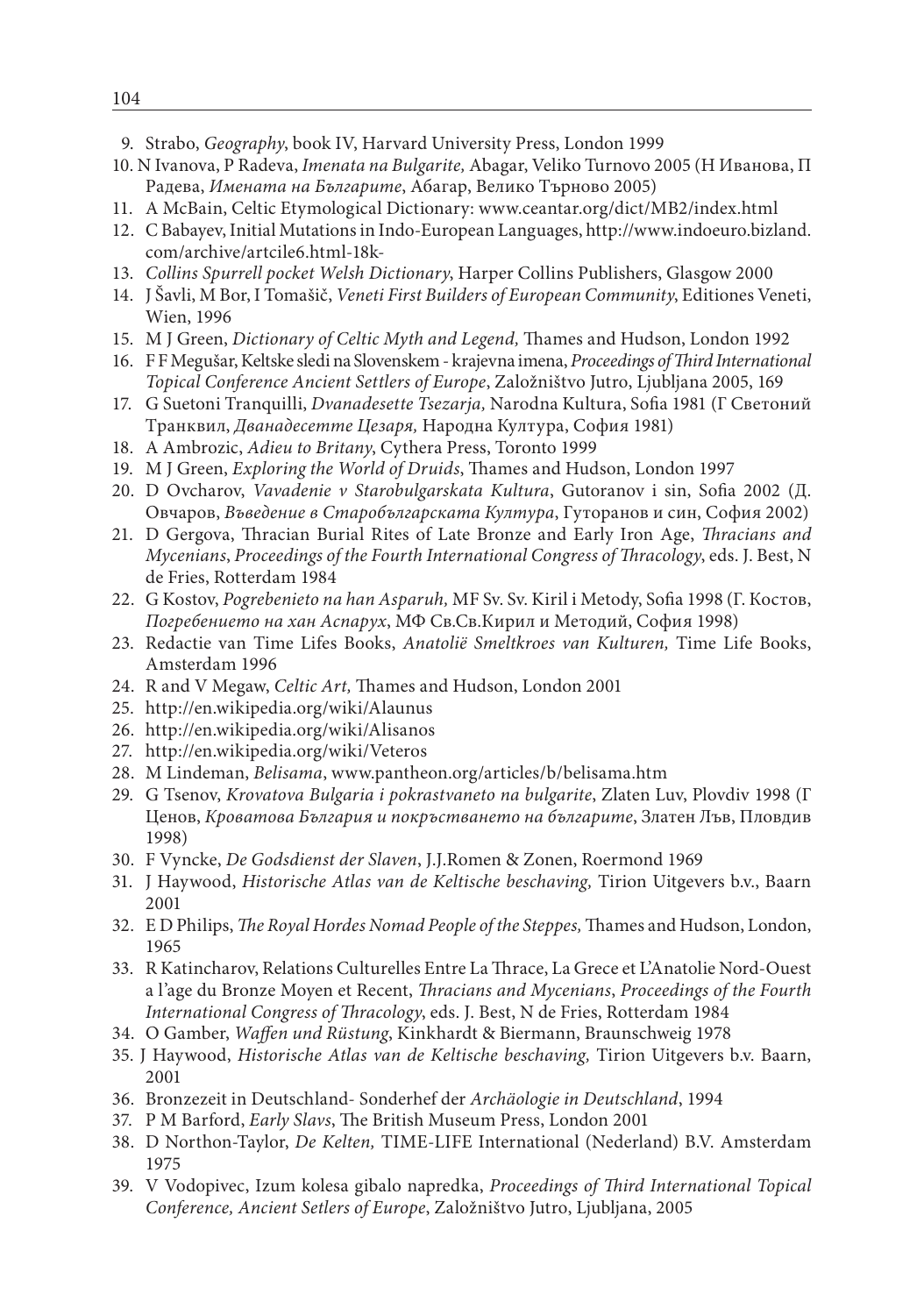# Povzetek

### **Podobnosti med galščino in slovanščinami**

Analiza jezikov, virov, načinov pokopa, ureditve družbe in verovanja kaže, da je bil del Galcev, imenovanih tudi Kelti, veja zahodnih Slovanov, ki so jo sestavljala različna plemena, ki so nekdaj živela na področjih sedanje Francije, Avstrije, Švice, Madžarske itd. Ta ljudstva so razširila uporabo železa v Srednjo in Zahodno Evropo in zanje je bil najprej uporabljen etnonim Kelti. Dokler davna pričevanja in novi arheološki dokazi ne pokažejo drugače, lahko smatramo, da so Slovani živeli v davni preteklosti ne le v Vzhodni, temveč tudi v Srednji in Zahodni Evropi in da so bili močna, visoko razvita ljudstva, ki so vplivala na številna druga. V tem sestavku so podani novi dokazi za nekdanjo prisotnost Slovanov v Zahodni Evropi in na Britanskih otokih. Znanstvena metoda zahteva, da upoštevamo tudi nasprotne argumente in teorije. Nasprotni dokazi in argumenti so zaželeni.

# APPENDIX

### Notes to the Appendix

| Mark   | Reference |  |
|--------|-----------|--|
| $\ast$ | $[4]$     |  |
| $**$   | $[5]$     |  |
| #      | [6]       |  |
| M      | $[13]$    |  |

#### **Abbreviations**

| dial     | in dialect          |
|----------|---------------------|
| Sc.Gael  | Scottish Gaelic     |
| Irl.Gael | Irish Gaelic        |
| O.Ch.Sl. | Old Church Slavonic |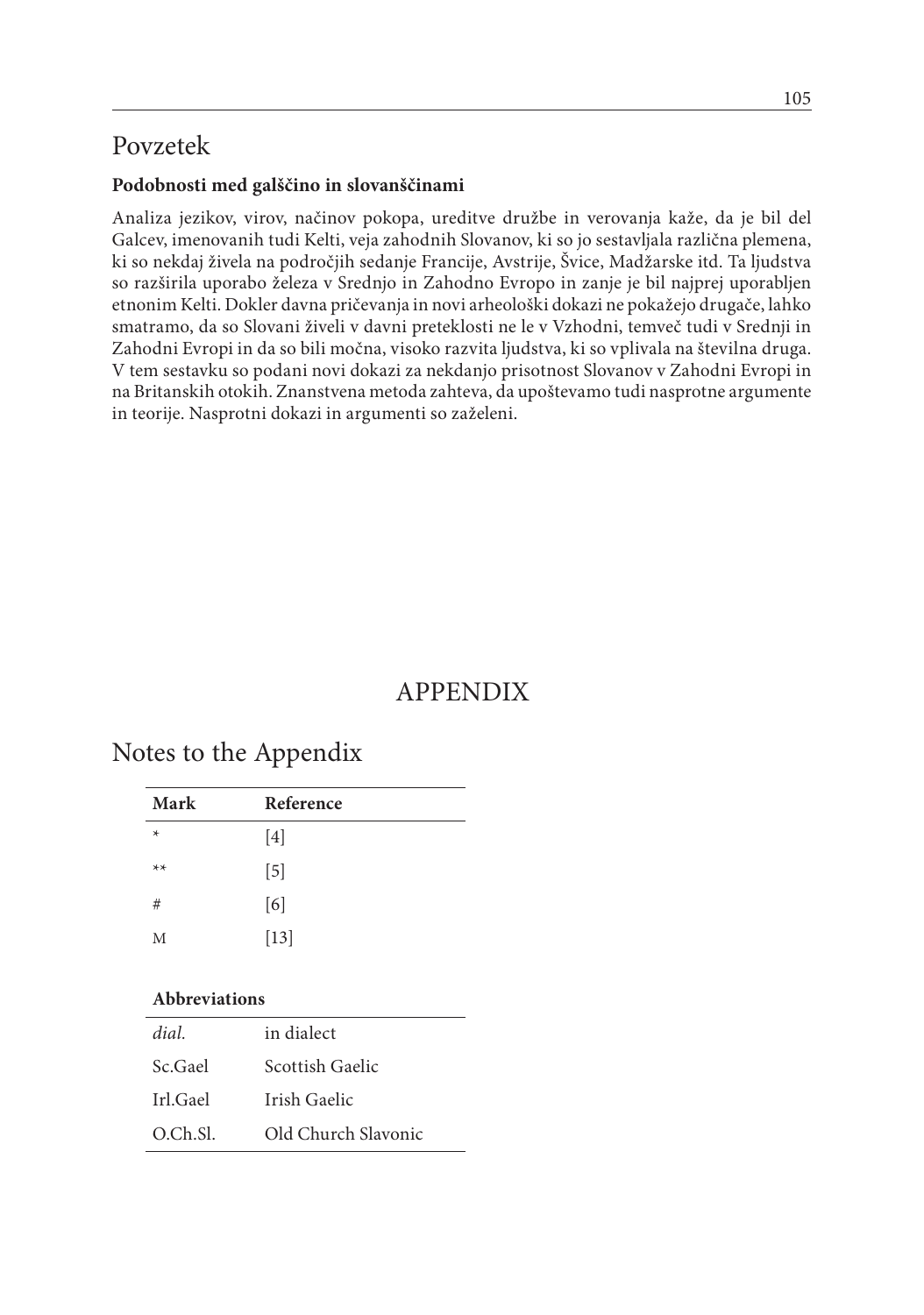Adjectives

| English            | Welsh                  | Sc.Gael           | Irl.Gael            | German          | French            | Latin               | Gaulish            | O.Ch.Sl.             | Bulgar.       | Serbian             | Slovene           | Czech            |
|--------------------|------------------------|-------------------|---------------------|-----------------|-------------------|---------------------|--------------------|----------------------|---------------|---------------------|-------------------|------------------|
| big,<br>robust     | balchdo-<br>pride      | adbhal            | adbul               | gross,<br>stark | grand             | validus             | balco*             | bolii-<br>greater    | bol-<br>much  | velik               | velik             | velky            |
| bright             | hoyw                   | solus             | fionn               | klar            | clair             | clarus              | iesin#             |                      | jasen         | jasan               | jasen             | jasný            |
| bright             | arian-silver           | lonrach           | lonrach             | grell,<br>krass | argent-<br>silver | argentum-<br>silver | argio #            |                      | jarăk         | jarki               | žarek             |                  |
| dark               | tywyll                 | dubh              | diamhair            | dunkel          | obscur            | ater                | $dumno*$           | tăma                 | tămno         | taman               | temen             | temny            |
| furious            | gwyllt                 | burbe             | clumach             | rasend          | furieux           | iratus              | baran#             | branie-<br>fight     | buren         | buran               | buren             | buracet          |
| glorious           | gogoneddus             | cliu              | cliu                | ruhmreich       | fameux            | inclutus            | $cluto*$           | slavenă              | slaven        | slavan              | slaven            | slavny           |
| happy              | dedwyd                 | sona              | sona                | glücklich       | heureux           | felix               | ${\rm vessu^{**}}$ | veselă               | vesel         | veseo               | vesel             | veselý           |
| hard               | caled                  | cli-vigour        | deacair             | fest            | dur               | durus               | calet*             |                      | kalen         | okalen              | kaljen            | tvrdý            |
| hard               | cryf                   | cruaidh           | crua                | hart            | ferme             | durus               | crodio*            | ostatăčănă           | corav         | tvrd,<br>krut       | trd, krut         | krutý            |
| hot                | gwres                  | tet               | te                  | warm            | chaud             | calidus             | vritu*             |                      | vară-<br>O.B. | vruč                | vroč              | horky            |
| last               | olaf                   | deireadh          | deireneach          | letzt           | dernier           | ultimus             | ostimos#           |                      |               | ostati-to<br>remain | zadnji,<br>ostali | poslední         |
| light              | lluched-<br>lightninhg | las-kindle        | solas,<br>las-light | licht, hell     | lumičre           | lucidus             | $louco*$           | lučiti -<br>to shine | lăč           |                     | luč               | luč-torch        |
| mighty             | galluog                | moigre-<br>robust | laidir              | mächtig         |                   | puissant magnus     | mogeti*            |                      | mogăšt        | močan               | močan             | mocny            |
| new                | newyd                  | nuadh             | nuadh               | neu             | nouveau           | novus               | novio <sup>*</sup> | novă                 | nov           | nov                 | nov               | novy             |
| rageous            | ffyrnig                | dasatachd         | dasachtach          | böse            | enragé            | iratus              | $luto$ #           | ljută                | ljut          | ljut                | hud,<br>zloben    | zly              |
| right              | dehau                  | deas              | deas                | rechte          | droit             | dextera             | dex <sup>**</sup>  |                      | desen         | desni               | desen             | pravý            |
| quick              | brysiog                | bras              | gasta               | schnell         | rapide            | celer               | bruios #           | brăză                | bărz          | brz                 | hiter             | rychlý<br>bistrý |
| sharp              | lymm                   | geur              | gear                | scharf          | coupant           | acer                | okero#             | ostrota              | ostăr         | oštar               | oster             | ostry            |
| strong             | cryf                   | laidir            | laidir              | kräftig         | fort              | firmus              | crep#              |                      | krepăk        | krepak              | krepak            | silni            |
| strong,<br>healthy | iach-<br>healthy       | ic-cure           | ic-cure             | stark           | ferme             | stabilis            | aku #              |                      | jak           | jak                 |                   | jakost           |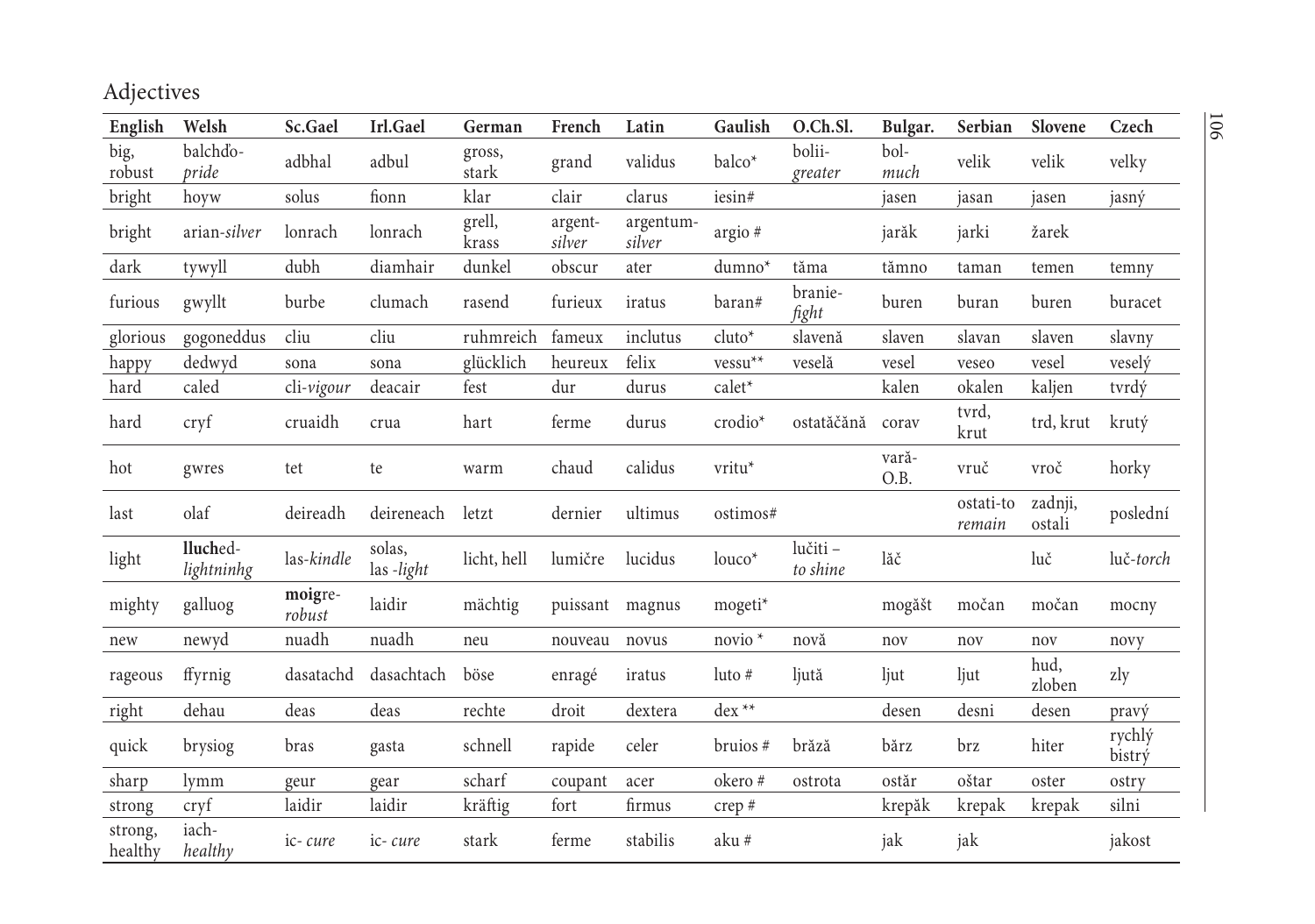#### Numbers

|                | English            | Welsh    |                  | Sc. Gael | Irl.Gael.           | German French        |        |          | Latin    |                      | Gaulish |        | O.Ch.Sl. | Blg.              | Serb.           | Slovene            | Czech                 |
|----------------|--------------------|----------|------------------|----------|---------------------|----------------------|--------|----------|----------|----------------------|---------|--------|----------|-------------------|-----------------|--------------------|-----------------------|
|                | one                | un       |                  | aon      | aon                 | ein                  |        | un, une  | unus     | $oino*$              |         | jedină |          | edno              | jedan           | en, ena,<br>eno    | jeden                 |
| 2              | two                | dau      |                  | da       | do                  | zwei                 | deux   |          | duo      | $\mathrm{vo}^*$      |         | dva    |          | dve               | dva             | dva                | dva                   |
| 3              | three              | tri      |                  | tri      | tri                 | drei                 | trois  |          | tres     | $tri^*$              |         | trije  |          | tri               | tri             | tri                | tri                   |
|                | four               | pedwar   |                  | ceithir  | ceithre             | vier                 | quatre |          | quattuor | $petor$ <sup>*</sup> |         | četire |          | četiri            | četiri          | štiri              | chtyri                |
| 5.             | five               | pump     |                  | coig     | cuig                | fünf                 | cinq   |          | quinque  | $p$ ento $*$         |         | pentă  |          | pet               | pet             | pet                | pęt                   |
|                | Time and societies |          |                  |          |                     |                      |        |          |          |                      |         |        |          |                   |                 |                    |                       |
| English        |                    | Welsh    | Sc. Gael         |          | Irl.Gael            | German               |        | French   | Latin    |                      | Gaulish |        | O.Ch.Sl. | Blg.              | Serb.           | Slovene            | Czech.                |
| age            |                    | oes      | aois             |          | aois                | Zeit,<br>Jahrhundert |        | âge      | aes      |                      | aesus   |        | vekă     | vek               | vjek            | čas, vek,          | věk                   |
| day            |                    | dydd     | la               |          | la                  | Tag                  |        | jour     | dies     |                      | divo    |        |          | den               | dan             | dan                | den                   |
| summer         |                    | haf      | samhradh         |          | samhradh            | Sommer               |        | été      | aestas   |                      | samon   |        | leto     | sămvane<br>- dawn | ljeto           | poletje            | léto                  |
| winter         |                    | gaeaf    | geamradh         |          | geimhradh Winter    |                      |        | hiver    | hiems    |                      | giamo   |        | zima     | zima              | zima            | zima               | zima                  |
| gathering      |                    | casgliad | comhdail         |          | comhdail            | Versammlung          |        | assemlée | coventus |                      | comboro |        | săboră   | săbor             | sabor           | zbor               | sbor                  |
| group,<br>army |                    | twr      | cruach-<br>heap  |          | cruinigh-<br>gather | Schar                |        | groupe   | curia    |                      | korio   |        |          | hora-<br>people   | skupina         | skupina            | skupina               |
| group          |                    | byddin   | drong-<br>people |          | drong               | Gruppe               |        | groupe   | caterva  |                      | drungos |        | drunga   | drunga<br>O.Blg.  | drug-<br>friend | družina-<br>family | družina-<br>followers |

Gaulish word SAMON *summer* means *light season* (season of bright light), Bulgarian word SĂMVANE *dawn*, Slovenian SVITANJE *dawn* reflexes the coming of *light, brightness.*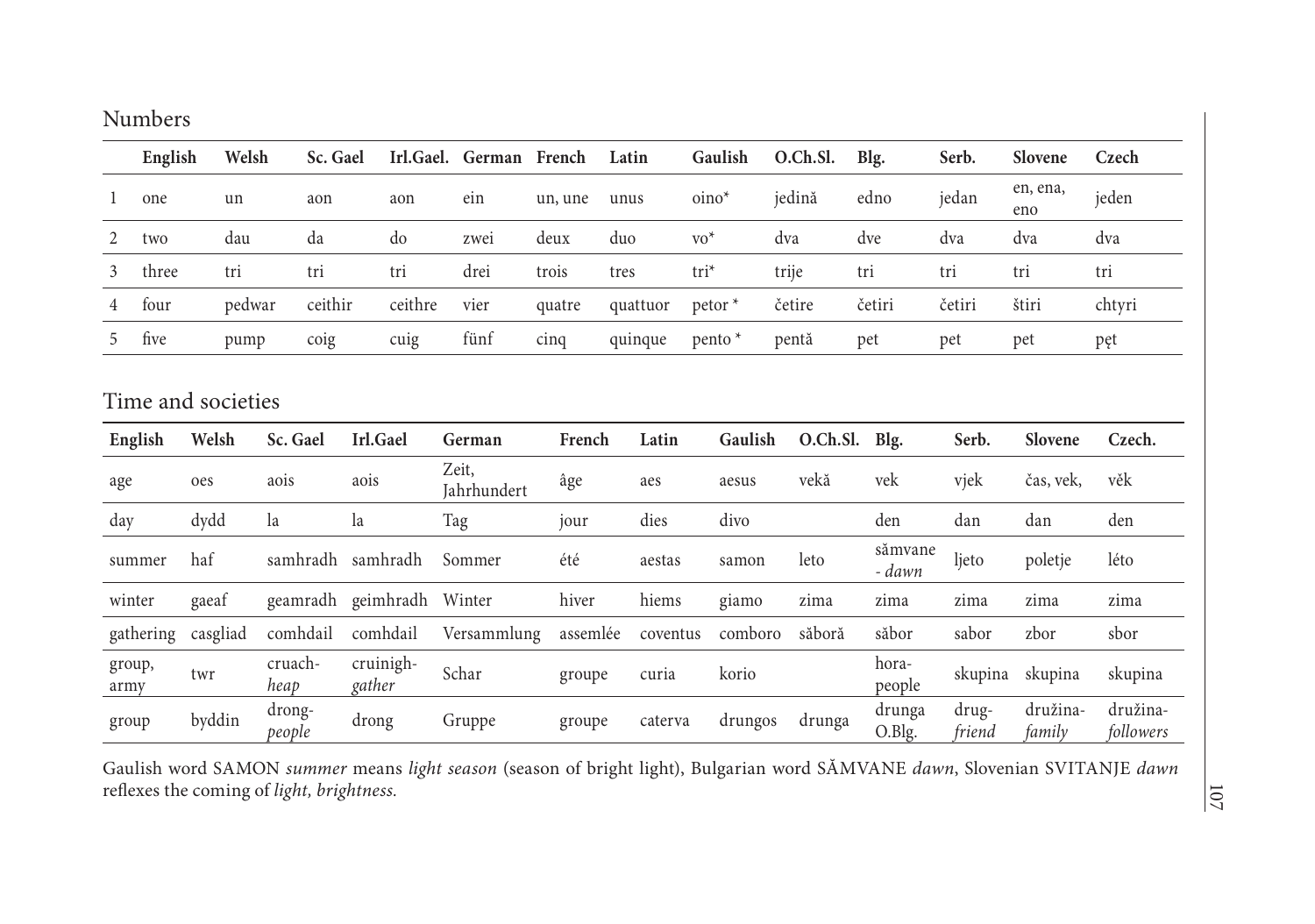Colours

| English        | Welsh         | Sc.Gael         | Irl.Gael      | German          | French       | Latin    | Gaulish    | O.Ch. Sl. | Blg.          | Serb.             | Slovene            | Czech  |
|----------------|---------------|-----------------|---------------|-----------------|--------------|----------|------------|-----------|---------------|-------------------|--------------------|--------|
| black          | du            | dubh            | dubh          | schwarz         | noir         | niger    | $dubi^*$   | črănă     | čeren         | crn               | črn                | černy  |
| blue-<br>green | glas          | Gorm<br>glas    | Gorm<br>glas  | grün<br>blau    | bleu<br>vert | glaucus  | $glaston*$ | zelenă    | zelen         | zelen             | modrozelen         | zeleny |
| gray-<br>pale  | llwyd<br>glas | glas            | glas<br>liath | bleich-<br>pale | pâle         | palidus  | leto $*$   |           | bled-<br>pale | bljed             | bled,<br>svetlosiy | bledy  |
| red            | rhud<br>coch  | dearg,<br>ruadh | dearg,<br>rua | rot             | rouge        | ruber    | roudo $*$  |           | riž-<br>ruddy | ružičast-<br>rose | rdeč               | rudy   |
| white          | gwyn          | fionn           | fionn         | weis            | blanc        | candidus | $bel**$    | belă      | bel           | bel               | bel                | bely   |
| yellow         | melyn         | buidhe          | bui           | gelb            | jaune        | flavus   | gelo#      |           | želt          | žut               | rumen, žolt        | žluty  |

Sc. and Irish Gaelic word DUBH *black* corresponds to Slavic DIM *smoke* and TĂMEN *dark.* DUBH is derived from Sc.Gaelic word DUBHDAN *smoke.* Bulgarian word **DUP**KA *well, trench* and Old Bulgarian **DEB**RĂ *abyss* (**dark** place ) are another related one to Gaulish DUBI *black*.

#### Food and drink

| English         | Welsh   | Sc.Gael         | Irl.Gael         | German  | French            | Latin                    | Gaulish             | O.Ch.Sl. | Blg.           | Serb.               | Slovene                    | Czech           |
|-----------------|---------|-----------------|------------------|---------|-------------------|--------------------------|---------------------|----------|----------------|---------------------|----------------------------|-----------------|
| apple           | afal    | uball           | ubhall           | Apfel   | pomme             | malum                    | aballo*             |          | jabălka        | jabuka              | jabolko                    | jablko          |
| beer            | cwrw    | cuirm-<br>feast | coirm<br>O. Irl. | Bier    | cervoise          | cremo-<br>dense<br>juice | courmi <sup>*</sup> |          | kărma-<br>food | krmača-<br>suckling | krma<br>food for<br>animal | krmeni-<br>food |
| grain,<br>oats  | yd      | ceirc           | earna            | Haver   | avoine            | avena                    | ieva #              |          | oves           | ovas                | oves                       | oves            |
| grain,<br>wheat | gwenid  | grainne         | grainne          | Wizen   | grain,<br>froment | granum                   | sata#               |          | žito           | žito                | žito                       | žito            |
| honey           | mel     | mel             | mel              | Honig   | miel              | mel                      | medu <sup>*</sup>   | medă     | med            | med                 | med                        | med             |
| onion           | wnionyn | uinean          | oinniun          | Zwiebel | oignon            | caepa                    | $c$ remo $*$        |          | kromid         | luk                 | čebula,<br>luk             | cibule          |

Other Scottish and Irish Gaelic words for *wheat* are respectively *: cruithneachd* and *cruithneacht*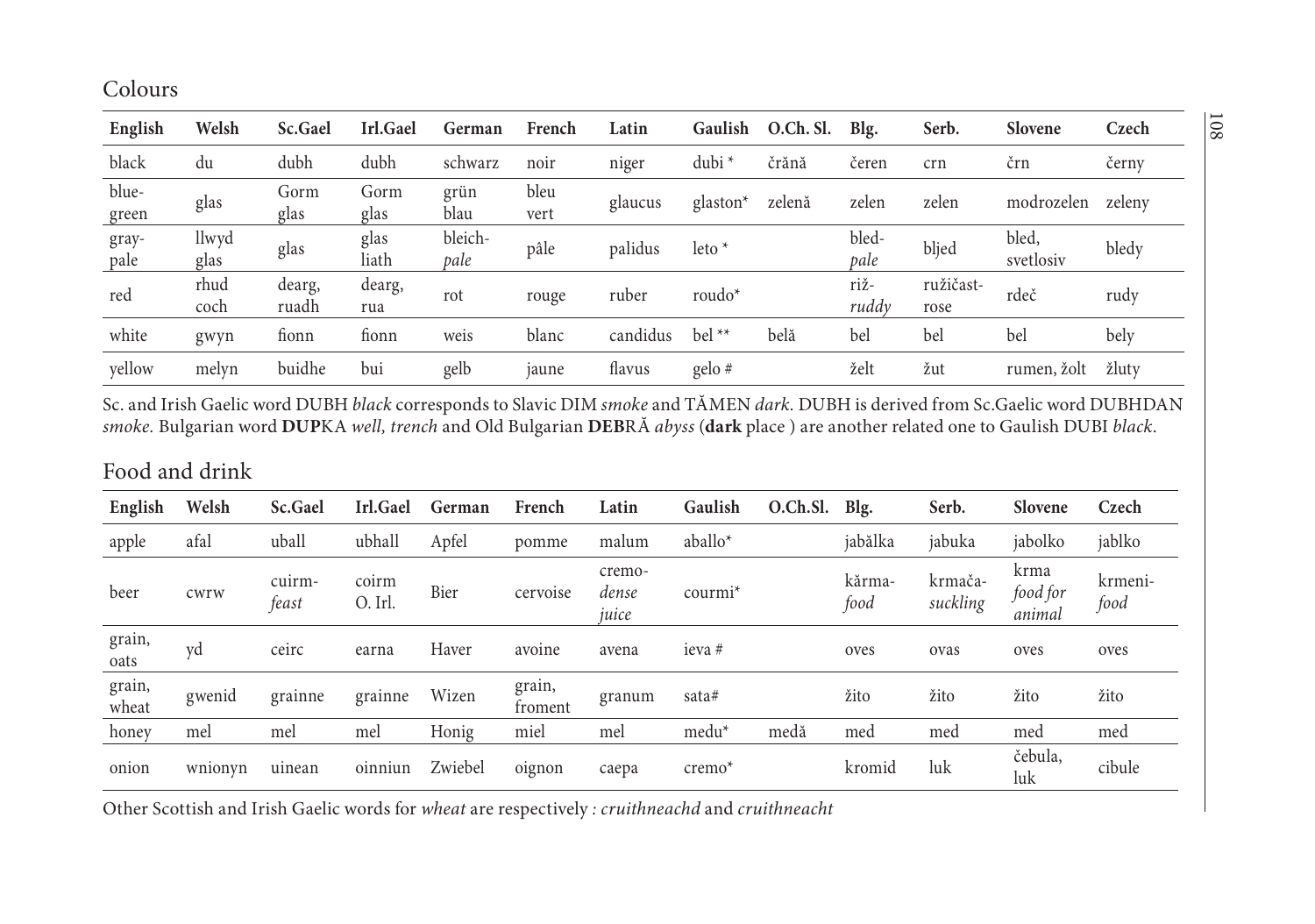Verbs

| English      | Welsh     | Sc.Gael         | Irl.Gael | German             | French            | Latin      | Gaulish    | O.Ch.<br>Sl. | Blg.               | Serb.                      | Slovene               | Czech                     |
|--------------|-----------|-----------------|----------|--------------------|-------------------|------------|------------|--------------|--------------------|----------------------------|-----------------------|---------------------------|
| beat         | pwyo      | buail           | buail    | schlagen           | battre            | batuare    | bio        |              | bija               | biti                       |                       | bit                       |
| cry          | llefain   | eigh            | scread   | schreien           | gemis             | vociferare | iegumi     |              | ekam               | ječati                     | jokati,<br>ječati     | křičet ječet              |
| devour       | ysu       |                 | alp      | schlucken          | devorer           | edere      | gelo       |              | găltam             | glodati                    |                       | hlodat                    |
| give !       | rhodi     | tabhair         | tabhair  | geben              | prendre           | dare       | da!        | dati         | dai!               | dati                       | daj!                  | dat                       |
| $g_0$        | rhodio    |                 | itaim    | gehen              | aller             | cedo       | itao       | iteti        | idja               | iti                        | iti                   | ijt                       |
| go           | cerdded   | teid            | teigh    | gehen              | marcher           | curere     | voreto     |              | vărvja             | vrteti-<br>to turn         |                       |                           |
| groan, moan  | ochain    | ochain          | ochon    | stöhnen            | gemir             | gemere     | stanio     |              | stena              | stenjati                   |                       | stenat                    |
| hold         | dal       | cum             | coimead  | halten             | tenir             | tenere     | derco      | dražati      | dărža              | držati                     |                       | držet                     |
| know         | gwybod    | fidir           | aithin   | kennen             | savoir            | scire      | gnauio     |              | znaja              | znati                      | znati                 | znat                      |
| know         | adnabod   | fidir           | fidir    | wissen             | savoir            | scire      | vidu       |              | vedi<br>$-$ O.Blg. | znati                      | vedeti                | vedet                     |
| lament       | galaru    | caoin           | caoin    | bereuen            | lamenter          | lamenatri  | ceio       |              | kaja se            | kajati se                  |                       | narikat                   |
| listen, hear | clywed    | cluin           | clois    | hören              | ecouter           | audire     | clu, kleio |              | slušam             | slušati                    | poslušati,<br>slišati | poslouchat<br>slušet      |
| love         | caru      | gradaich        | graigh   | lieben             | aimer             | amare      | lubi!      |              | ljubi!             | ljubiti                    | ljubi!                | milovat                   |
| mix          | cymysgu   | measg           | measc    | mischen            | mélager           | miscere    | mesga      |              | mesja              | mijšati                    | mešati                | michat                    |
| murmur       | grwgbnach | grunnaich       | monabhar | murmeln            | murmure           | murmure    | dordo      |              | dărdorja           | drečati                    | mrmrati               | bručet                    |
| speak        | llefaru   | labhair         | labhair  | reden              | parler            | locui      | radio      | rešti        | reča               | reči                       | reči                  | řikat, řkat<br>řeč-speech |
| take!        | cymryd    | gabh            | gabh     | ${\tt nehmen}$     | predre            | capere     | gabi!      | văzati       | gepi!-<br>dialect  | uzimati                    | vzemi!                | vzit                      |
| talk         | siarad    | labhair         | labhair  | sprechen,<br>reden | appeler           | clamarae   | galo       | glagolati    | gălča-<br>dial.    | galamiti-<br>make<br>noice | govoriti,<br>golčati  | hovorit                   |
| walk         | cerded    | seud-<br>jorney | siuil    | gehen              | marcher,<br>aller | cedo       | keto       | šentati      | šetam              | šetati se                  | hoditi,<br>iti        | chodit, jít               |

Remark about word LOVE:

There was Gaulish word CARO *beloved*, which correspond to Welsh CARU *to love* and CAREDIG *kind,* but also to Bulgarian verb **HAR**ESVAM *to like*, and adjective **HAR**EN *good, nice*. Russian adjective **HOR**OSHY *good, nice* is also related one.

109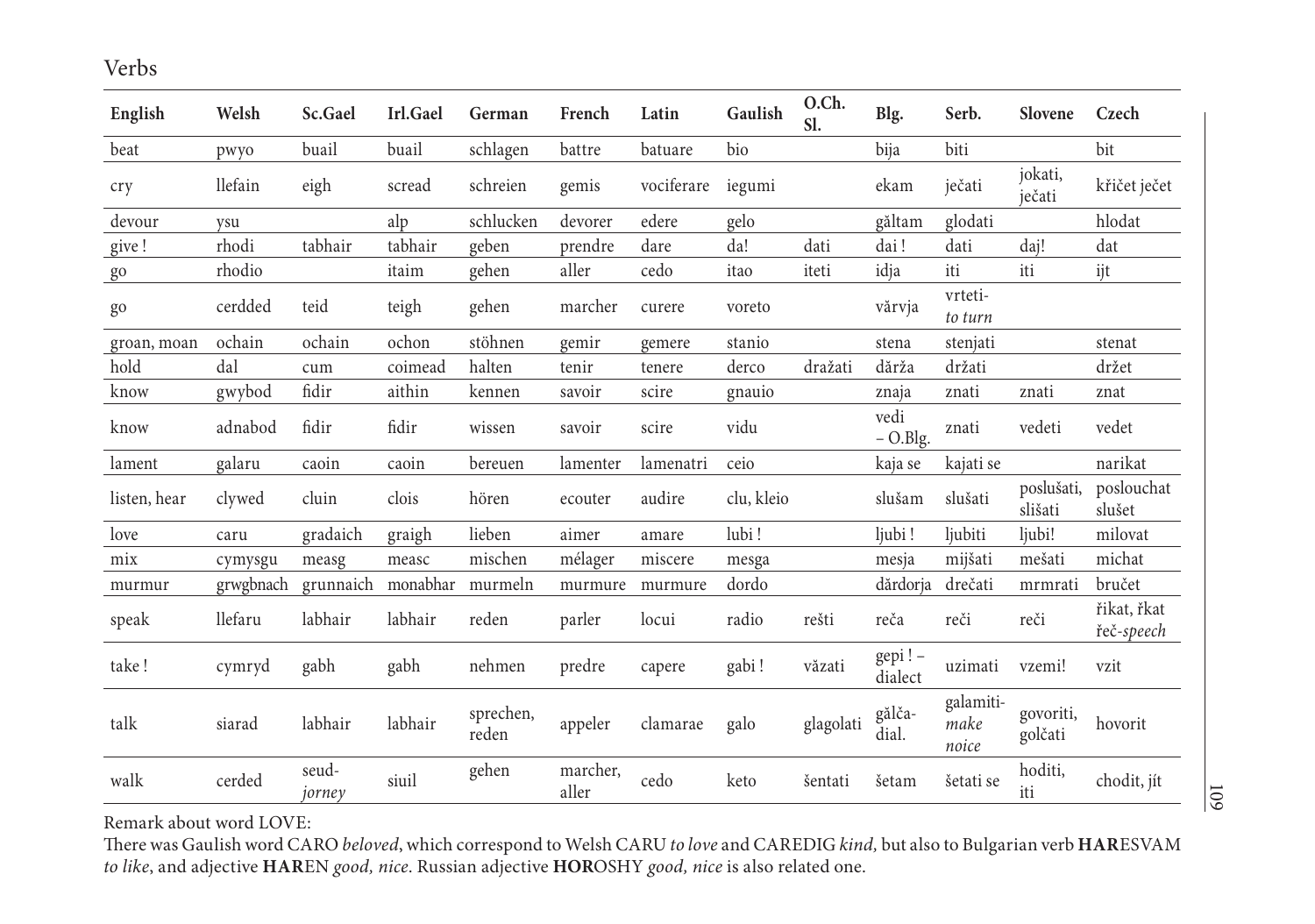### Relatives

| English           | Welsh            | Sc.Gael    | Irl.Gael        | German        | French          | Latin           | Gaulish                    | O.Ch.Sl. | Blg.       | Serb.  | <b>Slovene</b> | Czech      |
|-------------------|------------------|------------|-----------------|---------------|-----------------|-----------------|----------------------------|----------|------------|--------|----------------|------------|
| brother           | brawd            | brathair   | derathair       | Bruder        | frčre           | frater          | bratron <sup>*</sup>       | bratră   | brat       | brat   | brat           | bratr      |
| child,<br>progeny | plant            | cineal     | clan,<br>paiste | Kind          | gens-<br>family | gens-<br>family | genti#<br>gnato $#$        | čendo    | čedo       | dijete | otrok, dete    | dite       |
| nephew            | cefnder          | naisg-band | nia             | Neffe         | neveu           | nepotis         | $n$ eptaco $*$             | nevii    | bratovčed  | nečak  | nečak          | synovec    |
| daughter          | merch            | inghean    | inghean         | Tochter       | fille           | filia           | duxitir**                  | dăšteră  | dăšterja   | čerka  | hčerka         | dcera      |
| father            | tad              | athair     | athair          | Vatter        | pčre            | pater           | ater <sup>*</sup>          | otecă    | oteĉ       | otac   | oče            | otec       |
| father            | tad              | athair     | athair          | Vatter        | pčre            | pater           | tatos#                     | otecă    | tate       | otac   | ata            | tata       |
| man               | gwr              | fear       | fear            | Mann          | homme           | vir             | $\overline{\text{viro}}$ * | mužă     | fert O.Blg | muž    | mož            | muž        |
| mother            | mam              | mathair    | mathair         | Mutter        | maman           | mater           | mamma <sup>*</sup>         | materă   | mama       | mama   | mama, mati     | mama, mati |
| son               | map              | mac        | mac             | Sohn          | fils            | filis           | $mapo^*$                   | sină     | sin        | sin    | sin            | syn        |
| tribe,<br>group   | llwyt            | tuath      | tuath           | Leute         | famille         | gens            | teuto <sup>*</sup>         | ljudă    | ljude      | ljudi  | ljudje         | lide       |
| woman             | gwraig,<br>benyw | bean       | bean            | Frau,<br>Weib | femme           | femina          | bena <sup>*</sup>          | žena     | žena       | žena   | žena           | žena       |

From the first sight Gaulish word MAPO *son* doesn't show resemblance with any Slavic language, only with Welsh MAB, Scottish and Irish Gaelic word MAC *son.* Nevertheless MAPO and also MAB, MAC do have Slavic etymology.

MAPO and MAB, MAC aren't definitions for <sup>a</sup> male child, but mean only *progeny, sprang from, flown out of*.

All they are connected with Old Church Slavonic verb **MOČ**ITI *to water, to release ( to flow* )

The common Slavic word DETE *child* is built in a very same way Slavic word DOITI – *to suck, to suck out*. DETE means literally *spit out, suck out of, come forth from*, just like MAC and MAPO.

About the difference **<sup>P</sup>**(in MAPO) and **C** (in MAC ) I can say that today it is defined as language differentiation, the so called P and Q Celtic. Except Sc. and Irl. Gaelic MA**C** and Welsh MA**B** there are only few more words with P-Q difference, for example Sc. and Irl. Gaelic CEAN head and Welsh PEN head.

In my opinion this latter difference can't be used to separate two languages. Old Bulgarian language has doublet words with different initial letter, **K**AN *master, chief* is the same one as **B**AN *master, chief* ( which exist in a variant PAN in Polish, Czech, Slovakian )

Modern Bulgarian verb KREŠTJA *to cry* exist also as VREŠTJA *to cry.*

Russian also knows similar peculiarity : **K**RAST *to steal* is equal to **V**OROVAT *to steal*, and also **K**RUTIT *to turn* which is equal to **V**ERTET *to turn.*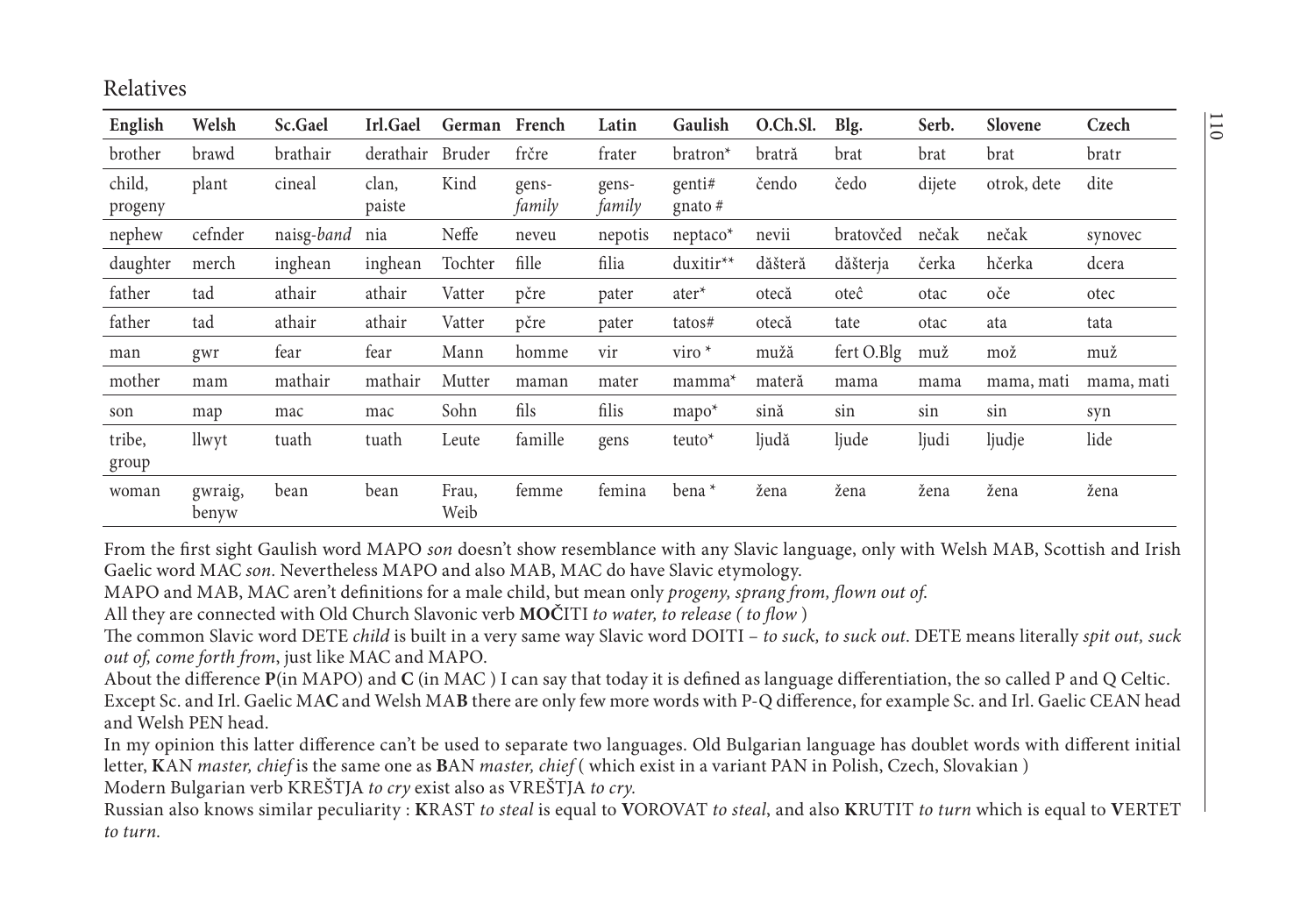Nature and Topography

| English          | Welsh             | Sc.Gael   | Irl.Gael        | German   | French   | Latin             | Gaulish              | O.Ch.Sl. Blg. |                     | Serb.           | Slovene | Czech.              |
|------------------|-------------------|-----------|-----------------|----------|----------|-------------------|----------------------|---------------|---------------------|-----------------|---------|---------------------|
| bridge           | pont              | drochaid  | droichead       | Brücke   | pont     | pons              | briva**              | brivnă-       | brivnă-<br>O. Blg.  | brivno-<br>log  | bry     | bradla              |
| earth,<br>bottom |                   | talamh    | takam           | Erde     | fond     | tellus            | talamun <sup>*</sup> | tilo-         | tilo-<br>O.Blg.     | tlo             | tla     | země                |
| earth            | daear             | tir       | tir             | Land     | terre    | solum             | ialo#                | ilă           | ilă –mud<br>O. Blg. |                 | ilo     | země                |
| forest           | coed-trees coille |           | coil            | Wald     | foret    | caterva-<br>group | $ceto^*$             | četa-         | četa-<br>group      | četa<br>- group |         | les                 |
| ford             | rhyd              | ath       | ath             | Furt     | qué      | ratis             | ritu*                | brodă         | brod                | brod<br>- ship  | brod    | brod                |
| hill             | brig              | brig-heap | bara-<br>barrow | Berg     | colline  | collis            | barica *             | bregă         | brjag               | breg            | brdo    | břeh                |
| hill             | moel              | meall     | mallaid         | Hügel    | coteau   | malum             | mello*               |               | molă<br>O. Blg.     | breg            | mel     | kopec               |
| lake             | llyn              | loch      | loch            | See      | lac      | lacus             | $luco*$              |               | lokva-<br>pool      | lokva<br>- pool | lokev   | jezero              |
| marsh            | cors              | loth      | loth O.I.       | Sumpf    | marecage | palus             | late*                |               | blato               | blato           | blato   | blato               |
| marsh            | morfa             | riasg     | rasc            | Moor     | marais   | udis              | mukuno#              |               | mokrište            | močvara         | močvir  | močavity-<br>marshy |
| plane            | plaen             | lan-full  | lan-full        | Lichtung | place    | campus            | lando *              |               | poljana             | polje           | poljana | pole                |
| river            | afon              | abhainn   | abhain          | Fluss    | riviére  | fluvius           | abona *              |               | banja               | banja<br>bath   | reka    | řeka                |
| rock             | craig             | carrag    | carraig         | Felsen   | roche    | saxum             | acamno#              | kamenă        | kamen-<br>stone     | kamen           | kamen   | kamen               |
| sea              | môr               | muir      | muir            | Meer     | mer      | mare              | more **              | more          | more                | more            | morje   | moře                |
| sky              | nef               | neamh     | neamh           | Himmel   | ciel     | caelum            | nemo $**$            | nebo          | nebe                | nebo            | nebo    | nebe                |
| snow             | eira              | sneachd   | sneachta        | Schnee   | neige    | nix               | snig#                |               | snjag               | snijeg          | sneg    | snih                |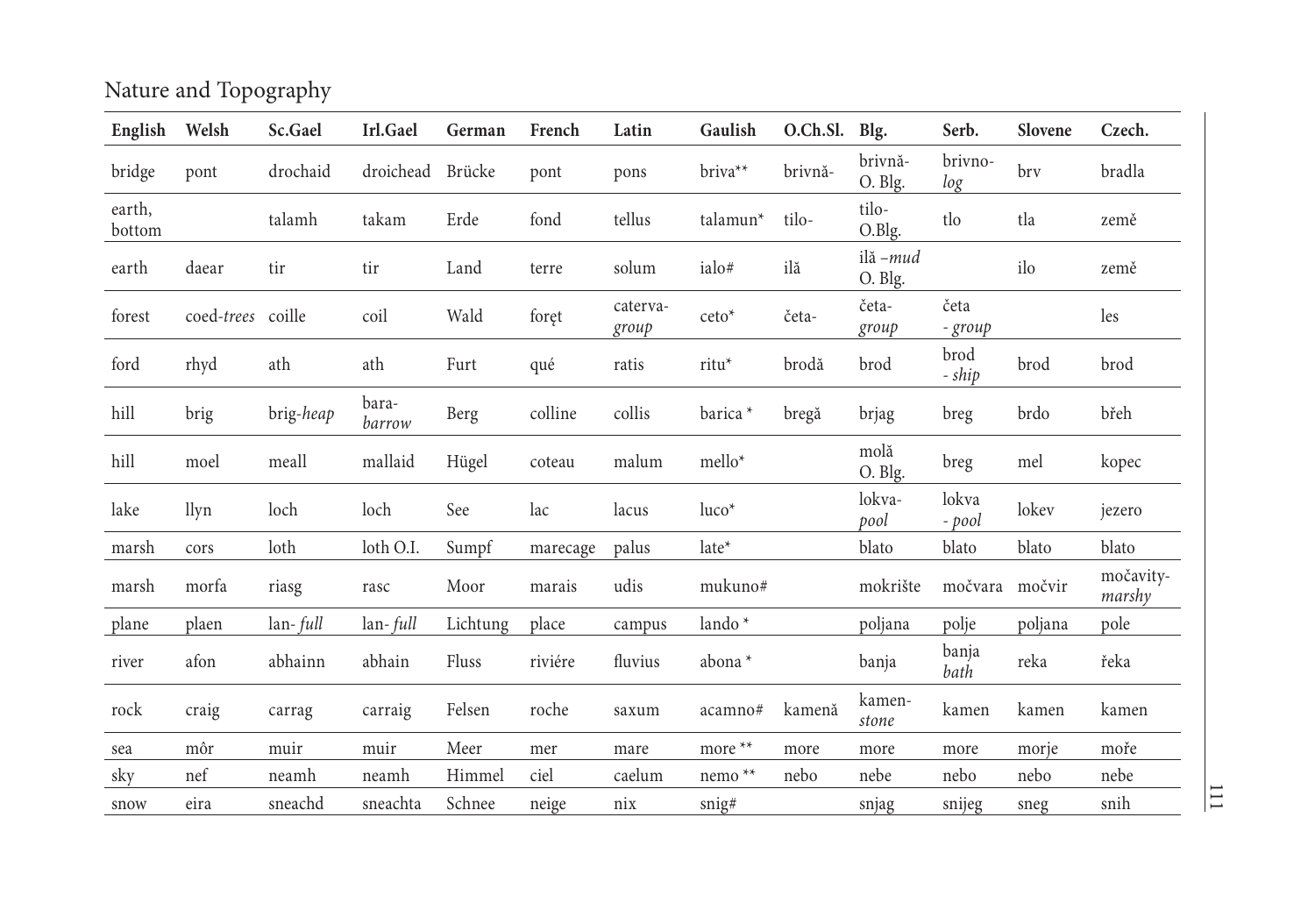| Nature and Topography - Continued |  |
|-----------------------------------|--|
|                                   |  |
|                                   |  |

| English | Welsh    | Sc.Gael          | Irl.Gael        | German | French              | Latin  | Gaulish            | O.Ch.Sl. | Blg.                | Serb.            | Slovene             | Czech.     |
|---------|----------|------------------|-----------------|--------|---------------------|--------|--------------------|----------|---------------------|------------------|---------------------|------------|
| source  | tarddiad | dair             | dair,<br>foinse | Quelle | source,<br>fontaine | fons   | beru#              | viră     | vir, izvor          | bara-<br>pool    | vir                 | zdroj, vir |
| sun     | haul     | solus-<br>bright | grian           | Sonne  | soleil              | sol    | suli <sup>*</sup>  |          | slănĉe              | sonce            | solnce <sup>*</sup> | slunce     |
| star    | seren    | sar-highest      | realta          | Stern  | étoile              | stella | sirom <sup>*</sup> |          | zvezda              | zvijezda         | zvezda              | hvézda     |
| top     | pen      | cean, sar        | mullach         | Spitze | sommet              | vertex | barro#             |          | vrăh                | vrh              | vrh                 | vrhol      |
| valley  | cwmba    | gleann           | glean           | Tal    | valée               | vallis | $cumba*$           |          | kumba-<br>pit dial. | dolina           | kot                 | udoli      |
| warm    | gwres    | gar              | gar             | Wärme  | chaleur             | calor  | $gritu$ #          |          | gorešto             | gorjeti-<br>burn | greti               | horko      |

Gaulish word CETO *forest* is related to Slavic ČETA *group* because the forest is nothing more than *group of trees.*

There is another Gaulish word for rock excep<sup>t</sup> ACAMNO that is ROCCA. It corresponds to French ROCHE rock, but also to Slavic ROG *horn*  (sharp -pointed object) and the Slavic word offers better etymology because the rock is object with sharp top ( point ) Gaulish word **SIR**OM *star* is related to Slavic word ŽAR *glow*, the star is *shiny, glowing object*, common Slavic word **ZVE**ZDA *star* has also the

meaning *shiny* and it is connected with common Slavic word SVET *light*.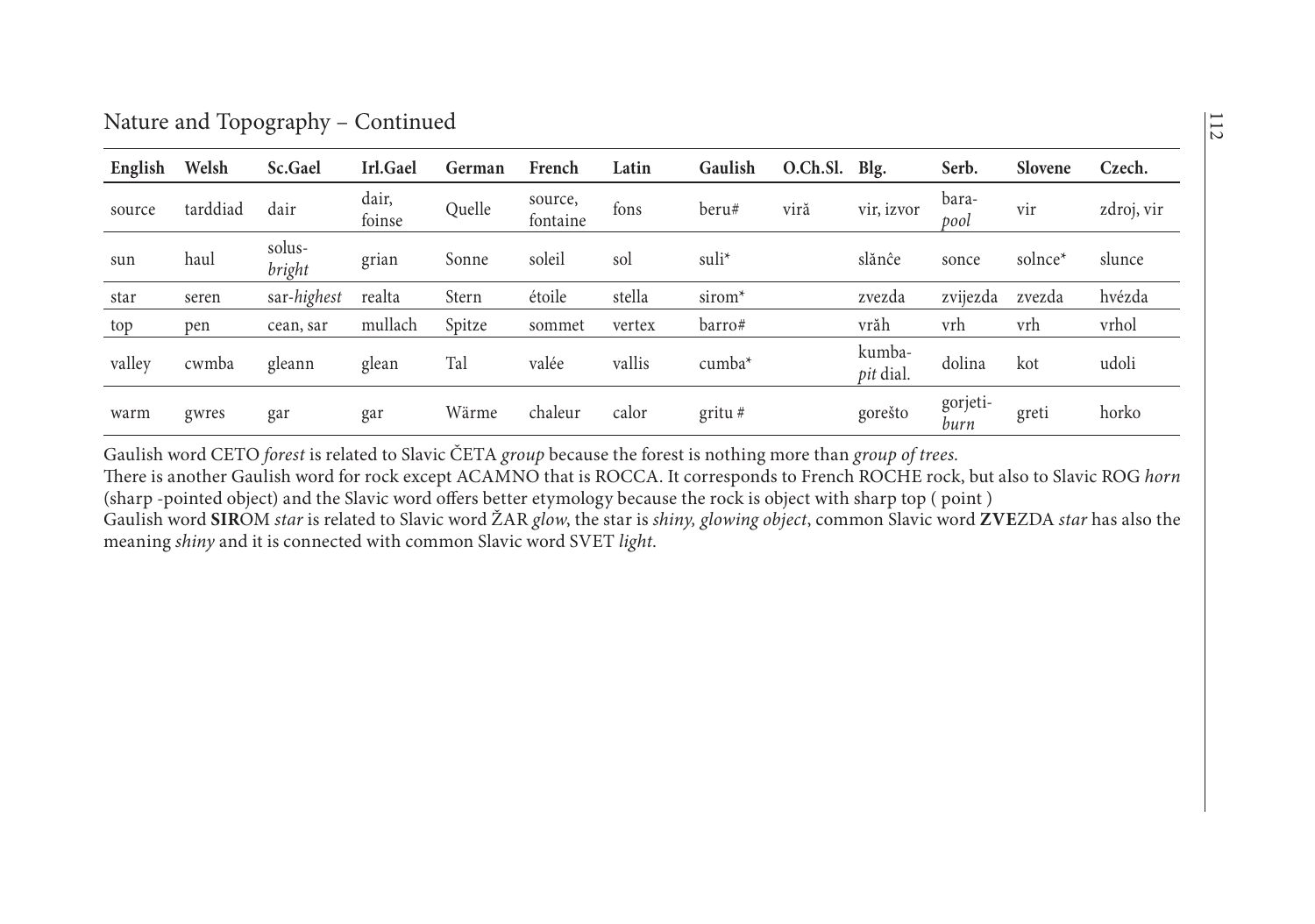| English            | Welsh     | Sc.Gael                          | Irl.Gael | German     | French  | Latin            | Gaulish            | O.Ch. Sl. | Blg.                    | Serb.            | Slovene                       | Czech    |
|--------------------|-----------|----------------------------------|----------|------------|---------|------------------|--------------------|-----------|-------------------------|------------------|-------------------------------|----------|
| apple              | afal      | ubhal                            | ubhall   | Apfel      | pomme   | malum            | aballo*            | ablakă    | jabălka                 | jabuka           | jabolko                       | jablko   |
| bush               | perth     | dos                              | dos      | Busch      | buisson | silva            | gorca $#$          |           | goriĉa-<br>forest       | les-forest       | gorca,<br>gorica <sup>n</sup> | keř      |
| branch             | cainc     | geug                             | geag     | Zweig      | branche | ramus            | canci#             |           | sankă<br>O.Blg.         |                  | veja                          | větev    |
| elder tree gwernen |           | fearna                           | fearn    | Erle       | verne   | - - - - - -      | verno M            |           | borina                  | bor              |                               | borovice |
| grain              | ceirchen  | eorna                            | arbhair  | Hafer      | avoine  | avena            | ieva #             |           | oves                    | ovas             | oves                          | oves     |
| grain,<br>seed     | grawn     | coirce                           | coirce   | Samen      | semis   | serra            | asiam <sup>*</sup> |           | semke                   | sjeme            | seme                          | semeno   |
| grain              | had       | coirce                           | coirce   | Weizen     | graine  | triticum         | sato #             | žito      | žito                    | žito             | žito                          | žito     |
| herb               | llysieuyn | luibh                            | lus      | Heilflanze | herbe   | herba            | lustu              |           | list-leave              | list             | list<br>(leave)<br>rastlina   | list     |
| tree               | pren      | craobh                           | crann    | Baum       | arbre   | abor             | $dervo**$          |           | dărvo                   | drvo             | drevo                         | trom     |
| willow             | helygen   | seileach                         | saileach | Weide      | osier   | verbena-<br>twig | abarino#           |           | vărba                   | vrba             | vrba                          | vrba     |
| wheat              | gwenit    | cruithneachd cruithneacht Weizen |          |            | froment | triticum         | arinca             | žito      | žito,<br>hrana-<br>food | žito,<br>pšenica | žito,<br>pšenica              | pšenice  |

Scottish Gaelic word DAIR oak corresponds to Gaulish DERVO *tree,* but Gaelic doesn't offer good etymology.

*Tree* means *strong, steady,* the best match for Gaulish DERVO *tree* is common Slavic word DRVO *tree*, not only because of the greater similarity, but also because Slavic languages offer more related words as ZDRAV *strong* and DĂRŽA *hold* (Bulg.)

¤ hill, vineyard, orchard

abarino# might be a compound word like Slovenian OB VODI dial. ABUÀD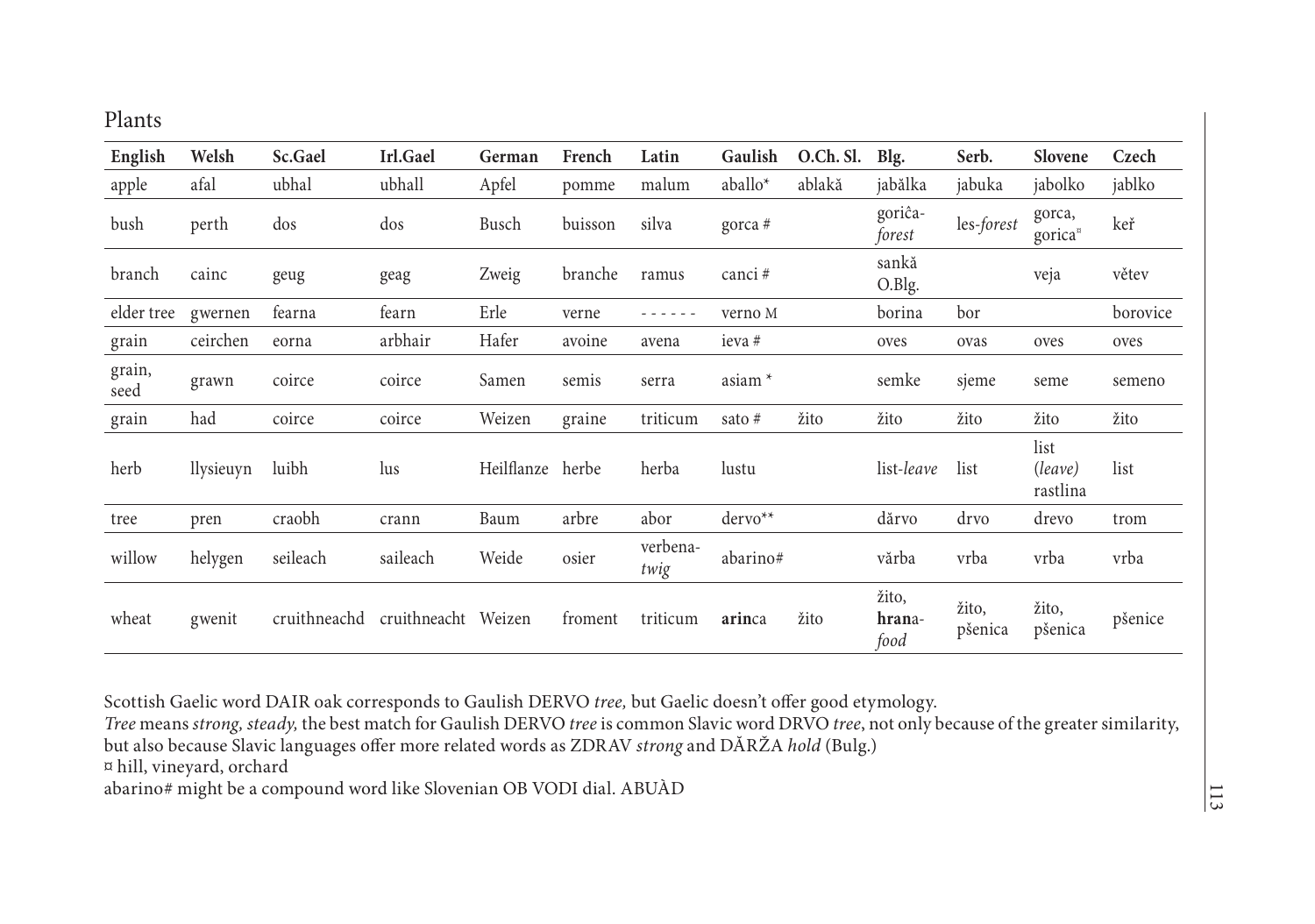| English      | Welsh   | Sc.Gael         | Irl.Gael           | German   | French            | Latin            | Gaulish            | O.Ch.Sl. | Blg.             | Serb.    | Slovene        | Czech            |
|--------------|---------|-----------------|--------------------|----------|-------------------|------------------|--------------------|----------|------------------|----------|----------------|------------------|
| ass,<br>anus | casgen  | gasda-<br>tail  | poc                | Gesä     | dernier           | anus             | gezdo,<br>kuzdo #  |          | găz              | čmar     | rit, danka     | řit,<br>konečník |
| back         | cefn    | cnaimh<br>druim | cnamh<br>droma     | Rücken   | dorsale,<br>epine | spina,<br>tergum | akrestia $\#$      |          | krăst            | leđa     | hrbet,<br>križ | hrbet            |
| ear          | clust   | cluas           | cluas              | Ohr      | oreille           | auris            | ausia <sup>*</sup> | ouho     | uši              | uho, uši | uho,<br>ušesa  | ucho             |
| eye          | llygaid | suil,<br>dearc  | suil,<br>derc O.I. | auge     | oeil              | oculus           | derco*             | oko      | dzărkel<br>dial. | oko      | oko<br>(zrklo) | oko              |
| forehead     | talcen  | clar<br>aodainn | clar<br>eadan      | Stirn    | front             | frons            | talo <sup>*</sup>  | čelo     | čelo             | čelo     | čelo           | čelo             |
| hair         | blew    | falt            | folt               | Haar     | cheveux           | coma             | blaui#             | vlasă    | vlasi            | vlas     | las            | vlasy            |
| hand         | llaw    | lamh            | lamh               | hand     | main              | manus            | lama #             | ronka    | lapa dial.       | ruka     | roka           | ruka             |
| jaw          | gen     | giall           | giall              | Kiefer   | joue              | gena             | genaua #           |          | čene             | čeljust  | čeljust        | čelist           |
| knee         | glin    | glun            | gluin              | Knie     | genou             | genu             | glino $#$          | koleno   | koljano          | koljeno  | koleno         | koleno           |
| leg          | coes    | cas             | cos                | Bein     | jaret             | pes,             | $garri*$           | noga     | krak             | noga     | noga,<br>krak  | noha             |
| mouth        | genau   | beul            | beal               | Mund     | bouche            | <b>OS</b>        | aso #              | ousta    | usta             | usta     | usta           | usta             |
| mouth        | cefn    | beul            | beal               | Mund     | bouche            | boca             | bussu <sup>*</sup> | ousta    | buza-cheek       | usta     |                | pysk-<br>lip     |
| neck         | gwar    | braghad         | muineal            | Nakcken  | nuque             | cervix           | varro*             | vrat     | vrat             | vrat     | vrat           | krk              |
| shoulder     | palfais | guala           | gualain            | Schulter | epaule            | pectus           | groudos $#$        | groudă   | $grid - chest$   | grudi    |                | rameno,<br>pléce |
| skin         | croen   | cneas           | cneas              | haut     | cuir-lether       | cutis            | kuda #             |          | koža             | koža     | koža           | kůže             |
| throat       | gwddf   | braghad         | scornach           | Kehle    | cou               | gula             | guesia #           |          | guša             | grlo,    | grlo           | hrdlo            |
| tongue       | iaith   | teanga          | teanga             | Zunge    | langue            | lingua           | iektis#            | iezikă   | ezik             | jeznik   | jezik          | jazyk            |

O.I. – Old Irish

Gaulish word GROUDOS *shoulder* means an *opulent object* and corresponds to common Slavic word GRUD *breast, chest* which has the same meaning- *a opulent object*, Sc. Gaelic word GRUAIDH cheek – a *opulent object* is also related to Slavic GRUD and Gaulish GROUDOS.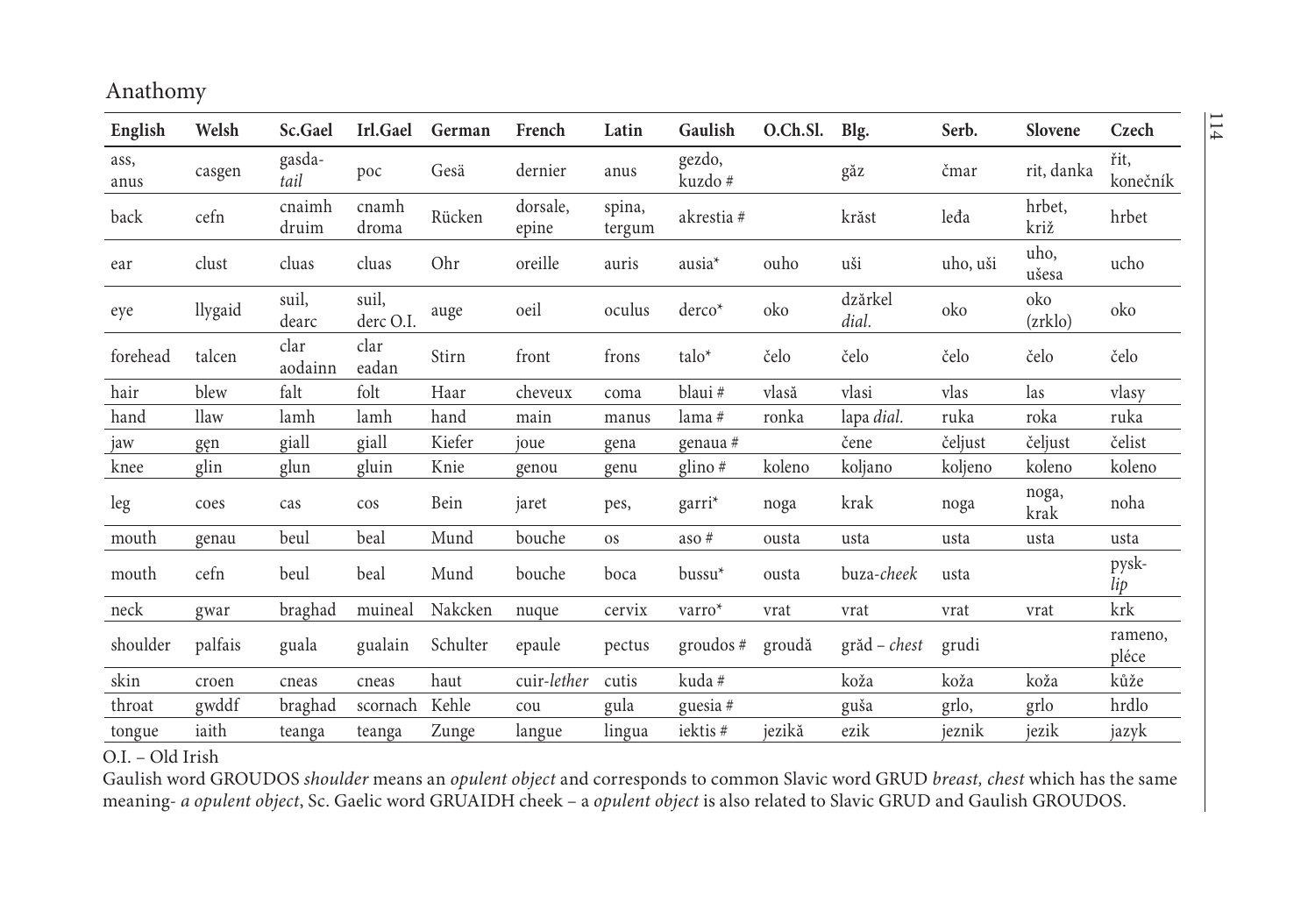### Animals

| English   | Welsh    | Sc.Gael | Irl.Gael | German   | French   | Latin    | Gaulish                    | O.Ch.Sl. | Blg.      | Serb.    | Slovene              | Czech              |
|-----------|----------|---------|----------|----------|----------|----------|----------------------------|----------|-----------|----------|----------------------|--------------------|
| bee       | gwenynen | beach   | beach    | Biene    | abeille  | apis     | $beco*$                    | băčela   | pčela     | pčela    | čebela, <sup>¤</sup> | včela              |
| beaver    | afanc    | beabhar | beabhar  | Biber    | castor   | castor   | beber <sup>*</sup>         |          | bobăr     | dabar    | bober                | bobr               |
| bull      | tarw     | tarbh   | tarbh    | Stier    | taureau  | taurus   | $t$ arvos $*$              | toură    | bik       | bik      | bik                  | byk                |
| cow       | buch     | bo      | bo       | Kuh      | vache    | bos      | $\frac{1}{2}$              | govedo   | govedo    | govedo   | krava                | kráv               |
| crow      | brân     | bran    | bran     | Krähe    | corneile | cornix   | $branno*$                  | vrana    | vrana     | vrana    | vrana                | vrana              |
| deer      | carw     | eilid   | fia      | Hirsch   | élan     | cervus   | elantia *                  | jelenă   | elen      | jelen    | jelen                | jelen              |
| dog       | ci       | cu      | cu       | Hund     | chien    | canis    | $c$ uno $*$                | pesă     | kuče      | pas      | pes                  | pes                |
| chicken   | iâr      | cearc   | circeoil | Hänschen | poule    | pullus   | iaro *                     |          | jarka     | iarebica | jarica               | kuřze              |
| chicken   | iâr      | cearc   | cearc    | Henne    | poule    | galina   | cerca #                    | kuriĉa   | kuriĉa    | kokoška  | kokoš,<br>kura       | kuřze              |
| goat      | gafr     | gabhar  | gabhar   | Ziege    | chévre   | capra    | gabro <sup>*</sup>         | koza     | koza      | koza     | koza                 | koza               |
| owl       | udiad    | donnal  | glam     | Salm     | chouett  | nocturna | cava #                     | sova     | sova      | sova     | sova                 | sova               |
| sheep     | dafad    | caora   | caora    | Schaf    | mouton   | ovis     | $ovio^*$                   | ovăĉa    | ovĉa      | ovca     | ovca                 | ovce               |
| rat       | llygoden | luch    | luch     | Ratte    | rat      | mus      | $locoti*$                  |          | plăh      | pacov    | podgana              | krysa<br>potkán    |
| raven     | cigfran  | corr    | corr     | Rabe     | freux    | corvinos | $garanos*$                 |          | garvan    | gavran   | vran,<br>krokar      | havran             |
| salmon    | eog      | bradan  | bradach  |          | saumon   | esox     | $\text{esoc}$ <sup>*</sup> |          | esetra    | semga    | postry               | losos              |
| wild goat | gafar    | gabhar  | gabhar   | Ziege    | chévre   | capra    | iorcos $*$                 |          | jare- kid | jarak    | koza<br>(gams)       | kozoroh,<br>kamzík |
| wolf      | blaidd   | faolchu | faolchu  | Wolf     | loup     | luus     | volpos *                   |          | vălk      | vuk      | volk, "              | vlk                |
| worm      | pryf     | fride   | fridge   | Wurm     | ver      | vermis   | primi <sup>*</sup>         |          | červei    | črv      | črv                  | červ               |

¤ dial. also bučela, bečela, bšela

¤¤ dial. also uk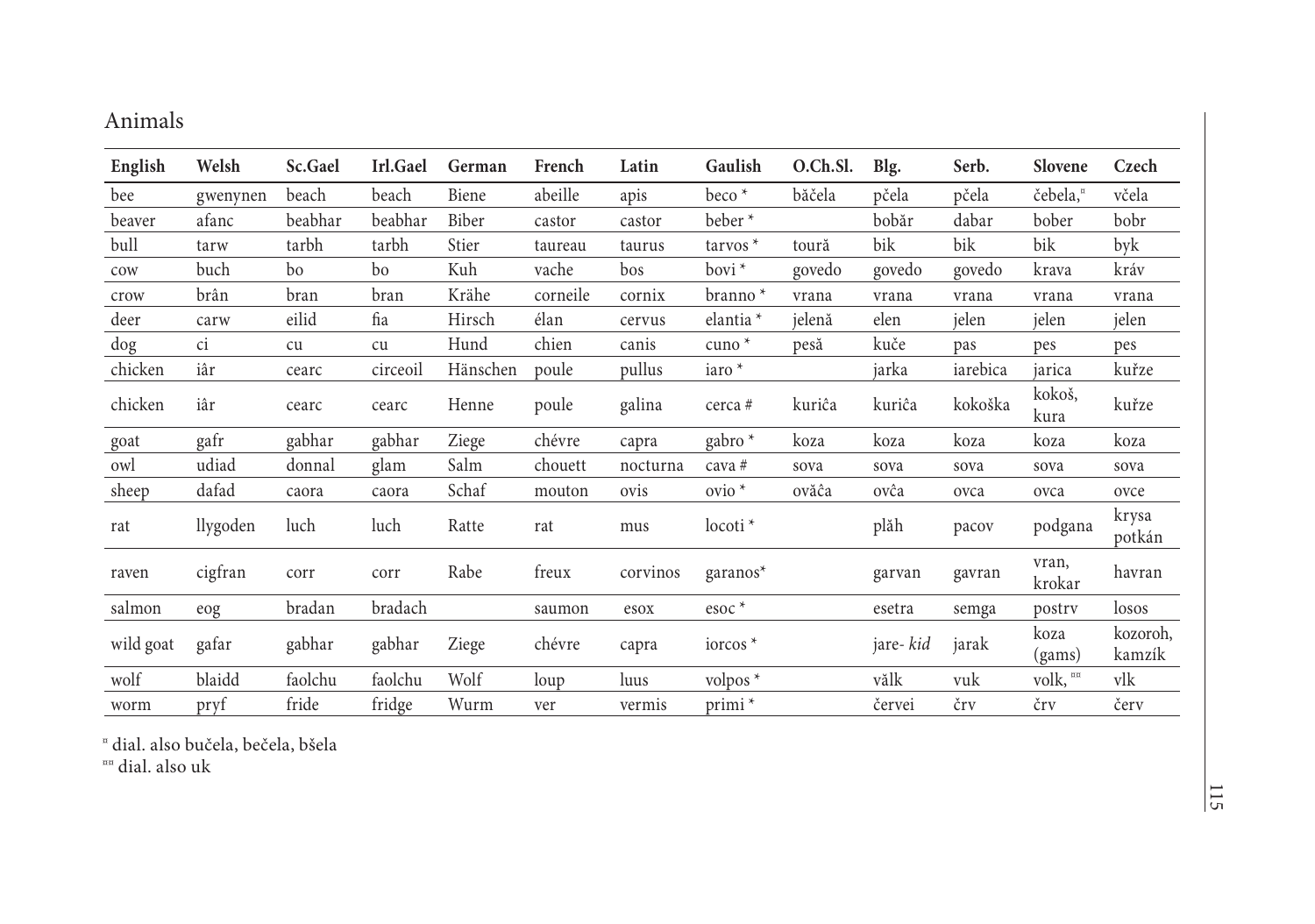| English | Welsh                | Sc.Gael           | Irl.Gael        | German          | French   | Latin               | Gaulish              | O.Ch.Sl. | Blg.            | Serb.             | Slovene                 | Czech            |
|---------|----------------------|-------------------|-----------------|-----------------|----------|---------------------|----------------------|----------|-----------------|-------------------|-------------------------|------------------|
| belt    | gwrwgys              | crios             | crios           | Gürtel          | ceinture | cingulus,<br>nervus | vraca *              |          | vrăzka-<br>rope | vrpča-<br>band    | uarca dial.<br>vrv rope | pas              |
| chain   | cadwyn               | geimheal          | geimhiol        | Kette           | cheine   | catena              | reigo #              |          | veriga          |                   | veriga                  | retéz            |
| chariot | cerbyd               | cairbhist         | carbad          | Karren          | chariot  | carrus              | carruca <sup>*</sup> |          | karuĉa          | kolica            | karuoca<br>dial.        | kára             |
| hoe     | hof                  | caibe             | coibe           | Hacke           | pioche   | rastrum             | kappia #             |          | kopač           | kopati-to<br>dig  | kopača                  | kopat-<br>to dig |
| mantle  | brethyn              | brat              | brat            | Umhang          | manteau  | sagum               | bratto #             |          | vretište        | ruho              |                         | plašt            |
| plough  | aradr                | ar                | ar- $E.I.$      | Pflug           | charrue  | aratum              | aratro *             |          | oralo           | plug              | ralo,<br>plug           | pluh             |
| pot     | crochan              | coire             | core            | Tontopf         | pot      | sartago             | krokano#             |          | krăčagă         | krčma<br>- bar    |                         | hrnec            |
| saddle  | cyfrwy               | diallaid          | diallait        | Sattel          | selle    | ephippium           | sedlon <sup>**</sup> | sedlo    | sedlo           | sedlo             | sedlo                   | sedlo            |
| shirt   | coban                | cadadh-<br>cloth  | leine,<br>gleas | Kapuze-<br>cape | capote   | subucula            | kobano#              |          | aba-<br>coat    | kaput-<br>coat    |                         | kabat-<br>coat   |
| sickle  | cryman,<br>serr O.W. | corran,<br>searr  | corran, serr    | Sichel          | fausille | falx, serra         | serro <sup>*</sup>   |          | sărp            | srp               | srp                     | srp              |
| spade   | pâl                  | fal               | fal             | Spaten          | beche    | pala                | palo#                |          | bel             | lopata            | lopata                  | Rýč,<br>lopata   |
| spear   | gwaywffon            | gath- <i>dart</i> | gath<br>dart    | Speer           | javelot  | calamus-<br>reed    | kali#                |          | kol-<br>stake   | kolac-<br>stake   | kol                     | kůl              |
| spear   | picell               | geadas            | geadas          | Pike            | pique    | hasta               | gaison**             |          | kosa-<br>scythe | gvozdeje-<br>nail | kosa                    | kosa-<br>scythe  |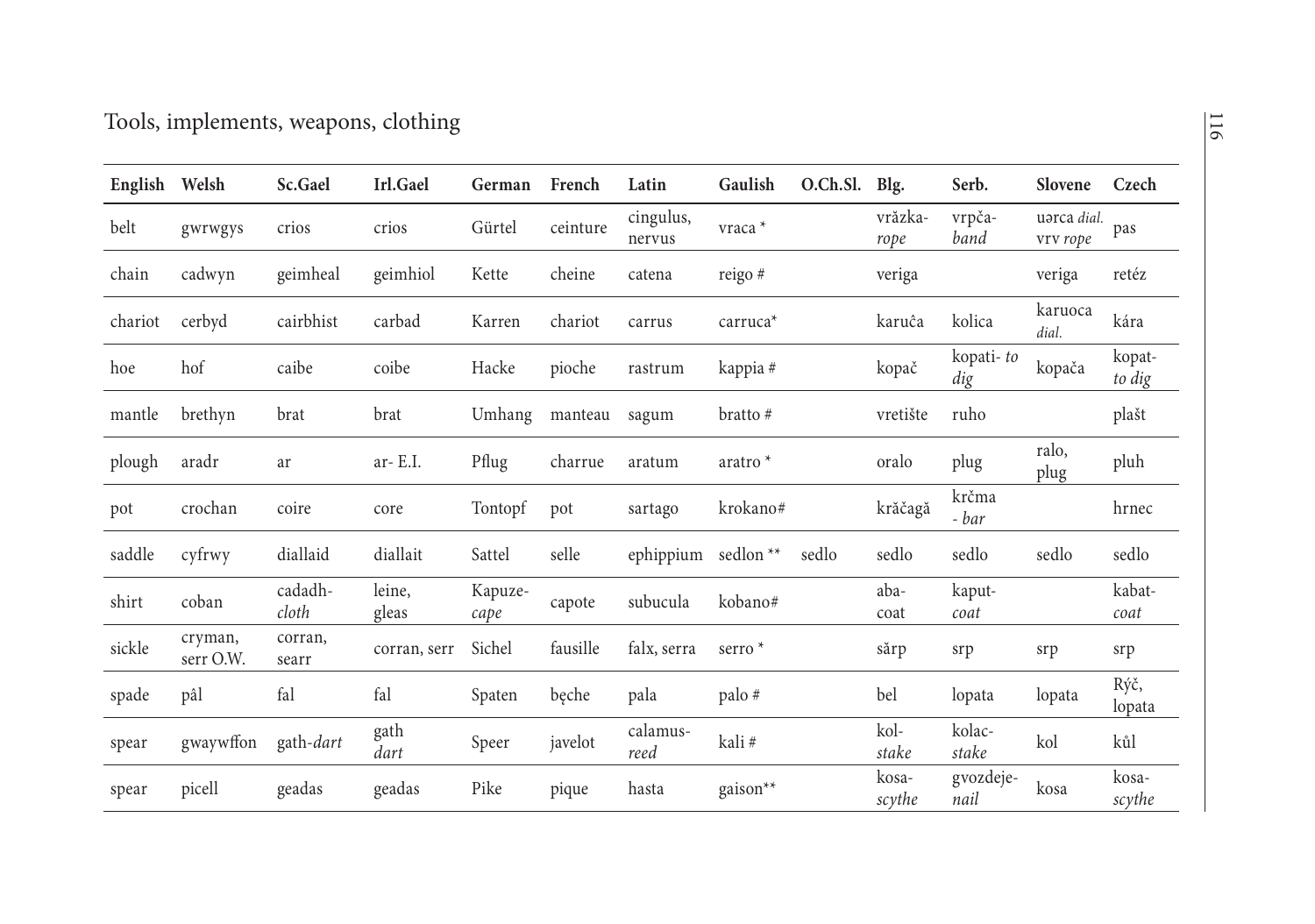| English Welsh |         | Sc.Gael | Irl.Gael                             | German | French | Latin  | Gaulish   | O.Ch.Sl. Blg.      |                 | Serb.           | Slovene            | Czech             |
|---------------|---------|---------|--------------------------------------|--------|--------|--------|-----------|--------------------|-----------------|-----------------|--------------------|-------------------|
| sword         | cleddyf |         | claiddeamh cloidheamh Schwert glaive |        |        | gladis | cladibo*  | kladivo-<br>hammer | kalăč-<br>sword | kolac-<br>stake | kladivo-<br>hammer | klepat-<br>to hit |
| tie           | cadach  | teud    | teud                                 | Faden  | corde  | funis  | neska #   |                    | niška           | nit             | nit                | nit               |
| tread         | sang    |         | sugan-rope sugan-rope Tuch           |        | fibre  | licium | segno $*$ |                    | sukno           | sukno-<br>towel | sukanec            | sukne-<br>dress   |

Tools, implements, weapons, clothing – Continued

Old Welsh SERR, Scottish and Irish Gaelic words SEARR, SERR are loanwords in these languages, CRYMAN, CORRAN, CORRAN are the native ones [ M].

Scottish Gaelic SANG and Irish Gaelic SUGAN mean *twisted rope*, in this case Bulgarian language offer the best match, in Bulgarian SUČA means *to twist,* and SUKNO means, *tread* ( **twisted** material ) This connection I can't find in Gaelic.

In Irish *to twist* is FIG and to it corresponds Scottish verb FIG *to weave*.

Gaulish CLEDIBO *sword* and Old Church Slavonic KLADIVO *hammer* might appear different, but they are both *object for slashing.* The Gaulish sword didn't had same sharp point as Roman *gladius* ( used mainly for stabbing ) because it was used by the horsemen who slashed from above downwards.

KLEPATI *to hit, to sharpen* is another Slavic word ( Old Church Slavonic, Bulgarian ) related to Gaulish CLEDIBO.

KLATI *to massacre* (Old Church Slavonic ) and KOLAČ *butcher* (Bulg.) are also related words.